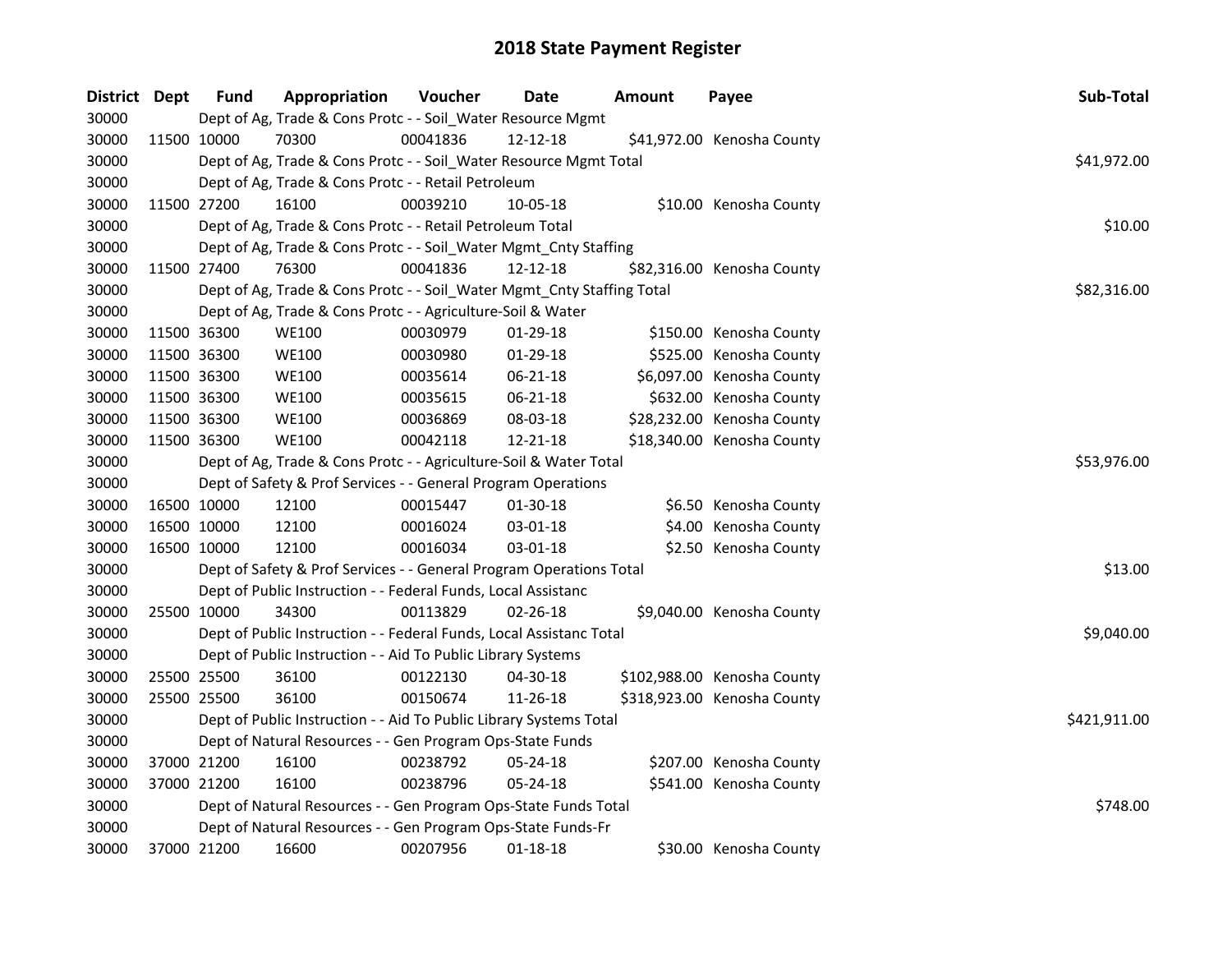| District | Dept        | Fund        | Appropriation                                                      | Voucher  | <b>Date</b>    | Amount | Payee                       | Sub-Total    |
|----------|-------------|-------------|--------------------------------------------------------------------|----------|----------------|--------|-----------------------------|--------------|
| 30000    |             |             | Dept of Natural Resources - - Gen Program Ops-State Funds-Fr Total |          |                |        |                             | \$30.00      |
| 30000    |             |             | Dept of Natural Resources - - General Program Operations --        |          |                |        |                             |              |
| 30000    |             | 37000 21200 | 25400                                                              | 00226420 | 04-11-18       |        | \$90.00 Kenosha County      |              |
| 30000    |             | 37000 21200 | 25400                                                              | 00286729 | 12-28-18       |        | \$30.00 Kenosha County      |              |
| 30000    |             |             | Dept of Natural Resources - - General Program Operations -- Total  |          |                |        |                             | \$120.00     |
| 30000    |             |             | Dept of Natural Resources - - Gpo -Federal Funds                   |          |                |        |                             |              |
| 30000    |             | 37000 21200 | 38100                                                              | 00222217 | 03-23-18       |        | \$7,536.23 Kenosha County   |              |
| 30000    |             |             | Dept of Natural Resources - - Gpo -Federal Funds Total             |          |                |        |                             | \$7,536.23   |
| 30000    |             |             | Dept of Natural Resources - - Enf A - Boating Enforcement          |          |                |        |                             |              |
| 30000    |             | 37000 21200 | 55000                                                              | 00222217 | $03 - 23 - 18$ |        | \$16,535.07 Kenosha County  |              |
| 30000    |             |             | Dept of Natural Resources - - Enf A - Boating Enforcement Total    |          |                |        |                             | \$16,535.07  |
| 30000    |             |             | Dept of Natural Resources - - Resaids - County Cons Aids           |          |                |        |                             |              |
| 30000    |             | 37000 21200 | 56300                                                              | 00200295 | 03-07-18       |        | \$1,537.10 Kenosha County   |              |
| 30000    |             | 37000 21200 | 56300                                                              | 00279608 | 11-15-18       |        | \$1,249.00 Kenosha County   |              |
| 30000    |             |             | Dept of Natural Resources - - Resaids - County Cons Aids Total     |          |                |        |                             | \$2,786.10   |
| 30000    |             |             | Dept of Natural Resources - - Ra- Cnty Snow Trail & Area Aid       |          |                |        |                             |              |
| 30000    | 37000 21200 |             | 57400                                                              | 00259759 | 08-15-18       |        | \$10,288.92 Kenosha County  |              |
| 30000    | 37000 21200 |             | 57400                                                              | 00259764 | 08-15-18       |        | \$10,674.00 Kenosha County  |              |
| 30000    |             |             | Dept of Natural Resources - - Ra- Cnty Snow Trail & Area Aid Total |          |                |        |                             | \$20,962.92  |
| 30000    |             |             | Dept of Natural Resources - - Land Acquisition                     |          |                |        |                             |              |
| 30000    |             | 37000 36300 | <b>TA100</b>                                                       | 00232782 | 05-02-18       |        | \$5.00 Kenosha County       |              |
| 30000    |             | 37000 36300 | TA100                                                              | 00241488 | 06-07-18       |        | \$103,657.00 Kenosha County |              |
| 30000    |             | 37000 36300 | <b>TA100</b>                                                       | 00284907 | 12-14-18       |        | \$17.00 Kenosha County      |              |
| 30000    |             |             | Dept of Natural Resources - - Land Acquisition Total               |          |                |        |                             | \$103,679.00 |
| 30000    |             |             | Dept of Natural Resources - - Gpo - Sd Water Loan Prog, Fed        |          |                |        |                             |              |
| 30000    |             | 37000 57300 | 48200                                                              | 00214875 | $02 - 22 - 18$ |        | \$6,823.00 Kenosha County   |              |
| 30000    |             | 37000 57300 | 48200                                                              | 00222023 | $04-19-18$     |        | \$7,235.00 Kenosha County   |              |
| 30000    |             | 37000 57300 | 48200                                                              | 00244137 | 06-18-18       |        | \$7,235.00 Kenosha County   |              |
| 30000    | 37000 57300 |             | 48200                                                              | 00267301 | 10-10-18       |        | \$7,235.00 Kenosha County   |              |
| 30000    |             |             | Dept of Natural Resources - - Gpo - Sd Water Loan Prog, Fed Total  |          |                |        |                             | \$28,528.00  |
| 30000    |             |             | Department of Corrections - - Purchased Services For Offende       |          |                |        |                             |              |
| 30000    |             | 41000 10000 | 11100                                                              | 00180867 | 01-09-18       |        | \$3,333.33 Kenosha County   |              |
| 30000    |             | 41000 10000 | 11100                                                              | 00190338 | $02 - 21 - 18$ |        | \$3,333.33 Kenosha County   |              |
| 30000    |             | 41000 10000 | 11100                                                              | 00193505 | 03-06-18       |        | \$3,333.33 Kenosha County   |              |
| 30000    |             | 41000 10000 | 11100                                                              | 00207199 | 05-08-18       |        | \$3,333.33 Kenosha County   |              |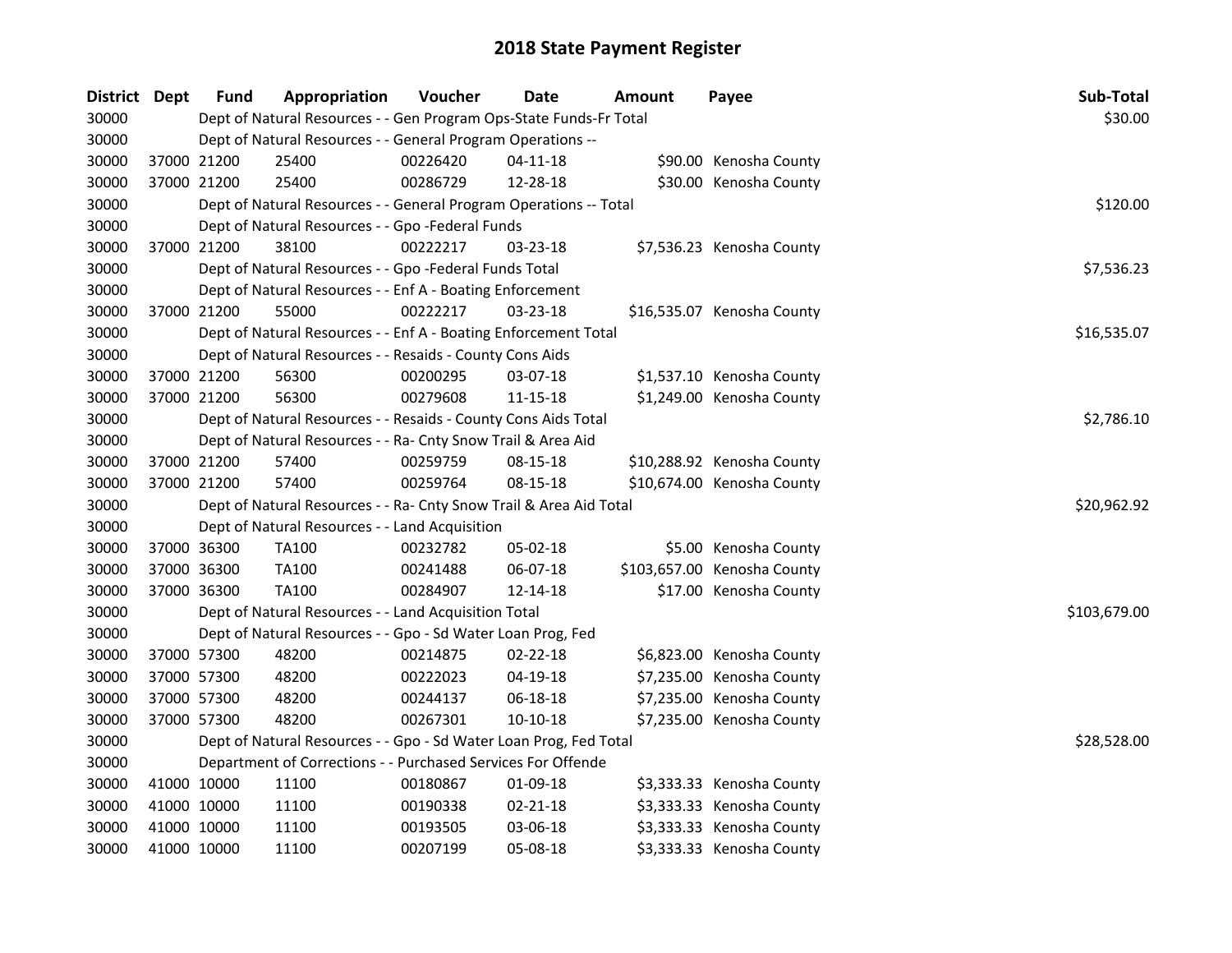| District Dept |             | <b>Fund</b> | Appropriation                                                      | Voucher  | Date           | Amount | Payee                                                                                                   | Sub-Total    |
|---------------|-------------|-------------|--------------------------------------------------------------------|----------|----------------|--------|---------------------------------------------------------------------------------------------------------|--------------|
| 30000         | 41000 10000 |             | 11100                                                              | 00207820 | 05-10-18       |        | \$3,333.33 Kenosha County                                                                               |              |
| 30000         | 41000 10000 |             | 11100                                                              | 00215142 | 06-13-18       |        | \$3,333.33 Kenosha County                                                                               |              |
| 30000         | 41000 10000 |             | 11100                                                              | 00223329 | 07-19-18       |        | \$3,333.33 Kenosha County                                                                               |              |
| 30000         | 41000 10000 |             | 11100                                                              | 00228366 | 08-13-18       |        | \$3,333.33 Kenosha County                                                                               |              |
| 30000         | 41000 10000 |             | 11100                                                              | 00233673 | 09-07-18       |        | \$3,333.33 Kenosha County                                                                               |              |
| 30000         | 41000 10000 |             | 11100                                                              | 00240358 | 10-09-18       |        | \$3,333.33 Kenosha County                                                                               |              |
| 30000         |             |             | Department of Corrections - - Purchased Services For Offende Total |          |                |        |                                                                                                         | \$33,333.30  |
| 30000         |             |             | Department of Corrections - - Becky Young Community Correcti       |          |                |        |                                                                                                         |              |
| 30000         | 41000 10000 |             | 11200                                                              | 00181687 | $01 - 16 - 18$ |        | \$8,563.44 Kenosha County                                                                               |              |
| 30000         | 41000 10000 |             | 11200                                                              | 00185914 | 02-05-18       |        | \$2,108.73 Kenosha County                                                                               |              |
| 30000         | 41000 10000 |             | 11200                                                              | 00199898 | 04-05-18       |        | \$14,016.63 Kenosha County                                                                              |              |
| 30000         | 41000 10000 |             | 11200                                                              | 00200274 | 04-09-18       |        | \$2,800.74 Kenosha County                                                                               |              |
| 30000         | 41000 10000 |             | 11200                                                              | 00210121 | 05-22-18       |        | \$14,420.25 Kenosha County                                                                              |              |
| 30000         | 41000 10000 |             | 11200                                                              | 00218749 | 06-29-18       |        | \$10,744.56 Kenosha County                                                                              |              |
| 30000         | 41000 10000 |             | 11200                                                              | 00223666 | 07-23-18       |        | \$9,570.87 Kenosha County                                                                               |              |
| 30000         | 41000 10000 |             | 11200                                                              | 00223668 | 07-23-18       |        | \$5,050.72 Kenosha County                                                                               |              |
| 30000         | 41000 10000 |             | 11200                                                              | 00242680 | 10-18-18       |        | \$3,506.48 Kenosha County                                                                               |              |
| 30000         | 41000 10000 |             | 11200                                                              | 00242684 | $10 - 18 - 18$ |        | \$2,044.31 Kenosha County                                                                               |              |
| 30000         | 41000 10000 |             | 11200                                                              | 00250655 | 12-14-18       |        | \$16,965.88 Kenosha County                                                                              |              |
| 30000         |             |             | Department of Corrections - - Becky Young Community Correcti Total |          |                |        |                                                                                                         | \$89,792.61  |
| 30000         |             |             | Department of Corrections - - Corrections Contracts And Agre       |          |                |        |                                                                                                         |              |
| 30000         | 41000 10000 |             | 11400                                                              | 00181593 | $01 - 16 - 18$ |        | \$21,561.74 Kenosha County                                                                              |              |
| 30000         | 41000 10000 |             | 11400                                                              | 00187753 | 02-14-18       |        | \$33,869.68 Kenosha County                                                                              |              |
| 30000         | 41000 10000 |             | 11400                                                              | 00207711 | 05-10-18       |        | \$28,148.62 Kenosha County                                                                              |              |
| 30000         | 41000 10000 |             | 11400                                                              | 00209532 | 05-18-18       |        | \$20,326.70 Kenosha County                                                                              |              |
| 30000         | 41000 10000 |             | 11400                                                              | 00209534 | 05-18-18       |        | \$25,534.16 Kenosha County                                                                              |              |
| 30000         | 41000 10000 |             | 11400                                                              | 00215020 | 06-13-18       |        | \$34,941.34 Kenosha County                                                                              |              |
| 30000         | 41000 10000 |             | 11400                                                              | 00221927 | 07-16-18       |        | \$45,490.64 Kenosha County                                                                              |              |
| 30000         | 41000 10000 |             | 11400                                                              | 00227873 | 08-10-18       |        | \$38,286.24 Kenosha County                                                                              |              |
| 30000         | 41000 10000 |             | 11400                                                              | 00235665 | 09-17-18       |        | \$35,610.32 Kenosha County                                                                              |              |
| 30000         | 41000 10000 |             | 11400                                                              | 00243080 | 10-18-18       |        | \$37,205.58 Kenosha County                                                                              |              |
| 30000         | 41000 10000 |             | 11400                                                              | 00249786 | 11-20-18       |        | \$31,133.30 Kenosha County                                                                              |              |
| 30000         | 41000 10000 |             | 11400                                                              | 00254151 | 12-13-18       |        | \$32,316.88 Kenosha County                                                                              |              |
| 30000         |             |             | Department of Corrections - - Corrections Contracts And Agre Total |          |                |        |                                                                                                         | \$384,425.20 |
| 30000         |             |             |                                                                    |          |                |        | Department of Corrections - - Reimbursing Counties For Probation, Extended Supervision And Parole Holds |              |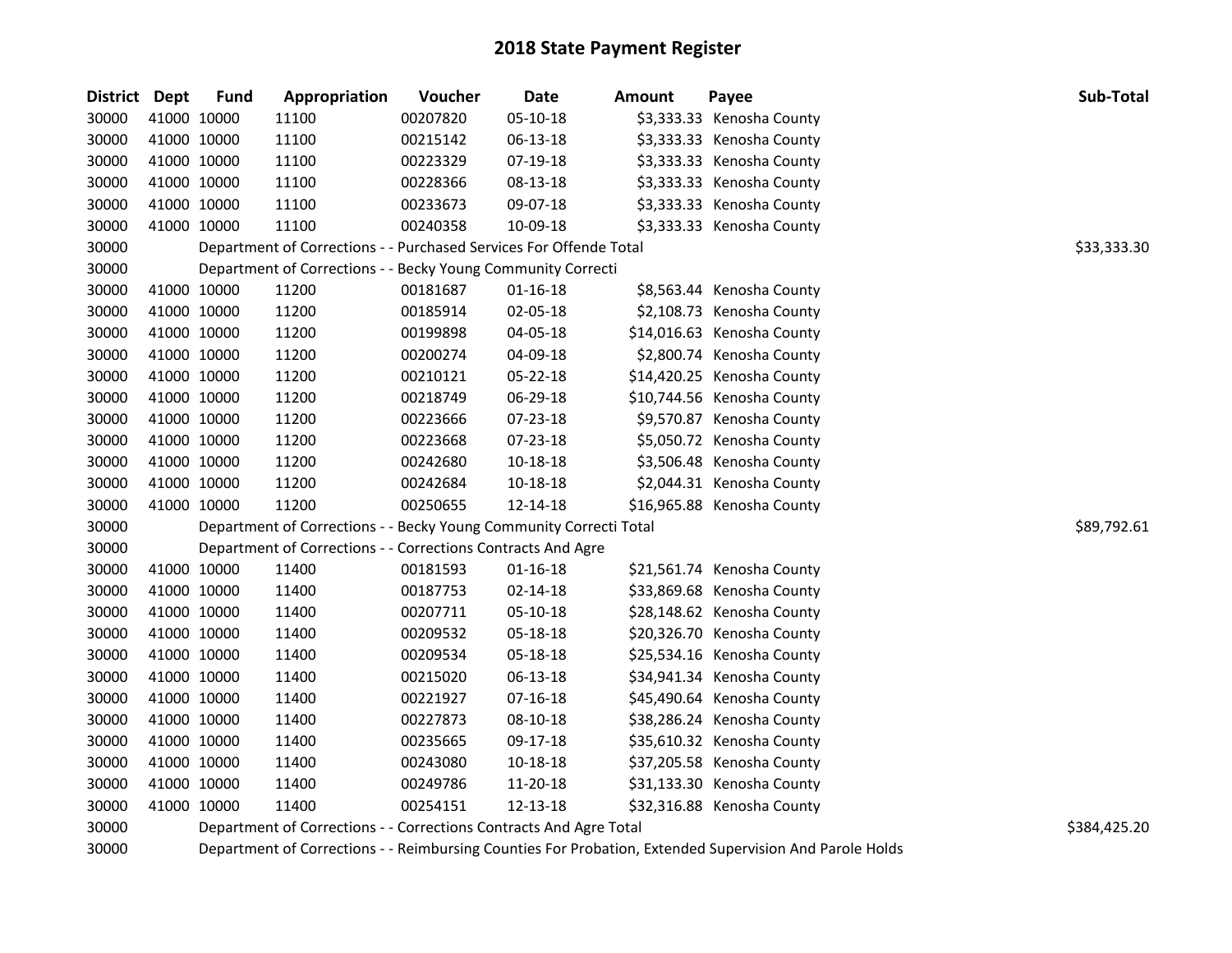| District Dept |             | <b>Fund</b> | Appropriation                                                      | Voucher  | Date           | Amount | Payee                                                                                                         | Sub-Total    |
|---------------|-------------|-------------|--------------------------------------------------------------------|----------|----------------|--------|---------------------------------------------------------------------------------------------------------------|--------------|
| 30000         | 41000 10000 |             | 11600                                                              | 00246048 | 11-02-18       |        | \$270,332.40 Kenosha County                                                                                   |              |
| 30000         |             |             |                                                                    |          |                |        | Department of Corrections - - Reimbursing Counties For Probation, Extended Supervision And Parole Holds Total | \$270,332.40 |
| 30000         |             |             | Department of Corrections - - Probation, Parole And Extended       |          |                |        |                                                                                                               |              |
| 30000         | 41000 10000 |             | 18700                                                              | 00237338 | 09-25-18       |        | \$40.00 Kenosha County                                                                                        |              |
| 30000         | 41000 10000 |             | 18700                                                              | 00246048 | 11-02-18       |        | \$20,347.60 Kenosha County                                                                                    |              |
| 30000         |             |             | Department of Corrections - - Probation, Parole And Extended Total |          |                |        |                                                                                                               | \$20,387.60  |
| 30000         |             |             | Child Abuse & Neglect Prev Bd - - General Aids                     |          |                |        |                                                                                                               |              |
| 30000         | 43300 10000 |             | 99000                                                              | 00001104 | 01-05-18       |        | \$18,592.00 Kenosha County                                                                                    |              |
| 30000         | 43300 10000 |             | 99000                                                              | 00001150 | $01 - 31 - 18$ |        | \$7,063.00 Kenosha County                                                                                     |              |
| 30000         | 43300 10000 |             | 99000                                                              | 00001195 | 03-02-18       |        | \$7,487.00 Kenosha County                                                                                     |              |
| 30000         | 43300 10000 |             | 99000                                                              | 00001243 | 03-30-18       |        | \$9,736.00 Kenosha County                                                                                     |              |
| 30000         | 43300 10000 |             | 99000                                                              | 00001296 | 05-07-18       |        | \$10,714.00 Kenosha County                                                                                    |              |
| 30000         | 43300 10000 |             | 99000                                                              | 00001348 | 06-01-18       |        | \$9,710.00 Kenosha County                                                                                     |              |
| 30000         | 43300 10000 |             | 99000                                                              | 00001403 | 07-02-18       |        | \$7,452.00 Kenosha County                                                                                     |              |
| 30000         | 43300 10000 |             | 99000                                                              | 00001453 | 08-02-18       |        | \$7,524.00 Kenosha County                                                                                     |              |
| 30000         | 43300 10000 |             | 99000                                                              | 00001494 | 08-31-18       |        | \$3,363.00 Kenosha County                                                                                     |              |
| 30000         | 43300 10000 |             | 99000                                                              | 00001503 | 09-11-18       |        | \$6,762.00 Kenosha County                                                                                     |              |
| 30000         | 43300 10000 |             | 99000                                                              | 00001545 | 10-10-18       |        | \$5,391.00 Kenosha County                                                                                     |              |
| 30000         | 43300 10000 |             | 99000                                                              | 00001578 | 11-14-18       |        | \$7,750.00 Kenosha County                                                                                     |              |
| 30000         | 43300 10000 |             | 99000                                                              | 00001620 | 12-07-18       |        | \$7,584.00 Kenosha County                                                                                     |              |
| 30000         |             |             | Child Abuse & Neglect Prev Bd - - General Aids Total               |          |                |        |                                                                                                               | \$109,128.00 |
| 30000         |             |             | Department of Health Services - - State/Federal Aids               |          |                |        |                                                                                                               |              |
| 30000         | 43500 10000 |             | 00000                                                              | 90808    | $01-02-18$     |        | \$704,094.00 Kenosha County                                                                                   |              |
| 30000         | 43500 10000 |             | 00000                                                              | 90809    | 02-01-18       |        | \$612,506.00 Kenosha County                                                                                   |              |
| 30000         | 43500 10000 |             | 00000                                                              | 90810    | 03-01-18       |        | \$669,145.00 Kenosha County                                                                                   |              |
| 30000         | 43500 10000 |             | 00000                                                              | 90811    | 03-02-18       |        | \$153,996.00 Kenosha County                                                                                   |              |
| 30000         | 43500 10000 |             | 00000                                                              | 90812    | 04-02-18       |        | \$816,523.00 Kenosha County                                                                                   |              |
| 30000         | 43500 10000 |             | 00000                                                              | 90813    | 05-01-18       |        | \$1,803,121.00 Kenosha County                                                                                 |              |
| 30000         | 43500 10000 |             | 00000                                                              | 90814    | 06-01-18       |        | \$880,257.00 Kenosha County                                                                                   |              |
| 30000         | 43500 10000 |             | 00000                                                              | 90900    | 07-02-18       |        | \$3,129,650.00 Kenosha County                                                                                 |              |
| 30000         | 43500 10000 |             | 00000                                                              | 90901    | 08-01-18       |        | \$1,891,128.00 Kenosha County                                                                                 |              |
| 30000         | 43500 10000 |             | 00000                                                              | 90902    | 09-04-18       |        | \$1,055,492.00 Kenosha County                                                                                 |              |
| 30000         | 43500 10000 |             | 00000                                                              | 90903    | 10-01-18       |        | \$1,599,537.00 Kenosha County                                                                                 |              |
| 30000         | 43500 10000 |             | 00000                                                              | 90904    | 11-01-18       |        | \$1,168,328.00 Kenosha County                                                                                 |              |
| 30000         | 43500 10000 |             | 00000                                                              | 90905    | 12-03-18       |        | \$689,472.00 Kenosha County                                                                                   |              |
|               |             |             |                                                                    |          |                |        |                                                                                                               |              |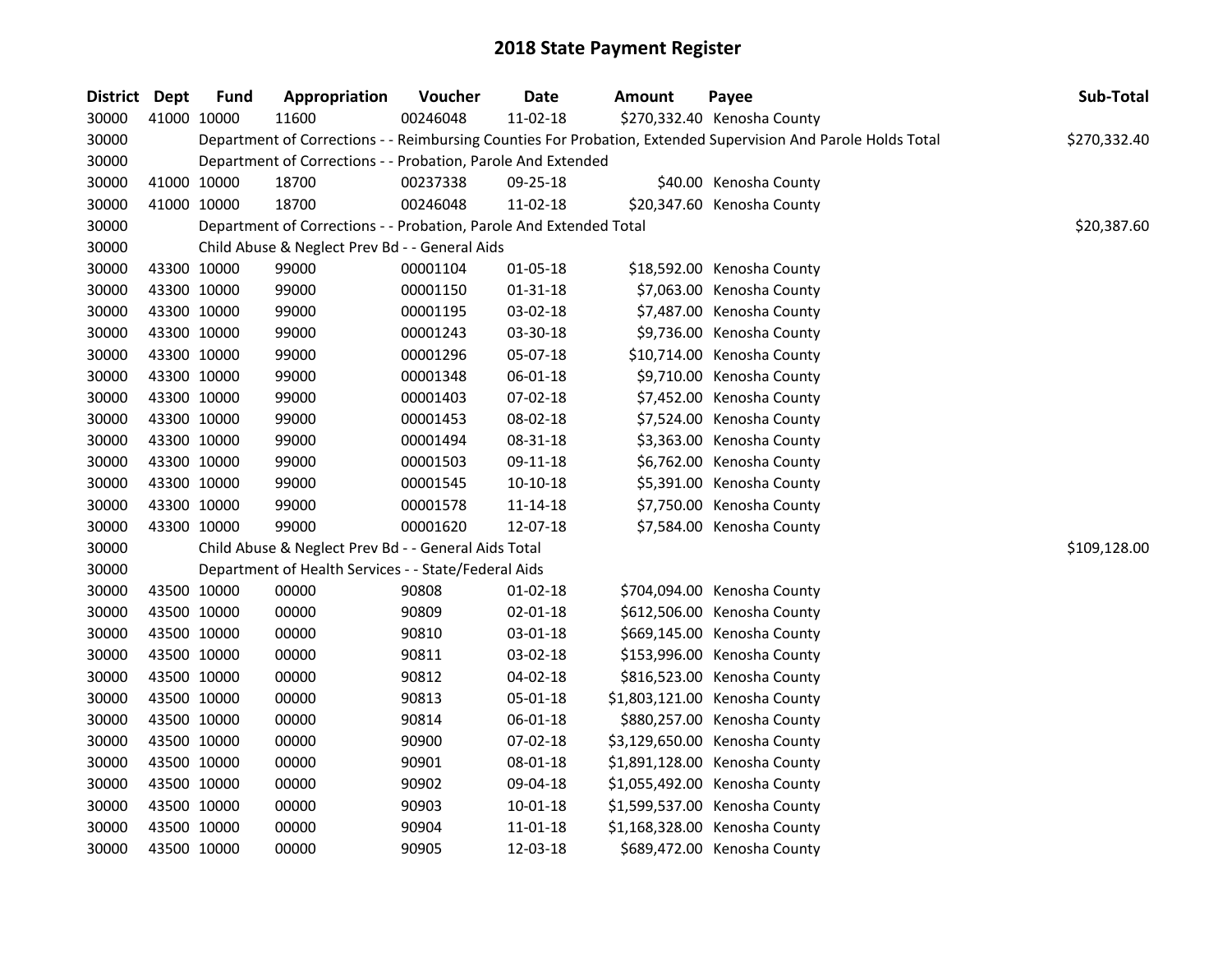| District Dept |             | Fund | Appropriation                                                          | Voucher  | <b>Date</b>    | <b>Amount</b> | Payee                     | Sub-Total       |
|---------------|-------------|------|------------------------------------------------------------------------|----------|----------------|---------------|---------------------------|-----------------|
| 30000         |             |      | Department of Health Services - - State/Federal Aids Total             |          |                |               |                           | \$15,173,249.00 |
| 30000         |             |      | Department of Health Services - - Services, Reimbursement & Paym       |          |                |               |                           |                 |
| 30000         | 43500 10000 |      | 10900                                                                  | 00179193 | 01-08-18       |               | \$330.00 Kenosha County   |                 |
| 30000         | 43500 10000 |      | 10900                                                                  | 00185539 | 02-09-18       |               | \$210.00 Kenosha County   |                 |
| 30000         | 43500 10000 |      | 10900                                                                  | 00190953 | 03-08-18       |               | \$570.00 Kenosha County   |                 |
| 30000         | 43500 10000 |      | 10900                                                                  | 00212967 | 06-29-18       |               | \$1,080.00 Kenosha County |                 |
| 30000         | 43500 10000 |      | 10900                                                                  | 00219386 | 08-03-18       |               | \$345.00 Kenosha County   |                 |
| 30000         | 43500 10000 |      | 10900                                                                  | 00252388 | 12-21-18       |               | \$1,260.00 Kenosha County |                 |
| 30000         |             |      | Department of Health Services - - Services, Reimbursement & Paym Total |          |                |               |                           | \$3,795.00      |
| 30000         |             |      | Department of Health Services - - Interagency And Intra-Agency P       |          |                |               |                           |                 |
| 30000         | 43500 10000 |      | 16700                                                                  | 00195554 | 03-30-18       |               | \$5,500.00 Kenosha County |                 |
| 30000         | 43500 10000 |      | 16700                                                                  | 00212257 | 06-15-18       |               | \$142.80 Kenosha County   |                 |
| 30000         |             |      | Department of Health Services - - Interagency And Intra-Agency P Total |          |                |               |                           | \$5,642.80      |
| 30000         |             |      | Department of Health Services - - General Program Operations           |          |                |               |                           |                 |
| 30000         | 43500 10000 |      | 40100                                                                  | 00178534 | 01-04-18       |               | \$3.50 Kenosha County     |                 |
| 30000         | 43500 10000 |      | 40100                                                                  | 00178535 | 01-04-18       |               | \$15.00 Kenosha County    |                 |
| 30000         | 43500 10000 |      | 40100                                                                  | 00179795 | $01 - 10 - 18$ |               | \$1.50 Kenosha County     |                 |
| 30000         | 43500 10000 |      | 40100                                                                  | 00179797 | $01-10-18$     |               | \$1.50 Kenosha County     |                 |
| 30000         | 43500 10000 |      | 40100                                                                  | 00182059 | 01-24-18       |               | \$1.50 Kenosha County     |                 |
| 30000         | 43500 10000 |      | 40100                                                                  | 00185290 | 02-07-18       |               | \$3.50 Kenosha County     |                 |
| 30000         | 43500 10000 |      | 40100                                                                  | 00186504 | $02 - 14 - 18$ |               | \$1.50 Kenosha County     |                 |
| 30000         | 43500 10000 |      | 40100                                                                  | 00187963 | 02-21-18       |               | \$1.50 Kenosha County     |                 |
| 30000         | 43500 10000 |      | 40100                                                                  | 00187969 | $02 - 21 - 18$ |               | \$0.50 Kenosha County     |                 |
| 30000         | 43500 10000 |      | 40100                                                                  | 00204801 | 05-09-18       |               | \$1.50 Kenosha County     |                 |
| 30000         | 43500 10000 |      | 40100                                                                  | 00207774 | 05-23-18       |               | \$3.50 Kenosha County     |                 |
| 30000         | 43500 10000 |      | 40100                                                                  | 00207775 | 05-23-18       |               | \$15.00 Kenosha County    |                 |
| 30000         | 43500 10000 |      | 40100                                                                  | 00210341 | 06-07-18       |               | \$1.50 Kenosha County     |                 |
| 30000         | 43500 10000 |      | 40100                                                                  | 00216649 | 07-05-18       |               | \$1.50 Kenosha County     |                 |
| 30000         | 43500 10000 |      | 40100                                                                  | 00228696 | 08-29-18       |               | \$1.50 Kenosha County     |                 |
| 30000         | 43500 10000 |      | 40100                                                                  | 00230611 | 09-05-18       |               | \$1.50 Kenosha County     |                 |
| 30000         | 43500 10000 |      | 40100                                                                  | 00237742 | 10-10-18       |               | \$1.50 Kenosha County     |                 |
| 30000         | 43500 10000 |      | 40100                                                                  | 00239479 | $10-17-18$     |               | \$1.50 Kenosha County     |                 |
| 30000         | 43500 10000 |      | 40100                                                                  | 00240824 | 10-24-18       |               | \$1.50 Kenosha County     |                 |
| 30000         | 43500 10000 |      | 40100                                                                  | 00242530 | 10-31-18       |               | \$1.50 Kenosha County     |                 |
| 30000         | 43500 10000 |      | 40100                                                                  | 00245426 | 11-14-18       |               | \$1.50 Kenosha County     |                 |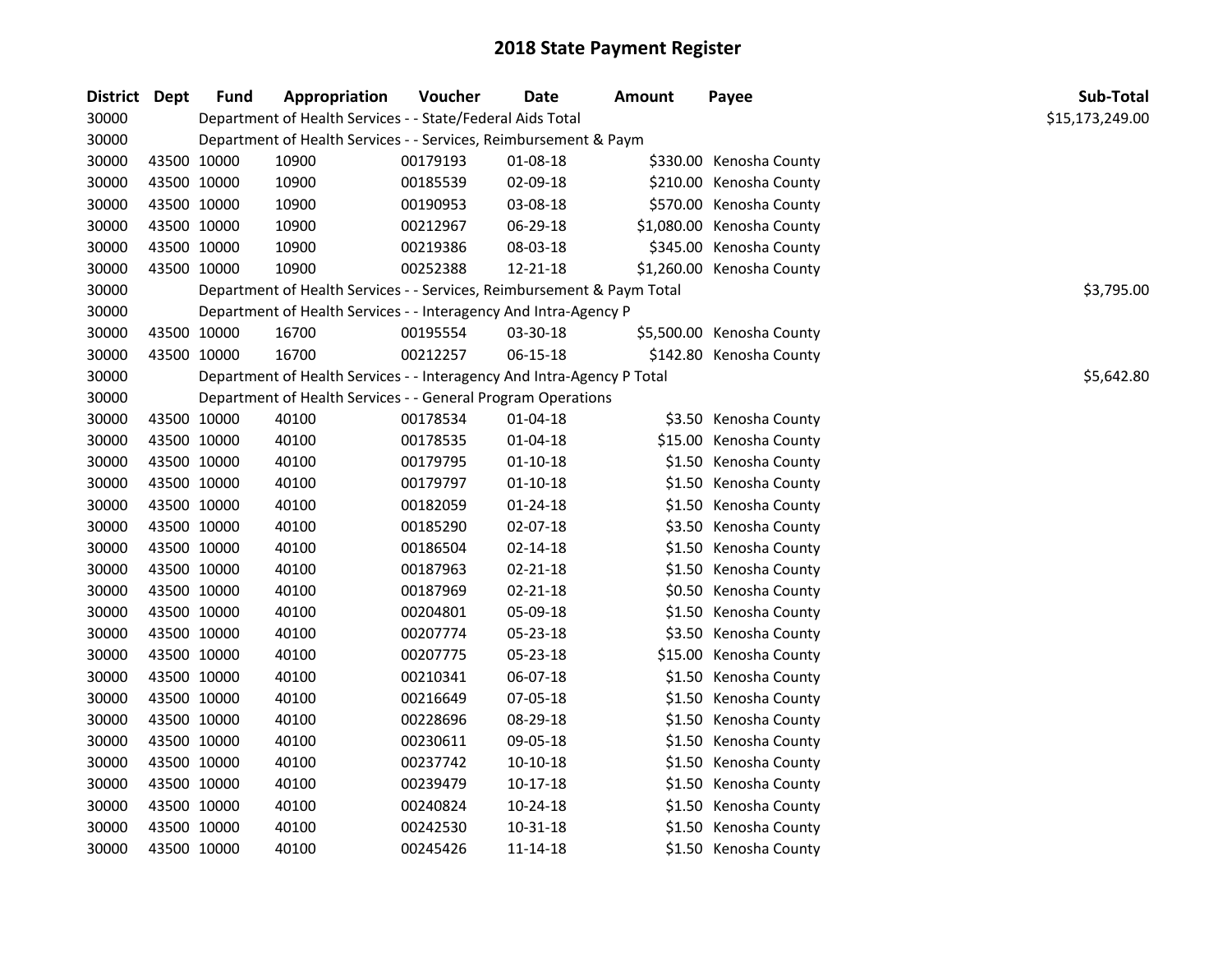| District Dept |             | <b>Fund</b> | Appropriation                                                          | <b>Voucher</b> | Date           | <b>Amount</b> | Payee                       | Sub-Total    |
|---------------|-------------|-------------|------------------------------------------------------------------------|----------------|----------------|---------------|-----------------------------|--------------|
| 30000         | 43500 10000 |             | 40100                                                                  | 00245431       | 11-14-18       |               | \$1.50 Kenosha County       |              |
| 30000         |             |             | Department of Health Services - - General Program Operations Total     |                |                |               |                             | \$65.00      |
| 30000         |             |             | Department of Health Services - - Medical Assistance State Admin       |                |                |               |                             |              |
| 30000         | 43500 10000 |             | 44000                                                                  | 00178534       | 01-04-18       |               | \$3.50 Kenosha County       |              |
| 30000         | 43500 10000 |             | 44000                                                                  | 00178535       | 01-04-18       |               | \$15.00 Kenosha County      |              |
| 30000         | 43500 10000 |             | 44000                                                                  | 00179795       | $01-10-18$     |               | \$1.50 Kenosha County       |              |
| 30000         | 43500 10000 |             | 44000                                                                  | 00179797       | $01 - 10 - 18$ |               | \$1.50 Kenosha County       |              |
| 30000         | 43500 10000 |             | 44000                                                                  | 00182059       | 01-24-18       |               | \$1.50 Kenosha County       |              |
| 30000         | 43500 10000 |             | 44000                                                                  | 00185290       | 02-07-18       |               | \$3.50 Kenosha County       |              |
| 30000         | 43500 10000 |             | 44000                                                                  | 00186504       | 02-14-18       |               | \$1.50 Kenosha County       |              |
| 30000         | 43500 10000 |             | 44000                                                                  | 00187963       | 02-21-18       |               | \$1.50 Kenosha County       |              |
| 30000         | 43500 10000 |             | 44000                                                                  | 00187969       | 02-21-18       |               | \$0.50 Kenosha County       |              |
| 30000         | 43500 10000 |             | 44000                                                                  | 00204801       | 05-09-18       |               | \$1.50 Kenosha County       |              |
| 30000         | 43500 10000 |             | 44000                                                                  | 00207774       | 05-23-18       |               | \$3.50 Kenosha County       |              |
| 30000         | 43500 10000 |             | 44000                                                                  | 00207775       | 05-23-18       |               | \$15.00 Kenosha County      |              |
| 30000         | 43500 10000 |             | 44000                                                                  | 00210341       | 06-07-18       |               | \$1.50 Kenosha County       |              |
| 30000         | 43500 10000 |             | 44000                                                                  | 00216649       | 07-05-18       |               | \$1.50 Kenosha County       |              |
| 30000         | 43500 10000 |             | 44000                                                                  | 00220044       | 07-19-18       |               | \$3.00 Kenosha County       |              |
| 30000         | 43500 10000 |             | 44000                                                                  | 00228696       | 08-29-18       |               | \$1.50 Kenosha County       |              |
| 30000         | 43500 10000 |             | 44000                                                                  | 00230611       | 09-05-18       |               | \$1.50 Kenosha County       |              |
| 30000         | 43500 10000 |             | 44000                                                                  | 00237742       | $10-10-18$     |               | \$1.50 Kenosha County       |              |
| 30000         | 43500 10000 |             | 44000                                                                  | 00239479       | 10-17-18       |               | \$1.50 Kenosha County       |              |
| 30000         | 43500 10000 |             | 44000                                                                  | 00240824       | 10-24-18       |               | \$1.50 Kenosha County       |              |
| 30000         | 43500 10000 |             | 44000                                                                  | 00242530       | 10-31-18       |               | \$1.50 Kenosha County       |              |
| 30000         | 43500 10000 |             | 44000                                                                  | 00245426       | 11-14-18       |               | \$1.50 Kenosha County       |              |
| 30000         | 43500 10000 |             | 44000                                                                  | 00245431       | 11-14-18       |               | \$1.50 Kenosha County       |              |
| 30000         |             |             | Department of Health Services - - Medical Assistance State Admin Total |                |                |               |                             | \$68.00      |
| 30000         |             |             | Department of Health Services - - Interagency And Intra-Agency A       |                |                |               |                             |              |
| 30000         |             | 43500 10000 | 46800                                                                  | 00239634       | 10-18-18       |               | \$671,295.00 Kenosha County |              |
| 30000         |             |             | Department of Health Services - - Interagency And Intra-Agency A Total |                |                |               |                             | \$671,295.00 |
| 30000         |             |             | Department of Health Services - - Reimbursements To Local Units        |                |                |               |                             |              |
| 30000         | 43500 10000 |             | 57400                                                                  | 00227693       | 08-21-18       |               | \$4,965.69 Kenosha County   |              |
| 30000         |             |             | Department of Health Services - - Reimbursements To Local Units Total  |                |                |               |                             | \$4,965.69   |
| 30000         |             |             | Department of Health Services - - Administrative And Support-Fis       |                |                |               |                             |              |
| 30000         |             | 43500 10000 | 82100                                                                  | 00178080       | 01-02-18       |               | \$5.00 Kenosha County       |              |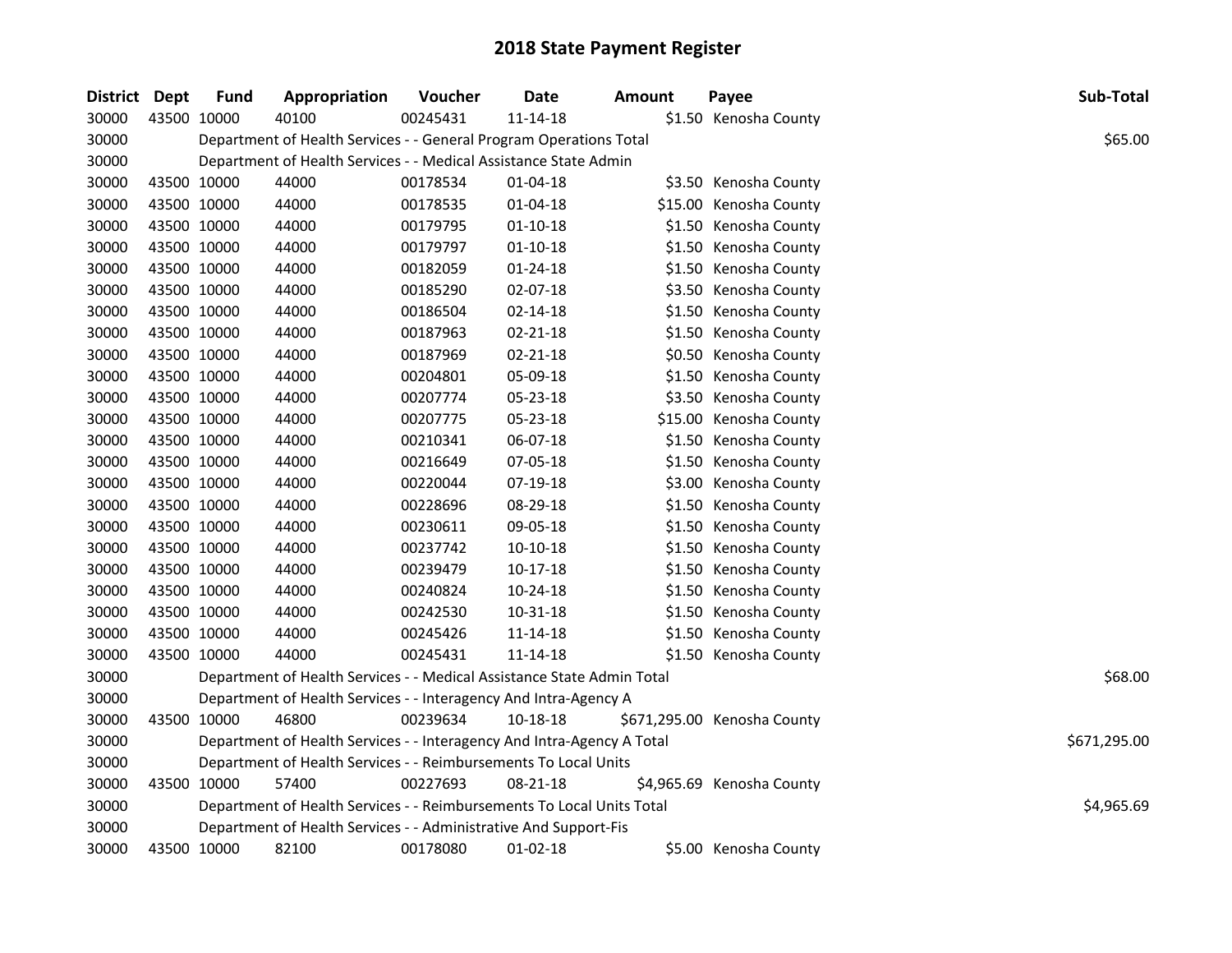| District Dept |             | <b>Fund</b> | Appropriation                                                          | Voucher  | <b>Date</b>    | <b>Amount</b> | Payee                         | Sub-Total  |
|---------------|-------------|-------------|------------------------------------------------------------------------|----------|----------------|---------------|-------------------------------|------------|
| 30000         | 43500 10000 |             | 82100                                                                  | 00185504 | 02-09-18       |               | \$5.00 Kenosha County         |            |
| 30000         | 43500 10000 |             | 82100                                                                  | 00226646 | 08-17-18       |               | \$5.00 Kenosha County         |            |
| 30000         | 43500 10000 |             | 82100                                                                  | 00227205 | 08-20-18       |               | \$5.00 Kenosha County         |            |
| 30000         | 43500 10000 |             | 82100                                                                  | 00231971 | 09-12-18       |               | \$5.00 Kenosha County         |            |
| 30000         | 43500 10000 |             | 82100                                                                  | 00239504 | 10-17-18       |               | \$5.00 Kenosha County         |            |
| 30000         | 43500 10000 |             | 82100                                                                  | 00240927 | 10-24-18       |               | \$5.00 Kenosha County         |            |
| 30000         | 43500 10000 |             | 82100                                                                  | 00242716 | 11-02-18       |               | \$5.00 Kenosha County         |            |
| 30000         | 43500 10000 |             | 82100                                                                  | 00245232 | 11-13-18       |               | \$5.00 Kenosha County         |            |
| 30000         | 43500 10000 |             | 82100                                                                  | 00246298 | 11-19-18       |               | \$5.00 Kenosha County         |            |
| 30000         |             |             | Department of Health Services - - Administrative And Support-Fis Total |          |                |               |                               | \$50.00    |
| 30000         |             |             | Dept of Children and Families - - Milw Child Welfare Svc Collect       |          |                |               |                               |            |
| 30000         | 43700 10000 |             | 12200                                                                  | 00033167 | $01 - 17 - 18$ |               | \$40.00 Kenosha County        |            |
| 30000         |             |             | Dept of Children and Families - - Milw Child Welfare Svc Collect Total |          |                |               |                               | \$40.00    |
| 30000         |             |             | Dept of Children and Families - - Fees For Administrative Servic       |          |                |               |                               |            |
| 30000         | 43700 10000 |             | 23100                                                                  | 00033795 | 01-19-18       |               | \$725.00 Kenosha County       |            |
| 30000         | 43700 10000 |             | 23100                                                                  | 00038254 | 04-18-18       |               | \$595.00 Kenosha County       |            |
| 30000         | 43700 10000 |             | 23100                                                                  | 00042317 | $07-17-18$     |               | \$575.00 Kenosha County       |            |
| 30000         | 43700 10000 |             | 23100                                                                  | 00045783 | 10-18-18       |               | \$245.00 Kenosha County       |            |
| 30000         |             |             | Dept of Children and Families - - Fees For Administrative Servic Total |          |                |               |                               | \$2,140.00 |
| 30000         |             |             | Dept of Children and Families - - General Aids                         |          |                |               |                               |            |
| 30000         | 43700 10000 |             | 99000                                                                  | 00033199 | 01-05-18       |               | \$2,168.00 Kenosha County     |            |
| 30000         | 43700 10000 |             | 99000                                                                  | 00033285 | $01 - 04 - 18$ |               | \$153,557.49 Kenosha County   |            |
| 30000         | 43700 10000 |             | 99000                                                                  | 00033318 | 01-05-18       |               | \$159,895.00 Kenosha County   |            |
| 30000         | 43700 10000 |             | 99000                                                                  | 00034111 | 01-30-18       |               | \$563,234.82 Kenosha County   |            |
| 30000         | 43700 10000 |             | 99000                                                                  | 00034264 | 01-31-18       |               | \$97,600.00 Kenosha County    |            |
| 30000         | 43700 10000 |             | 99000                                                                  | 00034308 | 02-05-18       |               | \$100,263.44 Kenosha County   |            |
| 30000         | 43700 10000 |             | 99000                                                                  | 00034365 | 02-05-18       |               | \$1,517.00 Kenosha County     |            |
| 30000         | 43700 10000 |             | 99000                                                                  | 00034409 | 02-06-18       |               | \$287,277.57 Kenosha County   |            |
| 30000         | 43700 10000 |             | 99000                                                                  | 00034852 | 02-21-18       |               | \$2,083.25 Kenosha County     |            |
| 30000         | 43700 10000 |             | 99000                                                                  | 00035005 | 02-21-18       |               | \$2,296.55 Kenosha County     |            |
| 30000         | 43700 10000 |             | 99000                                                                  | 00035108 | 02-21-18       |               | \$3,713.33 Kenosha County     |            |
| 30000         | 43700 10000 |             | 99000                                                                  | 00035238 | 02-22-18       |               | \$34,405.33 Kenosha County    |            |
| 30000         | 43700 10000 |             | 99000                                                                  | 00035599 | 03-02-18       |               | \$109,088.00 Kenosha County   |            |
| 30000         | 43700 10000 |             | 99000                                                                  | 00035641 | 03-05-18       |               | \$1,161,579.42 Kenosha County |            |
| 30000         | 43700 10000 |             | 99000                                                                  | 00036846 | 03-28-18       |               | \$2,487.00 Kenosha County     |            |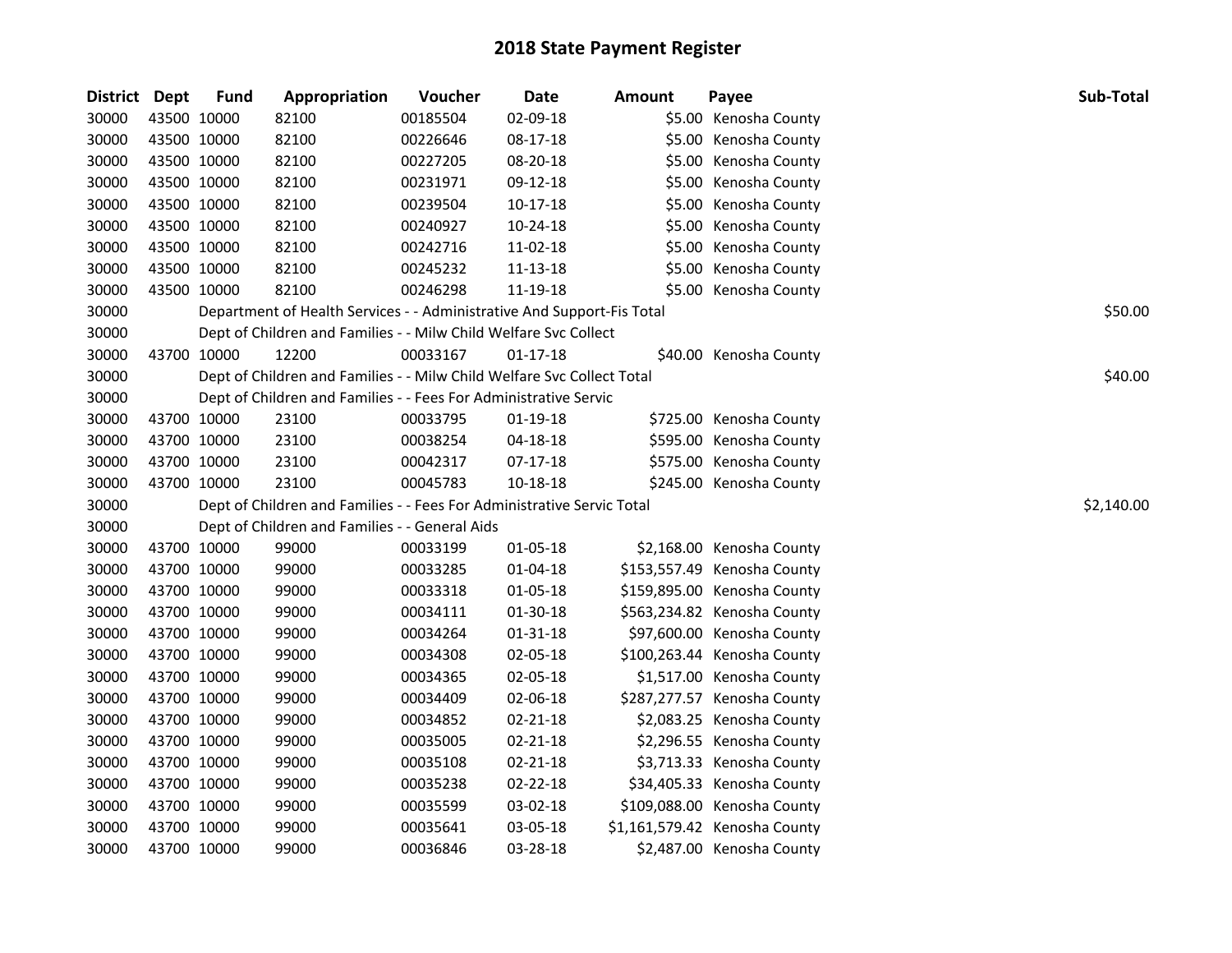| <b>District</b> | Dept        | <b>Fund</b> | Appropriation | Voucher  | <b>Date</b> | <b>Amount</b> | Payee                         | Sub-Total |
|-----------------|-------------|-------------|---------------|----------|-------------|---------------|-------------------------------|-----------|
| 30000           | 43700 10000 |             | 99000         | 00036971 | 03-30-18    |               | \$84,031.02 Kenosha County    |           |
| 30000           | 43700 10000 |             | 99000         | 00036972 | 03-30-18    |               | \$113,030.00 Kenosha County   |           |
| 30000           | 43700 10000 |             | 99000         | 00037082 | 04-03-18    |               | \$50,238.77 Kenosha County    |           |
| 30000           | 43700 10000 |             | 99000         | 00037568 | 04-05-18    |               | \$449,697.37 Kenosha County   |           |
| 30000           | 43700 10000 |             | 99000         | 00037620 | 04-06-18    |               | \$7,353.43 Kenosha County     |           |
| 30000           | 43700 10000 |             | 99000         | 00038803 | 04-30-18    |               | \$757,467.44 Kenosha County   |           |
| 30000           | 43700 10000 |             | 99000         | 00038869 | 04-30-18    |               | \$1,632.61 Kenosha County     |           |
| 30000           | 43700 10000 |             | 99000         | 00039179 | 05-07-18    |               | \$536,756.65 Kenosha County   |           |
| 30000           | 43700 10000 |             | 99000         | 00040273 | 06-01-18    |               | \$244,739.00 Kenosha County   |           |
| 30000           | 43700 10000 |             | 99000         | 00040599 | 06-05-18    |               | \$629,674.77 Kenosha County   |           |
| 30000           | 43700 10000 |             | 99000         | 00040651 | 06-05-18    |               | \$238,028.29 Kenosha County   |           |
| 30000           | 43700 10000 |             | 99000         | 00040652 | 06-05-18    |               | \$317,191.00 Kenosha County   |           |
| 30000           | 43700 10000 |             | 99000         | 00041555 | 06-27-18    |               | \$70,606.00 Kenosha County    |           |
| 30000           | 43700 10000 |             | 99000         | 00041780 | 07-05-18    |               | \$571,804.41 Kenosha County   |           |
| 30000           | 43700 10000 |             | 99000         | 00042794 | 07-31-18    |               | \$616,019.12 Kenosha County   |           |
| 30000           | 43700 10000 |             | 99000         | 00043000 | 08-03-18    |               | \$11,108.00 Kenosha County    |           |
| 30000           | 43700 10000 |             | 99000         | 00043090 | 08-06-18    |               | \$208,267.17 Kenosha County   |           |
| 30000           | 43700 10000 |             | 99000         | 00043252 | 08-07-18    |               | \$264,931.15 Kenosha County   |           |
| 30000           | 43700 10000 |             | 99000         | 00043376 | 08-14-18    |               | \$8,296.56 Kenosha County     |           |
| 30000           | 43700 10000 |             | 99000         | 00043554 | 08-17-18    |               | \$35,624.00 Kenosha County    |           |
| 30000           | 43700 10000 |             | 99000         | 00043744 | 08-24-18    |               | \$8,786.00 Kenosha County     |           |
| 30000           | 43700 10000 |             | 99000         | 00043968 | 08-29-18    |               | \$2,247,456.00 Kenosha County |           |
| 30000           | 43700 10000 |             | 99000         | 00044053 | 08-30-18    |               | \$145,380.00 Kenosha County   |           |
| 30000           | 43700 10000 |             | 99000         | 00044164 | 09-05-18    |               | \$671,161.08 Kenosha County   |           |
| 30000           | 43700 10000 |             | 99000         | 00044431 | 09-11-18    |               | \$22,112.00 Kenosha County    |           |
| 30000           | 43700 10000 |             | 99000         | 00045372 | 10-05-18    |               | \$514,680.16 Kenosha County   |           |
| 30000           | 43700 10000 |             | 99000         | 00045462 | 10-10-18    |               | \$209,009.00 Kenosha County   |           |
| 30000           | 43700 10000 |             | 99000         | 00046191 | 10-30-18    |               | \$603,593.82 Kenosha County   |           |
| 30000           | 43700 10000 |             | 99000         | 00046505 | 11-05-18    |               | \$25,824.44 Kenosha County    |           |
| 30000           | 43700 10000 |             | 99000         | 00046694 | 11-09-18    |               | \$23,722.67 Kenosha County    |           |
| 30000           | 43700 10000 |             | 99000         | 00046746 | 11-16-18    |               | \$210,616.00 Kenosha County   |           |
| 30000           | 43700 10000 |             | 99000         | 00046747 | 11-14-18    |               | \$36,943.71 Kenosha County    |           |
| 30000           | 43700 10000 |             | 99000         | 00047484 | 12-03-18    |               | \$651,071.37 Kenosha County   |           |
| 30000           | 43700 10000 |             | 99000         | 00047562 | 12-05-18    |               | \$9,401.32 Kenosha County     |           |
| 30000           | 43700 10000 |             | 99000         | 00048042 | 12-21-18    |               | \$155,210.20 Kenosha County   |           |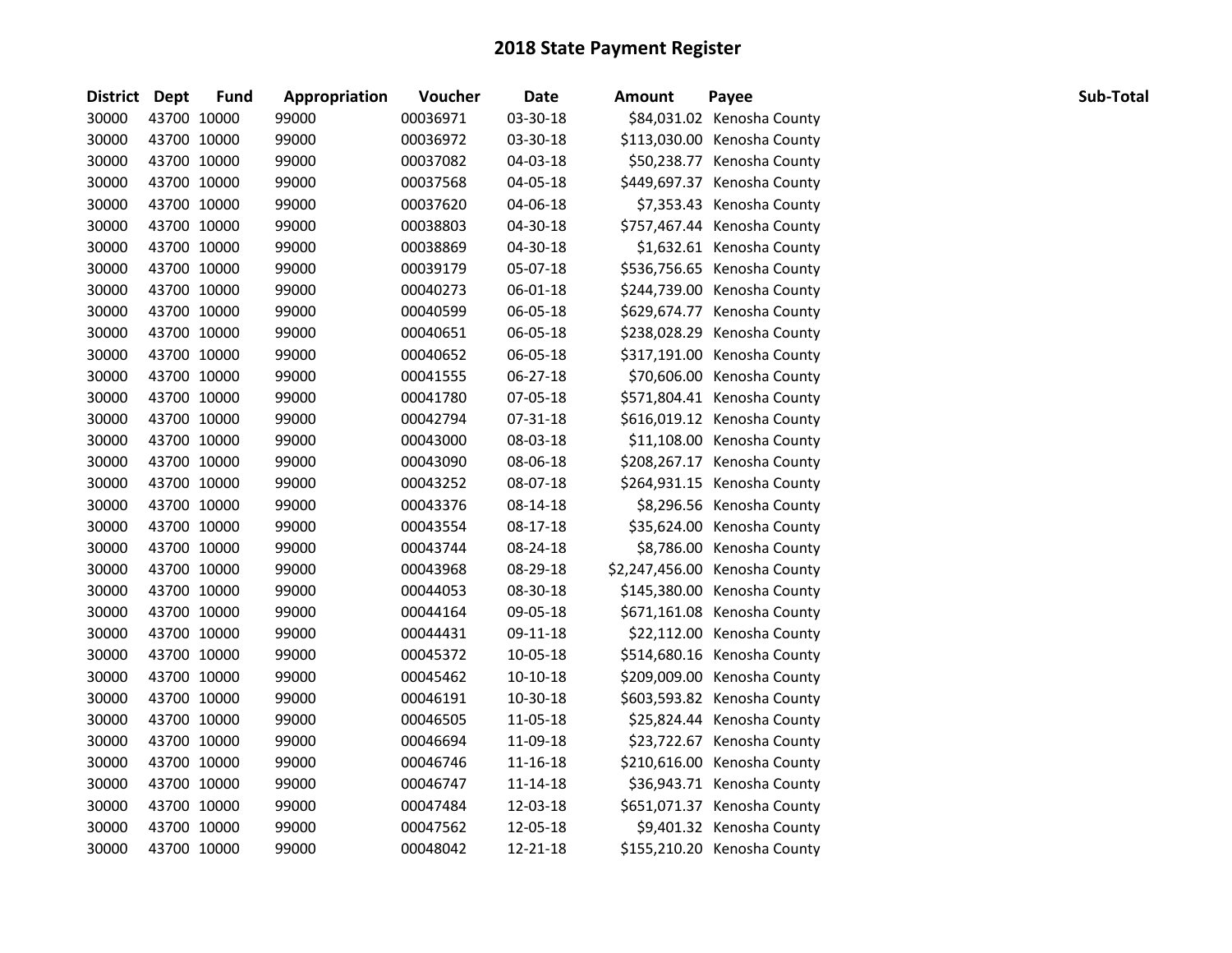| District Dept |             | <b>Fund</b> | Appropriation                                                 | Voucher  | Date           | <b>Amount</b> | Payee                       | Sub-Total       |
|---------------|-------------|-------------|---------------------------------------------------------------|----------|----------------|---------------|-----------------------------|-----------------|
| 30000         | 43700 10000 |             | 99000                                                         | 00048167 | 12-24-18       |               | \$291,688.09 Kenosha County |                 |
| 30000         | 43700 10000 |             | 99000                                                         | 00048168 | 12-27-18       |               | \$613.02 Kenosha County     |                 |
| 30000         |             |             | Dept of Children and Families - - General Aids Total          |          |                |               |                             | \$13,724,931.84 |
| 30000         |             |             | Dept of Workforce Development - - Workforce Invest And Assist |          |                |               |                             |                 |
| 30000         | 44500 10000 |             | 14100                                                         | 00141912 | 01-02-18       |               | \$84,471.12 Kenosha County  |                 |
| 30000         | 44500 10000 |             | 14100                                                         | 00141913 | $01-03-18$     |               | \$554.35 Kenosha County     |                 |
| 30000         | 44500 10000 |             | 14100                                                         | 00141914 | 01-02-18       |               | \$5,090.26 Kenosha County   |                 |
| 30000         | 44500 10000 |             | 14100                                                         | 00141915 | 01-02-18       |               | \$75,005.80 Kenosha County  |                 |
| 30000         | 44500 10000 |             | 14100                                                         | 00141916 | 01-02-18       |               | \$50,038.59 Kenosha County  |                 |
| 30000         | 44500 10000 |             | 14100                                                         | 00144840 | 01-22-18       |               | \$5,659.36 Kenosha County   |                 |
| 30000         | 44500 10000 |             | 14100                                                         | 00145290 | 01-23-18       |               | \$5,659.36 Kenosha County   |                 |
| 30000         | 44500 10000 |             | 14100                                                         | 00146253 | 01-31-18       |               | \$53,907.61 Kenosha County  |                 |
| 30000         | 44500 10000 |             | 14100                                                         | 00146254 | 01-31-18       |               | \$35,755.74 Kenosha County  |                 |
| 30000         | 44500 10000 |             | 14100                                                         | 00146255 | $01 - 31 - 18$ |               | \$297.88 Kenosha County     |                 |
| 30000         | 44500 10000 |             | 14100                                                         | 00146256 | 01-31-18       |               | \$5,244.47 Kenosha County   |                 |
| 30000         | 44500 10000 |             | 14100                                                         | 00146257 | 02-13-18       |               | \$153,809.49 Kenosha County |                 |
| 30000         | 44500 10000 |             | 14100                                                         | 00146258 | 02-01-18       |               | \$6,250.66 Kenosha County   |                 |
| 30000         | 44500 10000 |             | 14100                                                         | 00146762 | 02-01-18       |               | \$1,620.00 Kenosha County   |                 |
| 30000         | 44500 10000 |             | 14100                                                         | 00152360 | 03-05-18       |               | \$91.00 Kenosha County      |                 |
| 30000         | 44500 10000 |             | 14100                                                         | 00152361 | 03-05-18       |               | \$5,467.34 Kenosha County   |                 |
| 30000         | 44500 10000 |             | 14100                                                         | 00152362 | 03-05-18       |               | \$292.24 Kenosha County     |                 |
| 30000         | 44500 10000 |             | 14100                                                         | 00152363 | 03-05-18       |               | \$35,831.32 Kenosha County  |                 |
| 30000         | 44500 10000 |             | 14100                                                         | 00152364 | 03-05-18       |               | \$283,568.59 Kenosha County |                 |
| 30000         | 44500 10000 |             | 14100                                                         | 00152365 | 03-05-18       |               | \$3,881.79 Kenosha County   |                 |
| 30000         | 44500 10000 |             | 14100                                                         | 00155991 | 03-22-18       |               | \$5,659.36 Kenosha County   |                 |
| 30000         | 44500 10000 |             | 14100                                                         | 00156783 | 03-29-18       |               | \$14,098.44 Kenosha County  |                 |
| 30000         | 44500 10000 |             | 14100                                                         | 00156784 | 03-29-18       |               | \$162,956.94 Kenosha County |                 |
| 30000         | 44500 10000 |             | 14100                                                         | 00156785 | 03-29-18       |               | \$5,457.12 Kenosha County   |                 |
| 30000         | 44500 10000 |             | 14100                                                         | 00156786 | 03-29-18       |               | \$340.31 Kenosha County     |                 |
| 30000         | 44500 10000 |             | 14100                                                         | 00160582 | 04-19-18       |               | \$5,659.36 Kenosha County   |                 |
| 30000         | 44500 10000 |             | 14100                                                         | 00162574 | 05-02-18       |               | \$754.64 Kenosha County     |                 |
| 30000         | 44500 10000 |             | 14100                                                         | 00162575 | 05-02-18       |               | \$263,502.96 Kenosha County |                 |
| 30000         | 44500 10000 |             | 14100                                                         | 00162576 | 05-02-18       |               | \$3,854.83 Kenosha County   |                 |
| 30000         | 44500 10000 |             | 14100                                                         | 00162577 | 05-02-18       |               | \$40,141.26 Kenosha County  |                 |
| 30000         | 44500 10000 |             | 14100                                                         | 00166100 | 05-22-18       |               | \$5,659.36 Kenosha County   |                 |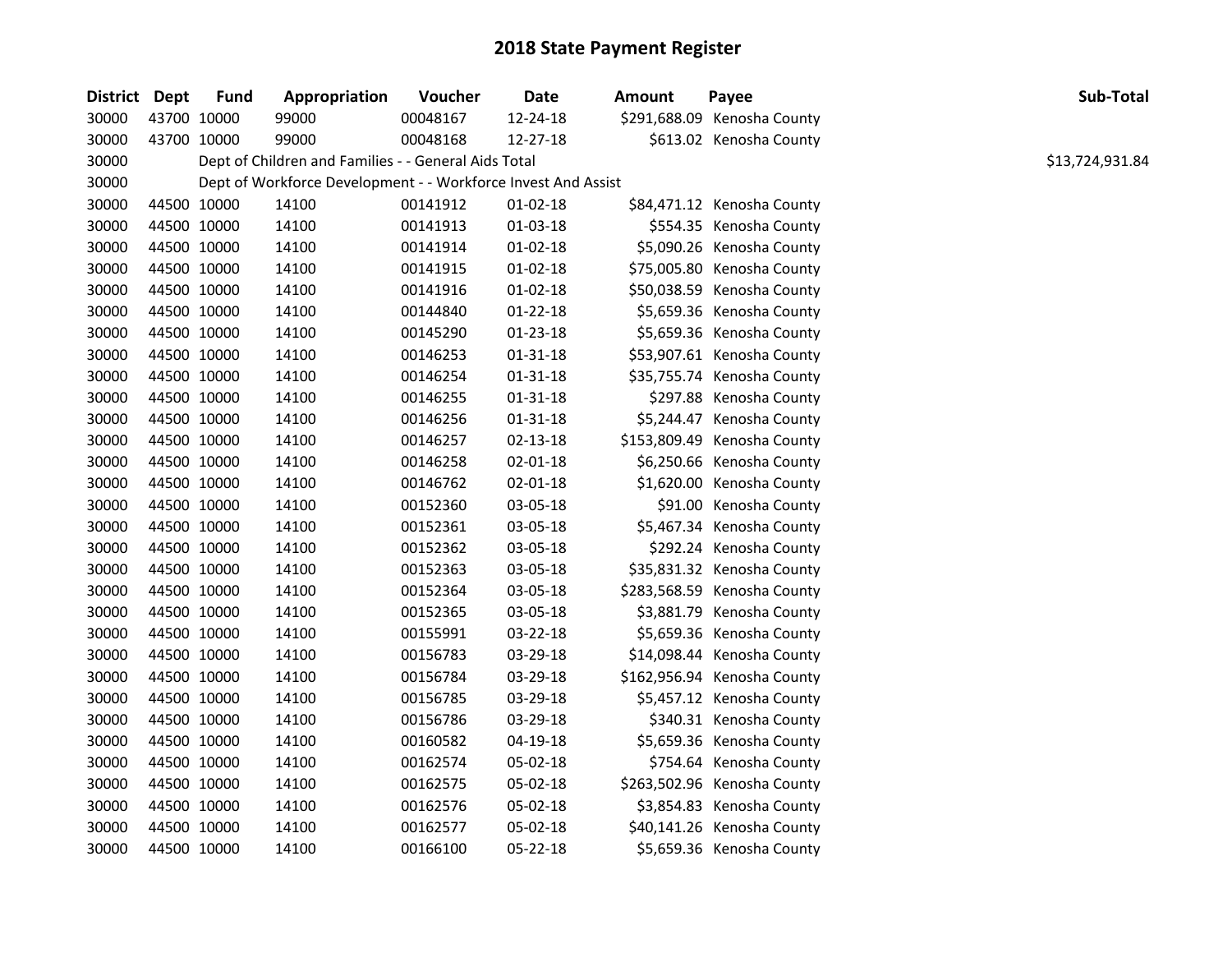| District Dept |             | <b>Fund</b> | Appropriation | Voucher  | <b>Date</b>    | <b>Amount</b> | Payee                       | Sub-Total |
|---------------|-------------|-------------|---------------|----------|----------------|---------------|-----------------------------|-----------|
| 30000         | 44500 10000 |             | 14100         | 00167537 | 05-31-18       |               | \$216,580.95 Kenosha County |           |
| 30000         | 44500 10000 |             | 14100         | 00167538 | 05-31-18       |               | \$27,023.73 Kenosha County  |           |
| 30000         | 44500 10000 |             | 14100         | 00167539 | 05-31-18       |               | \$2,899.71 Kenosha County   |           |
| 30000         | 44500 10000 |             | 14100         | 00172546 | 07-02-18       |               | \$16,122.98 Kenosha County  |           |
| 30000         | 44500 10000 |             | 14100         | 00172547 | 07-02-18       |               | \$5,849.59 Kenosha County   |           |
| 30000         | 44500 10000 |             | 14100         | 00172549 | 07-02-18       |               | \$2,788.73 Kenosha County   |           |
| 30000         | 44500 10000 |             | 14100         | 00172895 | 07-02-18       |               | \$195,915.26 Kenosha County |           |
| 30000         | 44500 10000 |             | 14100         | 00175127 | $07-16-18$     |               | \$5,659.36 Kenosha County   |           |
| 30000         | 44500 10000 |             | 14100         | 00175511 | 07-18-18       |               | \$270.00 Kenosha County     |           |
| 30000         | 44500 10000 |             | 14100         | 00176042 | 07-23-18       |               | \$5,659.36 Kenosha County   |           |
| 30000         | 44500 10000 |             | 14100         | 00176418 | 07-24-18       |               | \$270.00 Kenosha County     |           |
| 30000         | 44500 10000 |             | 14100         | 00177928 | 08-01-18       |               | \$2,958.36 Kenosha County   |           |
| 30000         | 44500 10000 |             | 14100         | 00177929 | 08-01-18       |               | \$220,617.74 Kenosha County |           |
| 30000         | 44500 10000 |             | 14100         | 00179359 | 08-08-18       |               | \$5,780.93 Kenosha County   |           |
| 30000         | 44500 10000 |             | 14100         | 00180285 | 08-15-18       |               | \$5,659.36 Kenosha County   |           |
| 30000         | 44500 10000 |             | 14100         | 00180562 | 08-16-18       |               | \$270.00 Kenosha County     |           |
| 30000         | 44500 10000 |             | 14100         | 00183365 | 09-05-18       |               | \$16,574.66 Kenosha County  |           |
| 30000         | 44500 10000 |             | 14100         | 00183366 | 09-05-18       |               | \$34,104.11 Kenosha County  |           |
| 30000         | 44500 10000 |             | 14100         | 00183367 | 09-05-18       |               | \$4.57 Kenosha County       |           |
| 30000         | 44500 10000 |             | 14100         | 00183379 | 09-06-18       |               | \$64.85 Kenosha County      |           |
| 30000         | 44500 10000 |             | 14100         | 00186562 | 09-24-18       |               | \$270.00 Kenosha County     |           |
| 30000         | 44500 10000 |             | 14100         | 00186585 | 09-24-18       |               | \$5,659.36 Kenosha County   |           |
| 30000         | 44500 10000 |             | 14100         | 00190129 | $10 - 11 - 18$ |               | \$651.70 Kenosha County     |           |
| 30000         | 44500 10000 |             | 14100         | 00190131 | 10-11-18       |               | \$4,976.40 Kenosha County   |           |
| 30000         | 44500 10000 |             | 14100         | 00190132 | 10-11-18       |               | \$9,539.52 Kenosha County   |           |
| 30000         | 44500 10000 |             | 14100         | 00190134 | 10-11-18       |               | \$50,636.48 Kenosha County  |           |
| 30000         | 44500 10000 |             | 14100         | 00193670 | 10-29-18       |               | \$5,659.36 Kenosha County   |           |
| 30000         | 44500 10000 |             | 14100         | 00193904 | 10-30-18       |               | \$270.00 Kenosha County     |           |
| 30000         | 44500 10000 |             | 14100         | 00196774 | $11 - 15 - 18$ |               | \$270.00 Kenosha County     |           |
| 30000         | 44500 10000 |             | 14100         | 00196793 | 11-15-18       |               | \$5,659.36 Kenosha County   |           |
| 30000         | 44500 10000 |             | 14100         | 00197033 | 11-20-18       |               | \$51,227.69 Kenosha County  |           |
| 30000         | 44500 10000 |             | 14100         | 00197034 | 11-20-18       |               | \$1,182.96 Kenosha County   |           |
| 30000         | 44500 10000 |             | 14100         | 00197035 | 11-20-18       |               | \$8,944.47 Kenosha County   |           |
| 30000         | 44500 10000 |             | 14100         | 00197037 | 11-20-18       |               | \$615,248.95 Kenosha County |           |
| 30000         | 44500 10000 |             | 14100         | 00201765 | 12-19-18       |               | \$5,659.36 Kenosha County   |           |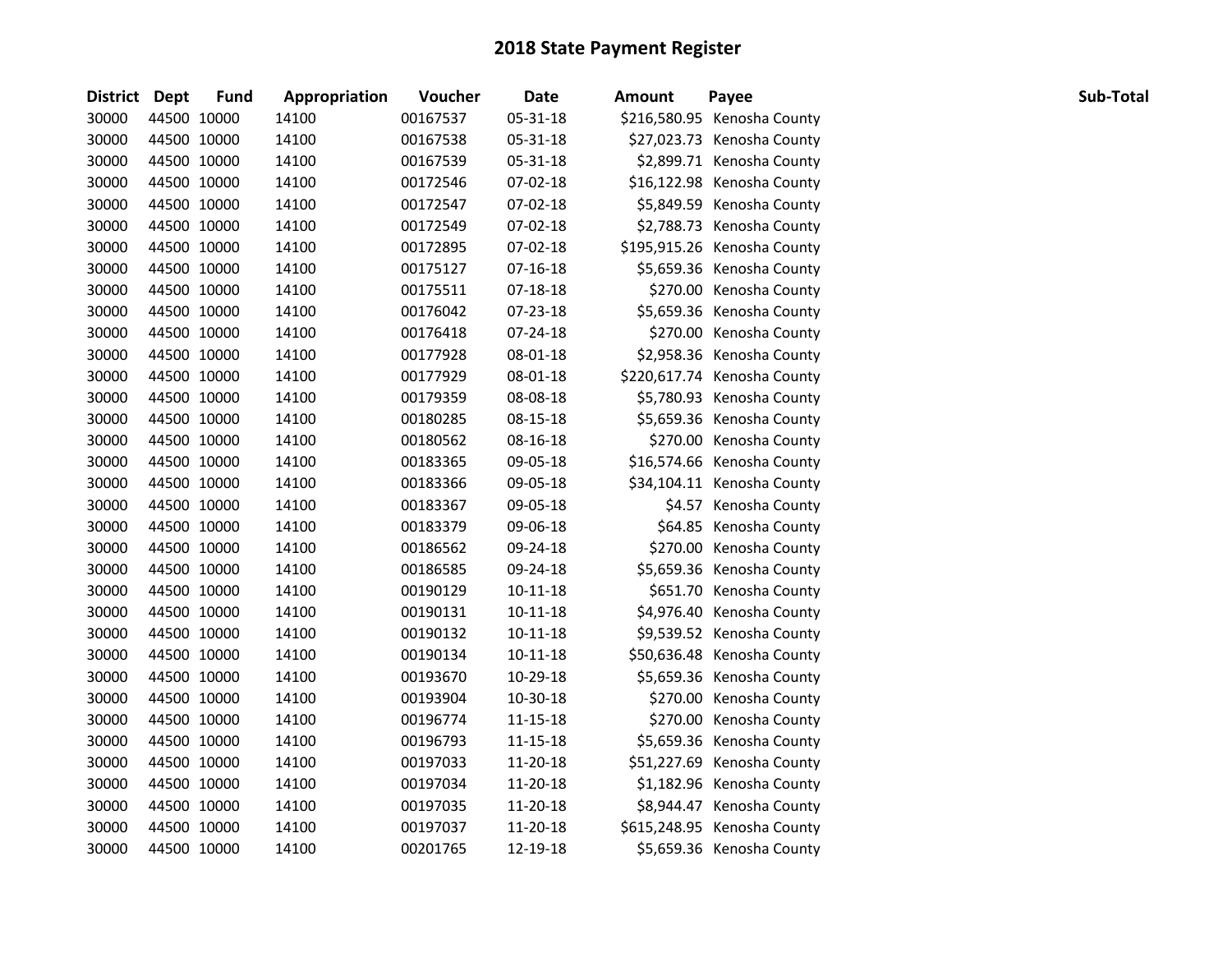| District Dept |             | <b>Fund</b> | Appropriation                                                       | Voucher  | <b>Date</b>    | <b>Amount</b> | Payee                   | Sub-Total      |
|---------------|-------------|-------------|---------------------------------------------------------------------|----------|----------------|---------------|-------------------------|----------------|
| 30000         | 44500 10000 |             | 14100                                                               | 00202494 | 12-21-18       |               | \$270.00 Kenosha County |                |
| 30000         |             |             | Dept of Workforce Development - - Workforce Invest And Assist Total |          |                |               |                         | \$2,851,781.41 |
| 30000         |             |             | Dept of Workforce Development - - Ui Admin Fed                      |          |                |               |                         |                |
| 30000         | 44500 10000 |             | 15100                                                               | 00142131 | 01-03-18       |               | \$180.00 Kenosha County |                |
| 30000         | 44500 10000 |             | 15100                                                               | 00146810 | 02-02-18       |               | \$150.00 Kenosha County |                |
| 30000         | 44500 10000 |             | 15100                                                               | 00152397 | 03-02-18       |               | \$160.00 Kenosha County |                |
| 30000         | 44500 10000 |             | 15100                                                               | 00157707 | 04-03-18       |               | \$410.00 Kenosha County |                |
| 30000         | 44500 10000 |             | 15100                                                               | 00159068 | 04-13-18       |               | \$40.00 Kenosha County  |                |
| 30000         | 44500 10000 |             | 15100                                                               | 00163026 | 05-02-18       |               | \$225.00 Kenosha County |                |
| 30000         | 44500 10000 |             | 15100                                                               | 00168103 | 06-04-18       |               | \$185.00 Kenosha County |                |
| 30000         | 44500 10000 |             | 15100                                                               | 00170487 | 06-21-18       |               | \$40.00 Kenosha County  |                |
| 30000         | 44500 10000 |             | 15100                                                               | 00173105 | 07-03-18       |               | \$210.00 Kenosha County |                |
| 30000         | 44500 10000 |             | 15100                                                               | 00178351 | 08-02-18       |               | \$170.00 Kenosha County |                |
| 30000         | 44500 10000 |             | 15100                                                               | 00183409 | 09-05-18       |               | \$190.00 Kenosha County |                |
| 30000         | 44500 10000 |             | 15100                                                               | 00188554 | 10-02-18       |               | \$185.00 Kenosha County |                |
| 30000         | 44500 10000 |             | 15100                                                               | 00190400 | $10-12-18$     |               | \$40.00 Kenosha County  |                |
| 30000         | 44500 10000 |             | 15100                                                               | 00194618 | 11-02-18       |               | \$185.00 Kenosha County |                |
| 30000         | 44500 10000 |             | 15100                                                               | 00199599 | 12-04-18       |               | \$225.00 Kenosha County |                |
| 30000         |             |             | Dept of Workforce Development - - Ui Admin Fed Total                |          |                |               |                         | \$2,595.00     |
| 30000         |             |             | Dept of Workforce Development - - Title Ib Operations State Gpr     |          |                |               |                         |                |
| 30000         | 44500 10000 |             | 50200                                                               | 00144840 | $01 - 22 - 18$ |               | \$762.22 Kenosha County |                |
| 30000         | 44500 10000 |             | 50200                                                               | 00145290 | 01-23-18       |               | \$762.22 Kenosha County |                |
| 30000         | 44500 10000 |             | 50200                                                               | 00146762 | $02 - 01 - 18$ |               | \$345.06 Kenosha County |                |
| 30000         | 44500 10000 |             | 50200                                                               | 00155991 | 03-22-18       |               | \$762.22 Kenosha County |                |
| 30000         | 44500 10000 |             | 50200                                                               | 00160582 | 04-19-18       |               | \$762.22 Kenosha County |                |
| 30000         | 44500 10000 |             | 50200                                                               | 00166100 | 05-22-18       |               | \$762.22 Kenosha County |                |
| 30000         | 44500 10000 |             | 50200                                                               | 00175127 | $07-16-18$     |               | \$762.22 Kenosha County |                |
| 30000         | 44500 10000 |             | 50200                                                               | 00175511 | 07-18-18       |               | \$57.51 Kenosha County  |                |
| 30000         | 44500 10000 |             | 50200                                                               | 00176042 | 07-23-18       |               | \$762.22 Kenosha County |                |
| 30000         | 44500 10000 |             | 50200                                                               | 00176418 | 07-24-18       |               | \$57.51 Kenosha County  |                |
| 30000         | 44500 10000 |             | 50200                                                               | 00180285 | 08-15-18       |               | \$762.22 Kenosha County |                |
| 30000         | 44500 10000 |             | 50200                                                               | 00180562 | 08-16-18       |               | \$57.51 Kenosha County  |                |
| 30000         | 44500 10000 |             | 50200                                                               | 00186562 | 09-24-18       |               | \$57.51 Kenosha County  |                |
| 30000         | 44500 10000 |             | 50200                                                               | 00186585 | 09-24-18       |               | \$762.22 Kenosha County |                |
| 30000         | 44500 10000 |             | 50200                                                               | 00193670 | 10-29-18       |               | \$762.22 Kenosha County |                |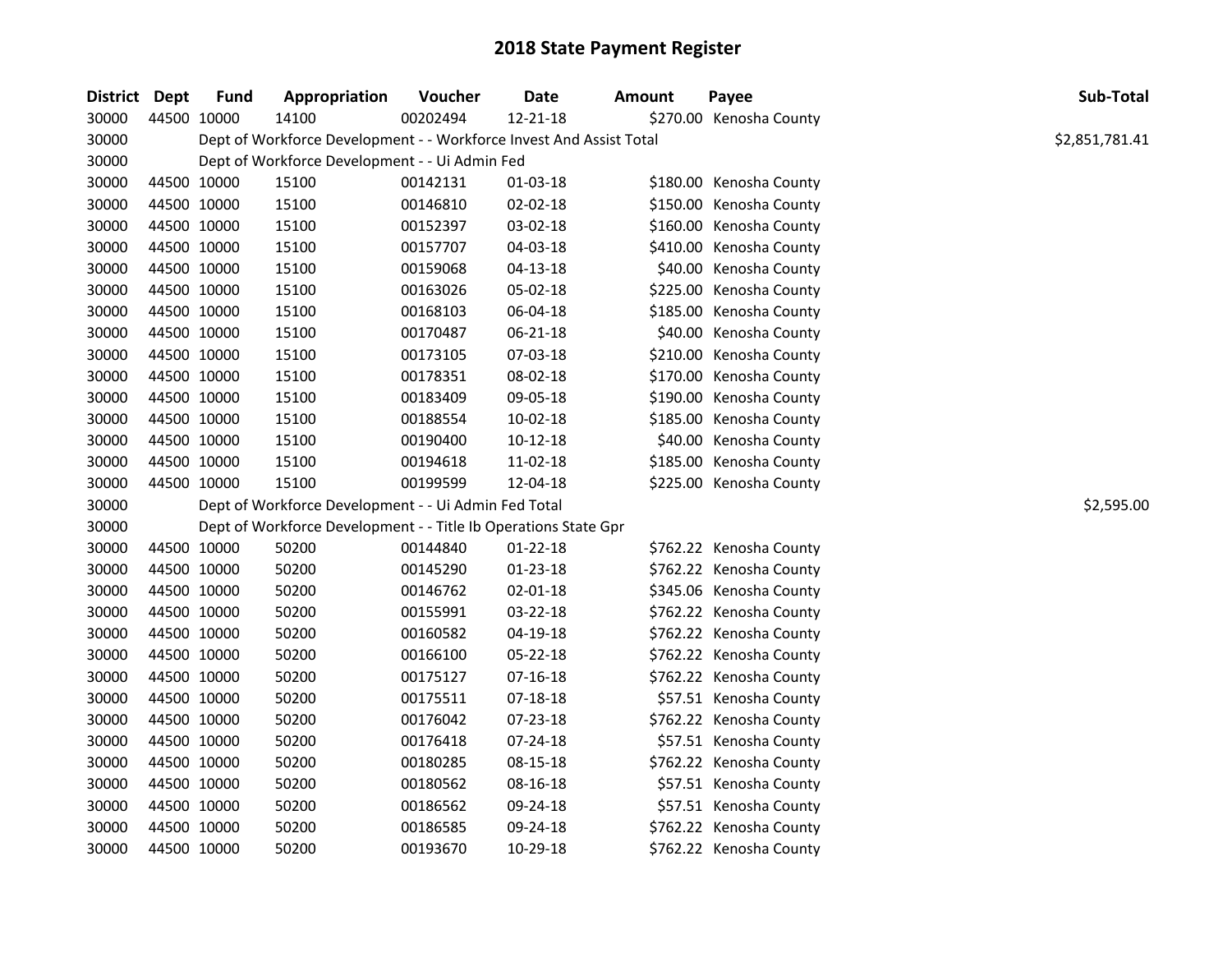| District Dept |             | <b>Fund</b> | Appropriation                                                         | Voucher  | <b>Date</b>    | <b>Amount</b> | Payee                     | Sub-Total   |
|---------------|-------------|-------------|-----------------------------------------------------------------------|----------|----------------|---------------|---------------------------|-------------|
| 30000         | 44500 10000 |             | 50200                                                                 | 00193904 | 10-30-18       |               | \$57.51 Kenosha County    |             |
| 30000         |             |             | Dept of Workforce Development - - Title Ib Operations State Gpr Total |          |                |               |                           | \$8,254.81  |
| 30000         |             |             | Dept of Workforce Development - - Title Ib Aids State Gpr             |          |                |               |                           |             |
| 30000         | 44500 10000 |             | 50900                                                                 | 00172750 | $07 - 11 - 18$ |               | \$6.39 Kenosha County     |             |
| 30000         |             |             | Dept of Workforce Development - - Title Ib Aids State Gpr Total       |          |                |               |                           | \$6.39      |
| 30000         |             |             | Dept of Workforce Development - - Title Ib Operations Federal         |          |                |               |                           |             |
| 30000         | 44500 10000 |             | 54100                                                                 | 00144840 | 01-22-18       |               | \$2,816.27 Kenosha County |             |
| 30000         | 44500 10000 |             | 54100                                                                 | 00145290 | 01-23-18       |               | \$2,816.27 Kenosha County |             |
| 30000         | 44500 10000 |             | 54100                                                                 | 00146762 | 02-01-18       |               | \$1,274.94 Kenosha County |             |
| 30000         | 44500 10000 |             | 54100                                                                 | 00155991 | 03-22-18       |               | \$2,816.27 Kenosha County |             |
| 30000         | 44500 10000 |             | 54100                                                                 | 00160582 | 04-19-18       |               | \$2,816.27 Kenosha County |             |
| 30000         | 44500 10000 |             | 54100                                                                 | 00166100 | 05-22-18       |               | \$2,816.27 Kenosha County |             |
| 30000         | 44500 10000 |             | 54100                                                                 | 00175127 | $07-16-18$     |               | \$2,816.27 Kenosha County |             |
| 30000         | 44500 10000 |             | 54100                                                                 | 00175511 | 07-18-18       |               | \$212.49 Kenosha County   |             |
| 30000         | 44500 10000 |             | 54100                                                                 | 00176042 | 07-23-18       |               | \$2,816.27 Kenosha County |             |
| 30000         | 44500 10000 |             | 54100                                                                 | 00176418 | 07-24-18       |               | \$212.49 Kenosha County   |             |
| 30000         | 44500 10000 |             | 54100                                                                 | 00180285 | 08-15-18       |               | \$2,816.27 Kenosha County |             |
| 30000         | 44500 10000 |             | 54100                                                                 | 00180562 | 08-16-18       |               | \$212.49 Kenosha County   |             |
| 30000         | 44500 10000 |             | 54100                                                                 | 00186562 | 09-24-18       |               | \$212.49 Kenosha County   |             |
| 30000         | 44500 10000 |             | 54100                                                                 | 00186585 | 09-24-18       |               | \$2,816.27 Kenosha County |             |
| 30000         | 44500 10000 |             | 54100                                                                 | 00193670 | 10-29-18       |               | \$2,816.27 Kenosha County |             |
| 30000         | 44500 10000 |             | 54100                                                                 | 00193904 | 10-30-18       |               | \$212.49 Kenosha County   |             |
| 30000         | 44500 10000 |             | 54100                                                                 | 00196774 | 11-15-18       |               | \$270.00 Kenosha County   |             |
| 30000         | 44500 10000 |             | 54100                                                                 | 00196793 | 11-15-18       |               | \$3,578.49 Kenosha County |             |
| 30000         | 44500 10000 |             | 54100                                                                 | 00201765 | 12-19-18       |               | \$3,578.49 Kenosha County |             |
| 30000         | 44500 10000 |             | 54100                                                                 | 00202494 | 12-21-18       |               | \$270.00 Kenosha County   |             |
| 30000         |             |             | Dept of Workforce Development - - Title Ib Operations Federal Total   |          |                |               |                           | \$38,197.07 |
| 30000         |             |             | Dept of Workforce Development - - Title Ib Aids Federal Prf           |          |                |               |                           |             |
| 30000         | 44500 10000 |             | 54400                                                                 | 00172750 | $07-11-18$     |               | \$23.61 Kenosha County    |             |
| 30000         |             |             | Dept of Workforce Development - - Title Ib Aids Federal Prf Total     |          |                |               |                           | \$23.61     |
| 30000         |             |             | Dept of Workforce Development - - Wc Ops Uninsured Emplyr Admin       |          |                |               |                           |             |
| 30000         | 44500 22700 |             | 17700                                                                 | 00149634 | 02-20-18       |               | \$5.00 Kenosha County     |             |
| 30000         | 44500 22700 |             | 17700                                                                 | 00149635 | 02-20-18       |               | \$120.00 Kenosha County   |             |
| 30000         | 44500 22700 |             | 17700                                                                 | 00149636 | 02-20-18       |               | \$90.00 Kenosha County    |             |
| 30000         | 44500 22700 |             | 17700                                                                 | 00195054 | 11-07-18       |               | \$25.00 Kenosha County    |             |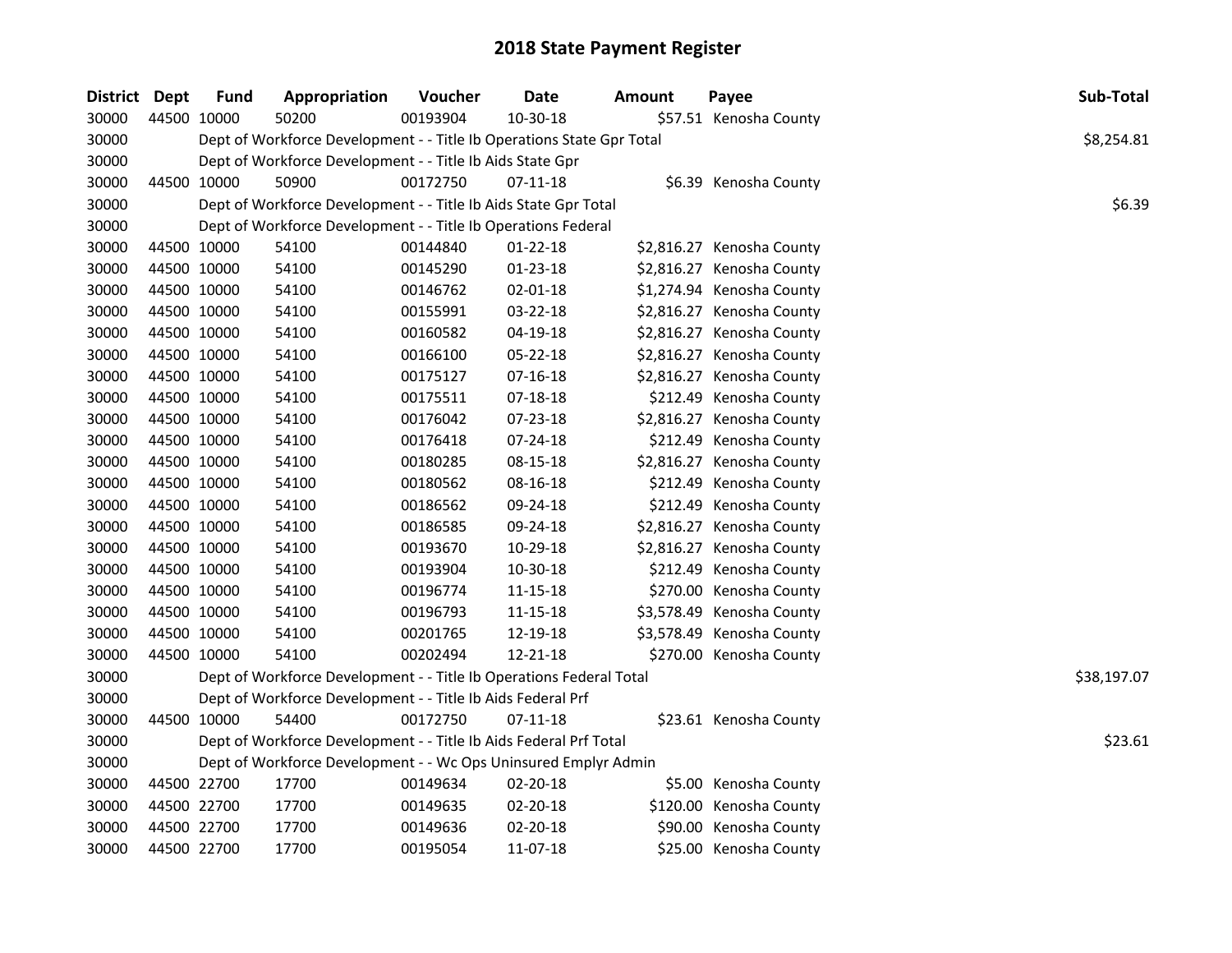| District Dept |             | <b>Fund</b> | Appropriation                                                         | Voucher  | Date           | Amount | Payee                      | Sub-Total   |
|---------------|-------------|-------------|-----------------------------------------------------------------------|----------|----------------|--------|----------------------------|-------------|
| 30000         |             | 44500 22700 | 17700                                                                 | 00195455 | 11-09-18       |        | \$140.00 Kenosha County    |             |
| 30000         |             | 44500 22700 | 17700                                                                 | 00195457 | 11-09-18       |        | \$120.00 Kenosha County    |             |
| 30000         |             |             | Dept of Workforce Development - - Wc Ops Uninsured Emplyr Admin Total |          |                |        |                            | \$500.00    |
| 30000         |             |             | Department of Justice - - Legal Expenses                              |          |                |        |                            |             |
| 30000         |             | 45500 10000 | 10400                                                                 | 00042612 | 03-02-18       |        | \$5.00 Kenosha County      |             |
| 30000         |             |             | Department of Justice - - Legal Expenses Total                        |          |                |        |                            | \$5.00      |
| 30000         |             |             | Department of Justice - - Officer Training Reimbursement              |          |                |        |                            |             |
| 30000         | 45500 10000 |             | 20200                                                                 | 00040587 | $01 - 18 - 18$ |        | \$5,016.18 Kenosha County  |             |
| 30000         |             |             | Department of Justice - - Officer Training Reimbursement Total        |          |                |        |                            | \$5,016.18  |
| 30000         |             |             | Department of Justice - - Crime Laboratories, Dna                     |          |                |        |                            |             |
| 30000         |             | 45500 10000 | 22100                                                                 | 00048987 | 07-19-18       |        | \$8,980.00 Kenosha County  |             |
| 30000         |             |             | Department of Justice - - Crime Laboratories, Dna Total               |          |                |        |                            | \$8,980.00  |
| 30000         |             |             | Department of Justice - - Law Enforcement Train, Local                |          |                |        |                            |             |
| 30000         | 45500 10000 |             | 23100                                                                 | 00044382 | 04-11-18       |        | \$5,615.59 Kenosha County  |             |
| 30000         | 45500 10000 |             | 23100                                                                 | 00051653 | 09-21-18       |        | \$4,054.00 Kenosha County  |             |
| 30000         | 45500 10000 |             | 23100                                                                 | 00051874 | 09-21-18       |        | \$41,760.00 Kenosha County |             |
| 30000         |             | 45500 10000 | 23100                                                                 | 00053324 | 10-18-18       |        | \$160.00 Kenosha County    |             |
| 30000         |             |             | Department of Justice - - Law Enforcement Train, Local Total          |          |                |        |                            | \$51,589.59 |
| 30000         |             |             | Department of Justice - - Inter And Intra-Agency Assist               |          |                |        |                            |             |
| 30000         | 45500 10000 |             | 23300                                                                 | 00045100 | 04-30-18       |        | \$7,972.00 Kenosha County  |             |
| 30000         | 45500 10000 |             | 23300                                                                 | 00049694 | 08-02-18       |        | \$6,051.00 Kenosha County  |             |
| 30000         | 45500 10000 |             | 23300                                                                 | 00052277 | 09-25-18       |        | \$5,400.00 Kenosha County  |             |
| 30000         |             |             | Department of Justice - - Inter And Intra-Agency Assist Total         |          |                |        |                            | \$19,423.00 |
| 30000         |             |             | Department of Justice - - Federal Aid, State Operations               |          |                |        |                            |             |
| 30000         |             | 45500 10000 | 24100                                                                 | 00041176 | 01-30-18       |        | \$1,781.51 Kenosha County  |             |
| 30000         |             | 45500 10000 | 24100                                                                 | 00056156 | 11-29-18       |        | \$1,500.00 Kenosha County  |             |
| 30000         |             |             | Department of Justice - - Federal Aid, State Operations Total         |          |                |        |                            | \$3,281.51  |
| 30000         |             |             | Department of Justice - - Alt Prosecution Alcohol Drugs               |          |                |        |                            |             |
| 30000         |             | 45500 10000 | 27100                                                                 | 00041773 | $02 - 12 - 18$ |        | \$24,411.83 Kenosha County |             |
| 30000         | 45500 10000 |             | 27100                                                                 | 00045007 | 04-30-18       |        | \$17,336.79 Kenosha County |             |
| 30000         | 45500 10000 |             | 27100                                                                 | 00049981 | 08-03-18       |        | \$22,658.68 Kenosha County |             |
| 30000         |             | 45500 10000 | 27100                                                                 | 00054685 | 11-05-18       |        | \$15,884.27 Kenosha County |             |
| 30000         |             |             | Department of Justice - - Alt Prosecution Alcohol Drugs Total         |          |                |        |                            | \$80,291.57 |
| 30000         |             |             | Department of Justice - - Youth Diversion Program                     |          |                |        |                            |             |
| 30000         |             | 45500 10000 | 27800                                                                 | 00042580 | 03-01-18       |        | \$33,343.00 Kenosha County |             |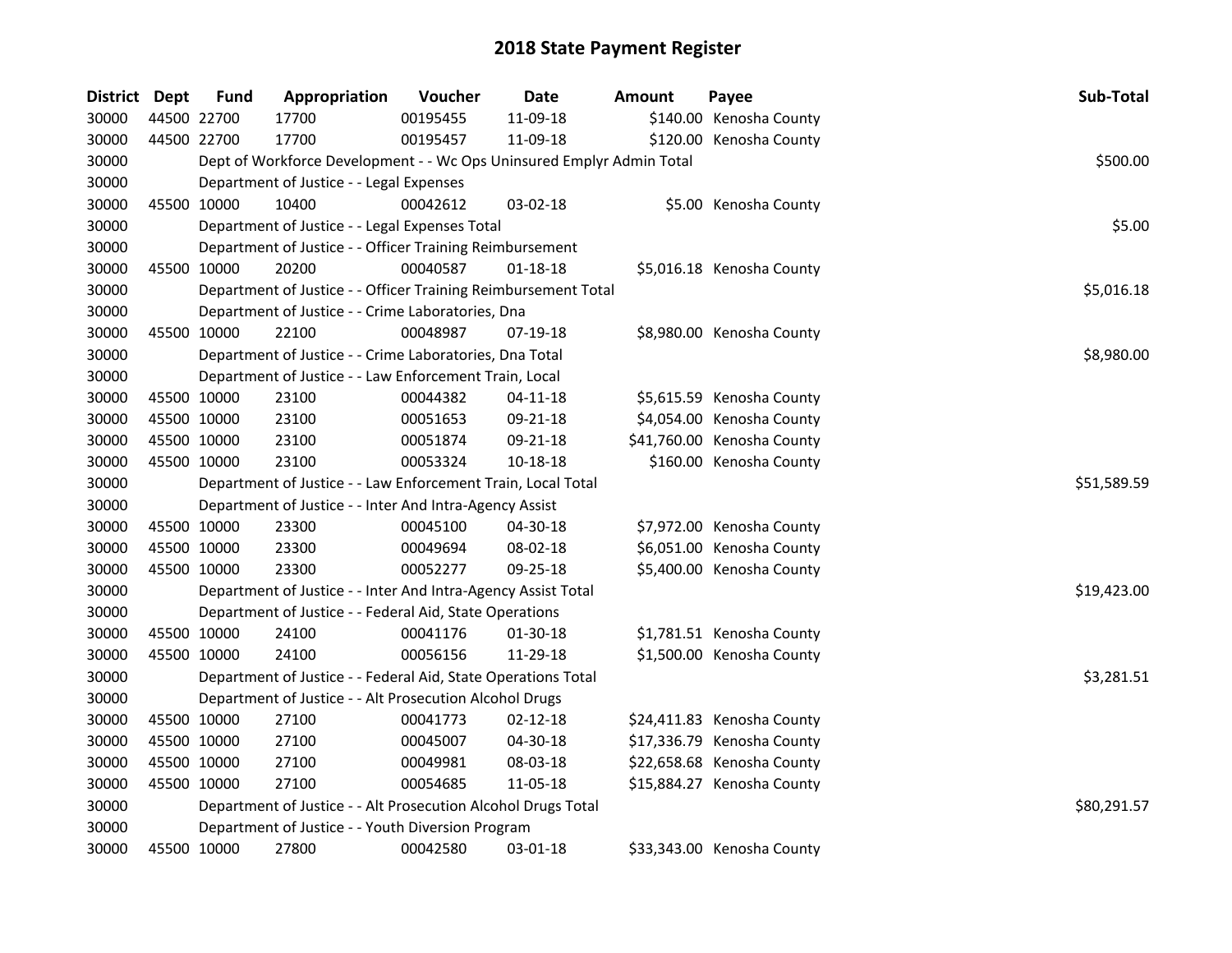| District Dept | <b>Fund</b> | Appropriation                                                           | Voucher  | <b>Date</b>    | Amount | Payee                       | Sub-Total    |
|---------------|-------------|-------------------------------------------------------------------------|----------|----------------|--------|-----------------------------|--------------|
| 30000         | 45500 10000 | 27800                                                                   | 00047968 | 07-05-18       |        | \$20,133.00 Kenosha County  |              |
| 30000         | 45500 10000 | 27800                                                                   | 00050033 | 08-03-18       |        | \$6,308.00 Kenosha County   |              |
| 30000         |             | Department of Justice - - Youth Diversion Program Total                 |          |                |        |                             | \$59,784.00  |
| 30000         |             | Department of Justice - - Crime Victim Witness Assist                   |          |                |        |                             |              |
| 30000         | 45500 10000 | 53200                                                                   | 00043051 | 03-06-18       |        | \$123,323.68 Kenosha County |              |
| 30000         | 45500 10000 | 53200                                                                   | 00049110 | 07-19-18       |        | \$119,084.50 Kenosha County |              |
| 30000         |             | Department of Justice - - Crime Victim Witness Assist Total             |          |                |        |                             | \$242,408.18 |
| 30000         |             | Department of Justice - - Federal Aid, Victim Assistance                |          |                |        |                             |              |
| 30000         | 45500 10000 | 54200                                                                   | 00045355 | 05-07-18       |        | \$459.00 Kenosha County     |              |
| 30000         |             | Department of Justice - - Federal Aid, Victim Assistance Total          |          |                |        |                             | \$459.00     |
| 30000         |             | Department of Military Affairs - - Emergency Response Equipment         |          |                |        |                             |              |
| 30000         | 46500 10000 | 30800                                                                   | 00037827 | $01 - 25 - 18$ |        | \$8,193.78 Kenosha County   |              |
| 30000         | 46500 10000 | 30800                                                                   | 00039025 | $02 - 13 - 18$ |        | \$1,153.74 Kenosha County   |              |
| 30000         |             | Department of Military Affairs - - Emergency Response Equipment Total   |          |                |        |                             | \$9,347.52   |
| 30000         |             | Department of Military Affairs - - Local Emer Planning Grants           |          |                |        |                             |              |
| 30000         | 46500 10000 | 33700                                                                   | 00045716 | 07-02-18       |        | \$15,841.31 Kenosha County  |              |
| 30000         |             | Department of Military Affairs - - Local Emer Planning Grants Total     |          |                |        |                             | \$15,841.31  |
| 30000         |             | Department of Military Affairs - - Federal Aid, Local Assistance        |          |                |        |                             |              |
| 30000         | 46500 10000 | 34200                                                                   | 00038080 | 01-30-18       |        | \$43,440.76 Kenosha County  |              |
| 30000         | 46500 10000 | 34200                                                                   | 00046374 | 07-13-18       |        | \$1,639.74 Kenosha County   |              |
| 30000         | 46500 10000 | 34200                                                                   | 00048191 | 08-29-18       |        | \$43,341.28 Kenosha County  |              |
| 30000         |             | Department of Military Affairs - - Federal Aid, Local Assistance Total  |          |                |        |                             | \$88,421.78  |
| 30000         |             | Department of Military Affairs - - Federal Aid, Homeland Security       |          |                |        |                             |              |
| 30000         | 46500 10000 | 35000                                                                   | 00040514 | 03-19-18       |        | \$864.80 Kenosha County     |              |
| 30000         | 46500 10000 | 35000                                                                   | 00042173 | 04-26-18       |        | \$79,856.18 Kenosha County  |              |
| 30000         | 46500 10000 | 35000                                                                   | 00045137 | $06 - 21 - 18$ |        | \$2,285.94 Kenosha County   |              |
| 30000         |             | Department of Military Affairs - - Federal Aid, Homeland Security Total |          |                |        |                             | \$83,006.92  |
| 30000         |             | Department of Military Affairs - - St Emerg Response Bd Grant Pif       |          |                |        |                             |              |
| 30000         | 46500 27200 | 36400                                                                   | 00038423 | $01 - 30 - 18$ |        | \$15,889.86 Kenosha County  |              |
| 30000         |             | Department of Military Affairs - - St Emerg Response Bd Grant Pif Total |          |                |        |                             | \$15,889.86  |
| 30000         |             | Department of Veterans Affairs - - Grants To Counties                   |          |                |        |                             |              |
| 30000         | 48500 15200 | 12700                                                                   | 00043038 | $02 - 16 - 18$ |        | \$1,300.00 Kenosha County   |              |
| 30000         |             | Department of Veterans Affairs - - Grants To Counties Total             |          |                |        |                             | \$1,300.00   |
| 30000         |             | Department of Veterans Affairs - - County Grants                        |          |                |        |                             |              |
| 30000         | 48500 58200 | 26700                                                                   | 00043038 | 02-16-18       |        | \$5,850.00 Kenosha County   |              |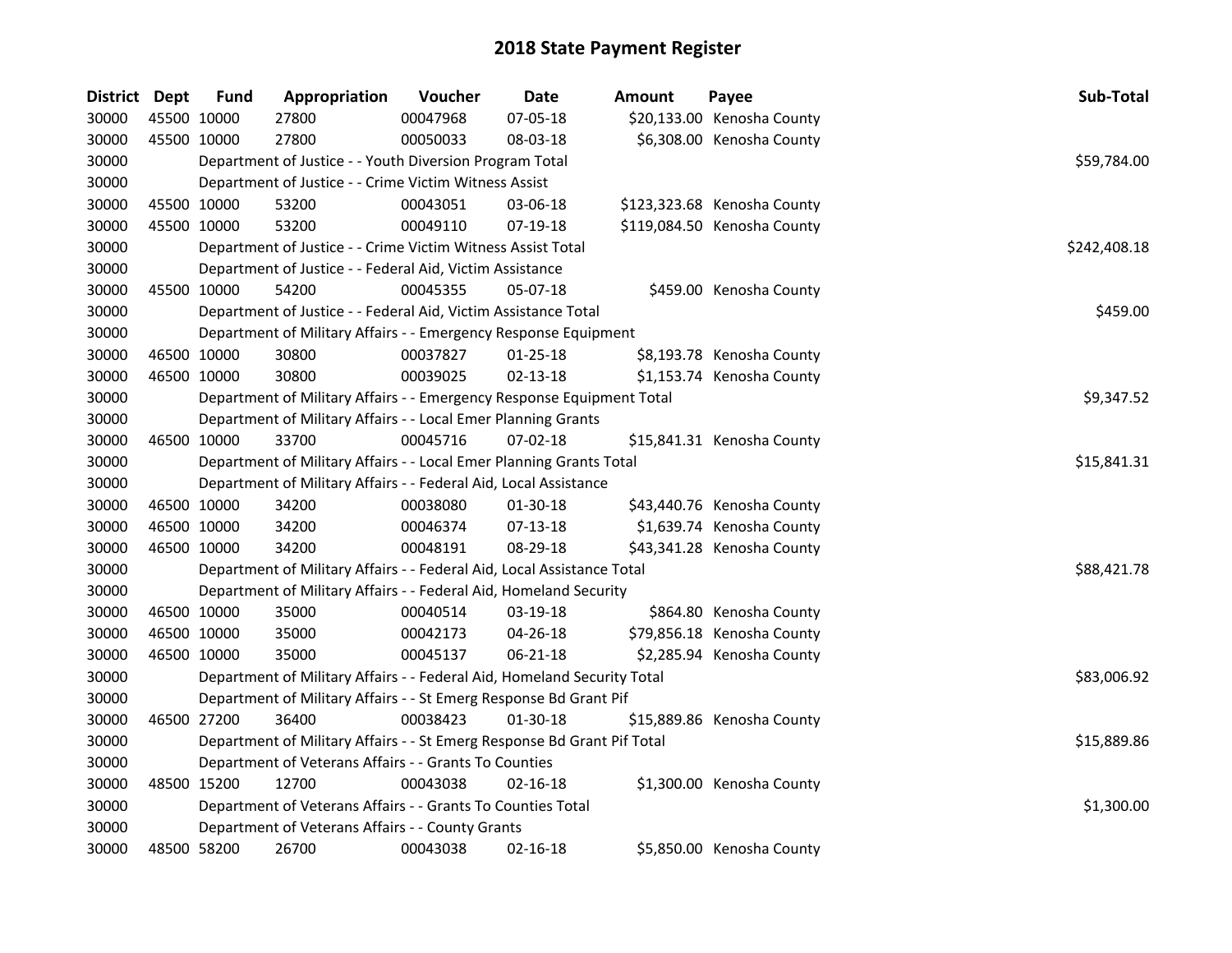| District Dept |             | Fund        | Appropriation                                                        | Voucher  | <b>Date</b>    | <b>Amount</b> | Payee                      | Sub-Total    |
|---------------|-------------|-------------|----------------------------------------------------------------------|----------|----------------|---------------|----------------------------|--------------|
| 30000         |             |             | Department of Veterans Affairs - - County Grants Total               |          |                |               |                            | \$5,850.00   |
| 30000         |             |             | Department of Veterans Affairs - - County Grants                     |          |                |               |                            |              |
| 30000         |             | 48500 58300 | 37000                                                                | 00043038 | 02-16-18       |               | \$5,850.00 Kenosha County  |              |
| 30000         |             |             | Department of Veterans Affairs - - County Grants Total               |          |                |               |                            | \$5,850.00   |
| 30000         |             |             | Department of Administration - - Federal Aid, Local Assistance       |          |                |               |                            |              |
| 30000         |             | 50500 10000 | 15500                                                                | 00071331 | 01-30-18       |               | \$25,277.00 Kenosha County |              |
| 30000         |             | 50500 10000 | 15500                                                                | 00072675 | $02 - 15 - 18$ |               | \$28,146.00 Kenosha County |              |
| 30000         |             | 50500 10000 | 15500                                                                | 00073923 | 03-01-18       |               | \$31,114.00 Kenosha County |              |
| 30000         |             | 50500 10000 | 15500                                                                | 00079097 | 05-01-18       |               | \$27,540.00 Kenosha County |              |
| 30000         |             | 50500 10000 | 15500                                                                | 00080170 | 05-15-18       |               | \$22,991.00 Kenosha County |              |
| 30000         |             | 50500 10000 | 15500                                                                | 00083967 | 06-29-18       |               | \$13,368.00 Kenosha County |              |
| 30000         |             | 50500 10000 | 15500                                                                | 00087414 | 08-29-18       |               | \$7,789.00 Kenosha County  |              |
| 30000         |             | 50500 10000 | 15500                                                                | 00088330 | 09-17-18       |               | \$2,665.00 Kenosha County  |              |
| 30000         |             | 50500 10000 | 15500                                                                | 00089306 | $10 - 01 - 18$ |               | \$2,303.00 Kenosha County  |              |
| 30000         |             | 50500 10000 | 15500                                                                | 00090330 | 10-16-18       |               | -\$223.00 Kenosha County   |              |
| 30000         |             | 50500 10000 | 15500                                                                | 00092869 | 11-29-18       |               | \$3,519.00 Kenosha County  |              |
| 30000         |             | 50500 10000 | 15500                                                                | 00093753 | 12-17-18       |               | \$15,190.00 Kenosha County |              |
| 30000         |             |             | Department of Administration - - Federal Aid, Local Assistance Total |          |                |               |                            | \$179,679.00 |
| 30000         |             |             | Department of Administration - - Low-Income Assistance Grants        |          |                |               |                            |              |
| 30000         |             | 50500 23500 | 37100                                                                | 00071331 | 01-30-18       |               | \$9,080.00 Kenosha County  |              |
| 30000         |             | 50500 23500 | 37100                                                                | 00072675 | 02-15-18       |               | \$5,109.00 Kenosha County  |              |
| 30000         |             | 50500 23500 | 37100                                                                | 00073923 | 03-01-18       |               | \$5,037.00 Kenosha County  |              |
| 30000         |             | 50500 23500 | 37100                                                                | 00079097 | 05-01-18       |               | \$5,403.00 Kenosha County  |              |
| 30000         |             | 50500 23500 | 37100                                                                | 00080170 | 05-15-18       |               | \$14,428.00 Kenosha County |              |
| 30000         |             | 50500 23500 | 37100                                                                | 00083967 | 06-29-18       |               | \$20,881.00 Kenosha County |              |
| 30000         |             | 50500 23500 | 37100                                                                | 00087414 | 08-29-18       |               | \$10,766.00 Kenosha County |              |
| 30000         |             | 50500 23500 | 37100                                                                | 00088330 | 09-17-18       |               | \$13,374.00 Kenosha County |              |
| 30000         |             | 50500 23500 | 37100                                                                | 00089306 | 10-01-18       |               | \$15,796.00 Kenosha County |              |
| 30000         |             | 50500 23500 | 37100                                                                | 00090330 | 10-16-18       |               | \$10,963.00 Kenosha County |              |
| 30000         |             | 50500 23500 | 37100                                                                | 00092869 | 11-29-18       |               | \$13,257.00 Kenosha County |              |
| 30000         |             | 50500 23500 | 37100                                                                | 00093753 | 12-17-18       |               | \$23,841.00 Kenosha County |              |
| 30000         |             |             | Department of Administration - - Low-Income Assistance Grants Total  |          |                |               |                            | \$147,935.00 |
| 30000         |             |             | Department of Administration - - Land Information Program; Loca      |          |                |               |                            |              |
| 30000         |             | 50500 26900 | 17300                                                                | 00072920 | 02-22-18       |               | \$1,000.00 Kenosha County  |              |
| 30000         | 50500 26900 |             | 17300                                                                | 00080718 | 05-23-18       |               | \$25,000.00 Kenosha County |              |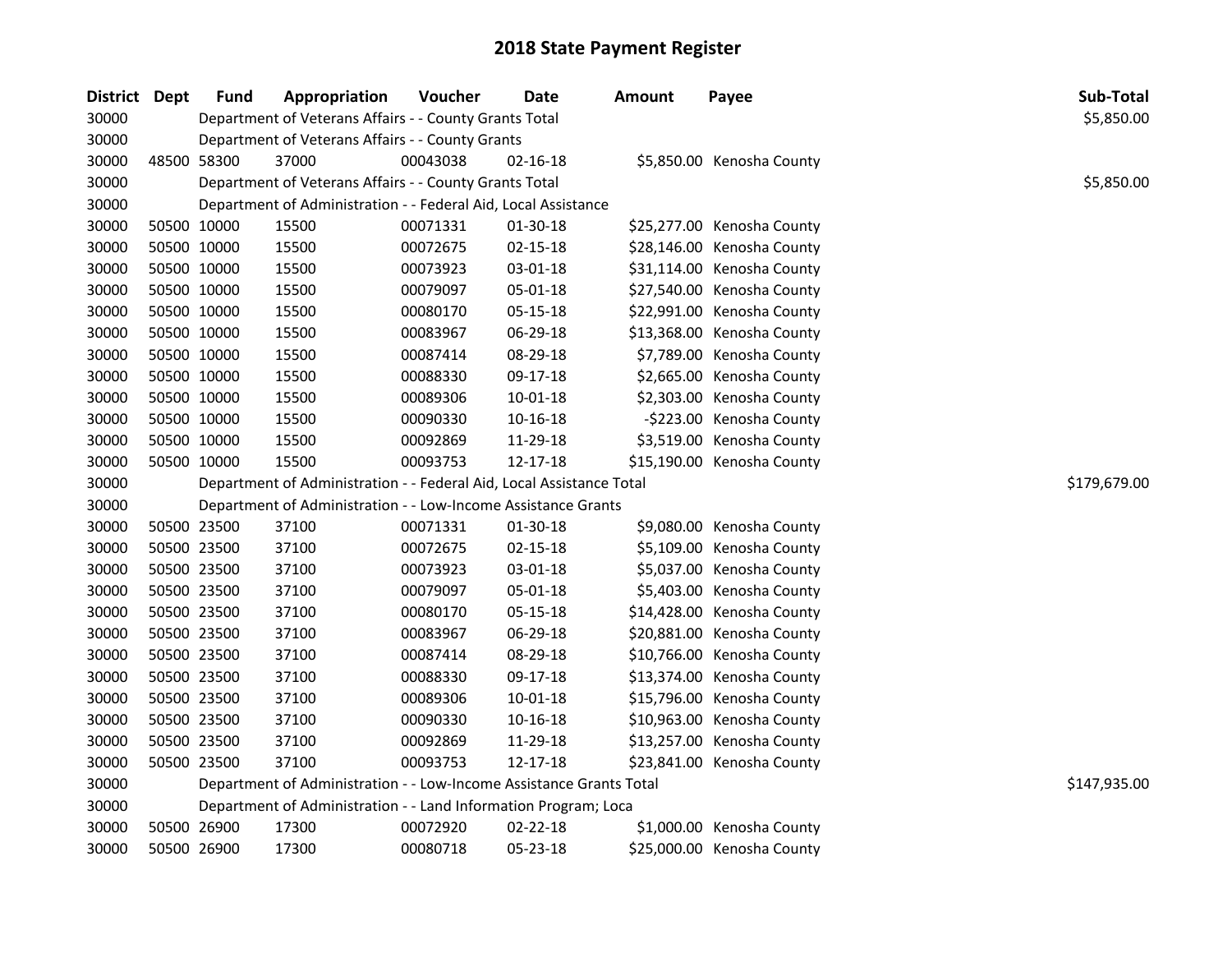| District Dept |             | <b>Fund</b> | Appropriation                                                         | Voucher  | Date           | Amount | Payee                       | Sub-Total   |  |  |  |
|---------------|-------------|-------------|-----------------------------------------------------------------------|----------|----------------|--------|-----------------------------|-------------|--|--|--|
| 30000         |             |             | Department of Administration - - Land Information Program; Loca Total |          |                |        |                             | \$26,000.00 |  |  |  |
| 30000         |             |             | Public Defender Board - - Trial Representation                        |          |                |        |                             |             |  |  |  |
| 30000         | 55000 10000 |             | 10300                                                                 | 00129030 | 02-16-18       |        | \$150.00 Kenosha County     |             |  |  |  |
| 30000         |             | 55000 10000 | 10300                                                                 | 00156598 | 08-14-18       |        | \$24.24 Kenosha County      |             |  |  |  |
| 30000         |             |             | Public Defender Board - - Trial Representation Total                  |          |                |        |                             | \$174.24    |  |  |  |
| 30000         |             |             | Public Defender Board - - Private Bar Reimbursement                   |          |                |        |                             |             |  |  |  |
| 30000         |             | 55000 10000 | 10400                                                                 | 00139266 | 05-11-18       |        | \$20.51 Kenosha County      |             |  |  |  |
| 30000         |             |             | Public Defender Board - - Private Bar Reimbursement Total             |          |                |        |                             | \$20.51     |  |  |  |
| 30000         |             |             | Public Defender Board - - Transcript, Discovery And Int               |          |                |        |                             |             |  |  |  |
| 30000         | 55000 10000 |             | 10600                                                                 | 00127082 | 02-05-18       |        | \$39.20 Kenosha County      |             |  |  |  |
| 30000         |             | 55000 10000 | 10600                                                                 | 00131611 | 03-07-18       |        | \$99.60 Kenosha County      |             |  |  |  |
| 30000         |             | 55000 10000 | 10600                                                                 | 00159510 | 09-04-18       |        | \$64.00 Kenosha County      |             |  |  |  |
| 30000         | 55000 10000 |             | 10600                                                                 | 00168511 | 11-16-18       |        | \$16.40 Kenosha County      |             |  |  |  |
| 30000         |             |             | Public Defender Board - - Transcript, Discovery And Int Total         |          |                |        |                             | \$219.20    |  |  |  |
| 30000         |             |             | Department of Revenue - - General Program Operations                  |          |                |        |                             |             |  |  |  |
| 30000         |             | 56600 10000 | 10100                                                                 | 00081716 | 01-09-18       |        | \$210.50 Kenosha County     |             |  |  |  |
| 30000         |             | 56600 10000 | 10100                                                                 | 00084778 | 02-23-18       |        | \$210.50 Kenosha County     |             |  |  |  |
| 30000         |             | 56600 10000 | 10100                                                                 | 00090099 | 03-12-18       |        | \$210.50 Kenosha County     |             |  |  |  |
| 30000         |             | 56600 10000 | 10100                                                                 | 00090339 | 03-23-18       |        | \$10.00 Kenosha County      |             |  |  |  |
| 30000         | 56600 10000 |             | 10100                                                                 | 00091021 | 04-04-18       |        | \$210.50 Kenosha County     |             |  |  |  |
| 30000         | 56600 10000 |             | 10100                                                                 | 00092679 | 04-18-18       |        | \$210.50 Kenosha County     |             |  |  |  |
| 30000         | 56600 10000 |             | 10100                                                                 | 00094972 | 05-04-18       |        | \$210.50 Kenosha County     |             |  |  |  |
| 30000         |             | 56600 10000 | 10100                                                                 | 00103488 | 06-28-18       |        | \$210.50 Kenosha County     |             |  |  |  |
| 30000         |             | 56600 10000 | 10100                                                                 | 00106672 | 08-15-18       |        | \$210.50 Kenosha County     |             |  |  |  |
| 30000         |             | 56600 10000 | 10100                                                                 | 00106673 | 08-15-18       |        | \$210.50 Kenosha County     |             |  |  |  |
| 30000         |             | 56600 10000 | 10100                                                                 | 00114782 | 11-23-18       |        | \$210.50 Kenosha County     |             |  |  |  |
| 30000         |             | 56600 10000 | 10100                                                                 | 00115749 | $11 - 14 - 18$ |        | \$1,155.00 Kenosha County   |             |  |  |  |
| 30000         |             | 56600 10000 | 10100                                                                 | 00115750 | 11-14-18       |        | \$1,300.00 Kenosha County   |             |  |  |  |
| 30000         |             | 56600 10000 | 10100                                                                 | 00115751 | 11-28-18       |        | \$1,115.00 Kenosha County   |             |  |  |  |
| 30000         |             | 56600 10000 | 10100                                                                 | 00115976 | 11-30-18       |        | \$210.50 Kenosha County     |             |  |  |  |
| 30000         | 56600 10000 |             | 10100                                                                 | 00116934 | 12-28-18       |        | \$210.50 Kenosha County     |             |  |  |  |
| 30000         | 56600 10000 |             | 10100                                                                 | 00116935 | 12-28-18       |        | \$210.50 Kenosha County     |             |  |  |  |
| 30000         |             |             | Department of Revenue - - General Program Operations Total            |          |                |        |                             | \$6,316.50  |  |  |  |
| 30000         |             |             | Circuit Courts - - Circuit Court Costs                                |          |                |        |                             |             |  |  |  |
| 30000         | 62500 10000 |             | 10500                                                                 | 00000495 | 01-09-18       |        | \$294,078.00 Kenosha County |             |  |  |  |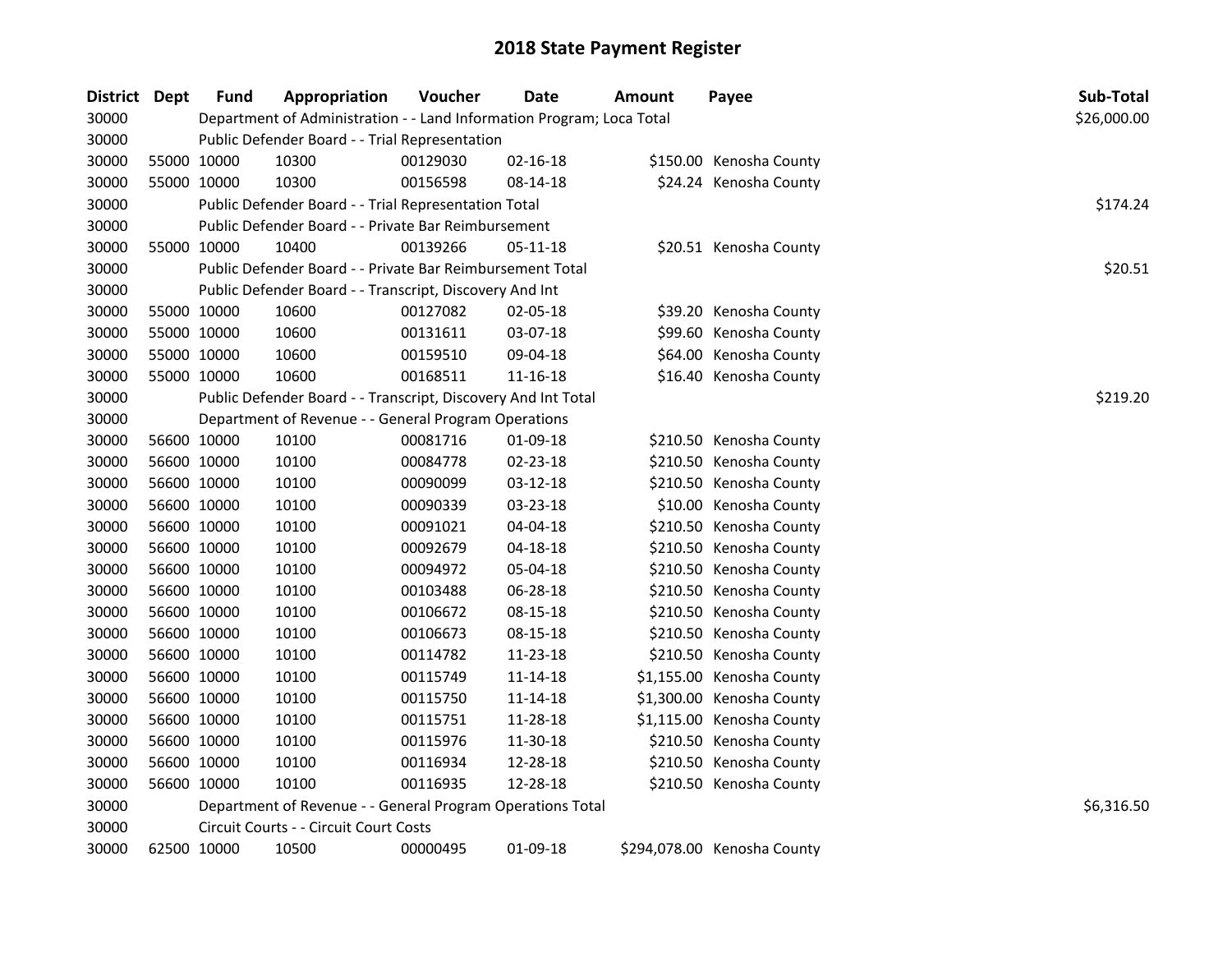| <b>District</b> | Dept        | <b>Fund</b> | Appropriation                                                         | Voucher        | <b>Date</b>    | <b>Amount</b> | Payee                          | Sub-Total       |
|-----------------|-------------|-------------|-----------------------------------------------------------------------|----------------|----------------|---------------|--------------------------------|-----------------|
| 30000           | 62500 10000 |             | 10500                                                                 | 00000690       | 04-03-18       |               | \$3,057.29 Kenosha County      |                 |
| 30000           | 62500 10000 |             | 10500                                                                 | 00000699       | 04-06-18       |               | \$3,178.36 Kenosha County      |                 |
| 30000           | 62500 10000 |             | 10500                                                                 | 00000871       | 07-27-18       |               | \$2,347.33 Kenosha County      |                 |
| 30000           | 62500 10000 |             | 10500                                                                 | 00000877       | 07-31-18       |               | \$4,507.46 Kenosha County      |                 |
| 30000           | 62500 10000 |             | 10500                                                                 | 00000886       | 07-31-18       |               | \$3,762.32 Kenosha County      |                 |
| 30000           | 62500 10000 |             | 10500                                                                 | 00000969       | 08-24-18       |               | \$486,632.76 Kenosha County    |                 |
| 30000           | 62500 10000 |             | 10500                                                                 | 00001035       | 09-07-18       |               | \$5,375.68 Kenosha County      |                 |
| 30000           |             |             | Circuit Courts - - Circuit Court Costs Total                          |                |                |               |                                | \$802,939.20    |
| 30000           |             |             | Circuit Courts - - Court Interpreters                                 |                |                |               |                                |                 |
| 30000           | 62500 10000 |             | 12100                                                                 | 00000550       | $01 - 11 - 18$ |               | \$3,629.31 Kenosha County      |                 |
| 30000           | 62500 10000 |             | 12100                                                                 | 00000583       | 02-01-18       |               | \$3,577.64 Kenosha County      |                 |
| 30000           |             |             | Circuit Courts - - Court Interpreters Total                           |                |                |               |                                | \$7,206.95      |
| 30000           |             |             | Shared Revenue and Tax Relief - - County And Municipal Aid            |                |                |               |                                |                 |
| 30000           |             | 83500 10000 | 10500                                                                 | 00033416       | 07-23-18       |               | \$209,713.60 Kenosha County    |                 |
| 30000           | 83500 10000 |             | 10500                                                                 | 00036302       | 11-19-18       |               | \$1,188,377.04 Kenosha County  |                 |
| 30000           |             |             | Shared Revenue and Tax Relief - - County And Municipal Aid Total      | \$1,398,090.64 |                |               |                                |                 |
| 30000           |             |             | Shared Revenue and Tax Relief - - Exempt Computer Aid                 |                |                |               |                                |                 |
| 30000           | 83500 10000 |             | 10900                                                                 | 00029899       | $07 - 23 - 18$ |               | \$202,957.25 Kenosha County    |                 |
| 30000           |             |             | Shared Revenue and Tax Relief - - Exempt Computer Aid Total           |                |                |               |                                | \$202,957.25    |
| 30000           |             |             | Shared Revenue and Tax Relief - - Utility Aid                         |                |                |               |                                |                 |
| 30000           | 83500 10000 |             | 11000                                                                 | 00033416       | 07-23-18       |               | \$247,883.50 Kenosha County    |                 |
| 30000           | 83500 10000 |             | 11000                                                                 | 00036302       | 11-19-18       |               | \$1,398,111.44 Kenosha County  |                 |
| 30000           |             |             | Shared Revenue and Tax Relief - - Utility Aid Total                   |                |                |               |                                | \$1,645,994.94  |
| 30000           |             |             | Shared Revenue and Tax Relief - - School Lvy Tx/First Dollar Cr       |                |                |               |                                |                 |
| 30000           | 83500 10000 |             | 30200                                                                 | 00029618       | $07 - 23 - 18$ |               | \$1,541,323.74 Kenosha County  |                 |
| 30000           | 83500 10000 |             | 30200                                                                 | 00029766       | 07-23-18       |               | \$10,824,657.22 Kenosha County |                 |
| 30000           |             |             | Shared Revenue and Tax Relief - - School Lvy Tx/First Dollar Cr Total |                |                |               |                                | \$12,365,980.96 |
| 30000           |             |             | Shared Revenue and Tax Relief - - Lottery & Gaming Credit             |                |                |               |                                |                 |
| 30000           | 83500 52100 |             | 36300                                                                 | 00027133       | 03-26-18       |               | \$1,728,940.93 Kenosha County  |                 |
| 30000           |             |             | Shared Revenue and Tax Relief - - Lottery & Gaming Credit Total       |                |                |               |                                | \$1,728,940.93  |
| 30000 Total     |             |             |                                                                       |                |                |               |                                | \$53,394,363.79 |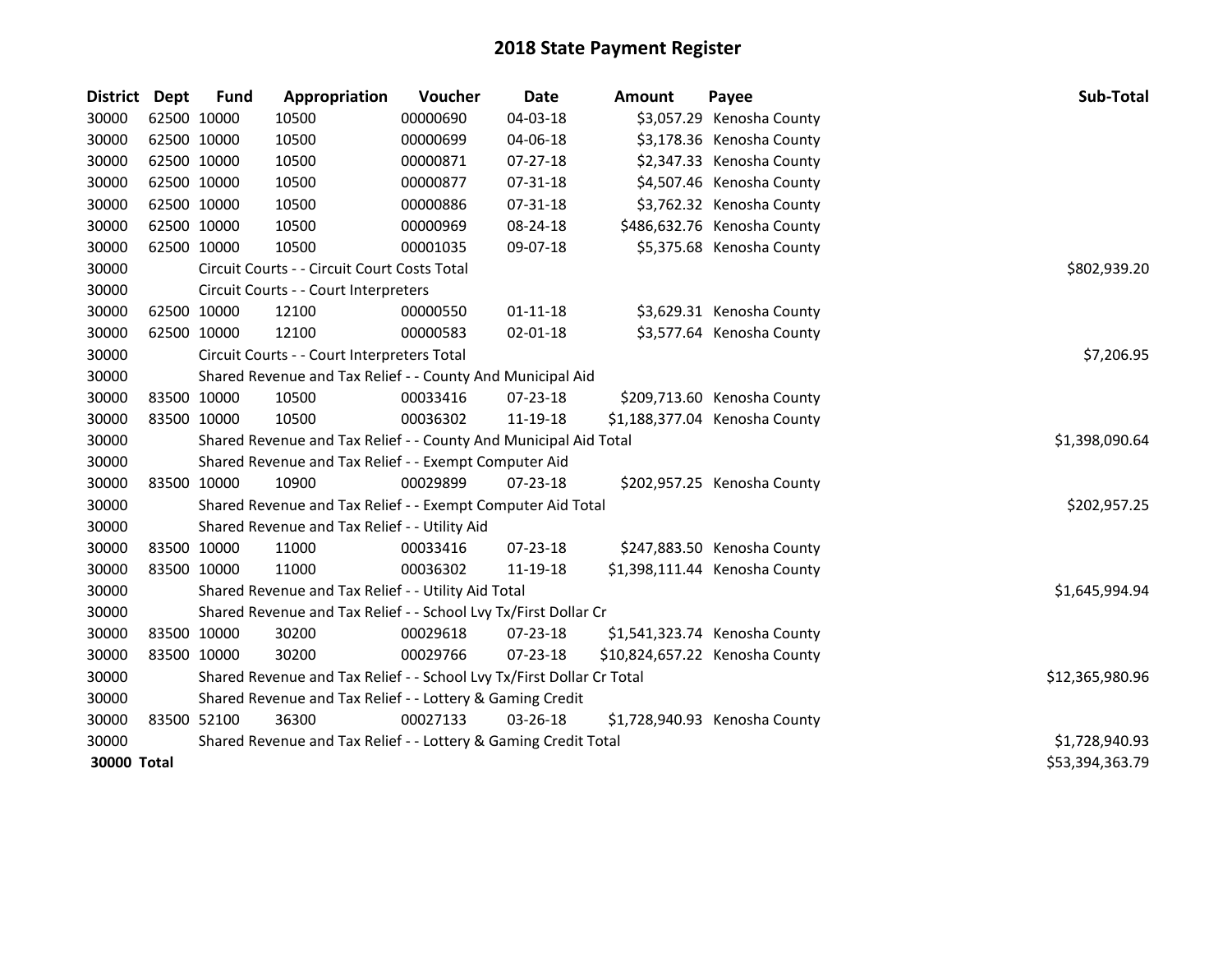| District Dept |             | <b>Fund</b> | Appropriation                                                      | Voucher  | Date           | <b>Amount</b> | Payee                        | Sub-Total   |
|---------------|-------------|-------------|--------------------------------------------------------------------|----------|----------------|---------------|------------------------------|-------------|
| 30002         |             |             | Dept of Safety & Prof Services - - Fire Dues Distribution          |          |                |               |                              |             |
| 30002         | 16500 10000 |             | 22500                                                              | 00024299 | 07-25-18       |               | \$6,514.69 Town Of Brighton  |             |
| 30002         |             |             | Dept of Safety & Prof Services - - Fire Dues Distribution Total    |          |                |               |                              | \$6,514.69  |
| 30002         |             |             | Dept of Natural Resources - - Aids In Lieu Of Taxes - Gener        |          |                |               |                              |             |
| 30002         | 37000 10000 |             | 50300                                                              | 00229677 | $04 - 20 - 18$ |               | \$1,924.26 Town Of Brighton  |             |
| 30002         |             |             | Dept of Natural Resources - - Aids In Lieu Of Taxes - Gener Total  |          |                |               |                              | \$1,924.26  |
| 30002         |             |             | Dept of Natural Resources - - Resaids - Cnty Forst, Cl & Mfl       |          |                |               |                              |             |
| 30002         |             | 37000 21200 | 57100                                                              | 00247619 | 06-28-18       |               | \$20.00 Town Of Brighton     |             |
| 30002         |             |             | Dept of Natural Resources - - Resaids - Cnty Forst, Cl & Mfl Total |          |                |               |                              | \$20.00     |
| 30002         |             |             | Dept of Natural Resources - - Aids In Lieu Of Taxes - Sum S        |          |                |               |                              |             |
| 30002         | 37000 21200 |             | 57900                                                              | 00229678 | 04-20-18       |               | \$1,734.36 Town Of Brighton  |             |
| 30002         | 37000 21200 |             | 57900                                                              | 00229679 | 04-20-18       |               | \$126.68 Town Of Brighton    |             |
| 30002         |             |             | Dept of Natural Resources - - Aids In Lieu Of Taxes - Sum S Total  |          |                |               |                              | \$1,861.04  |
| 30002         |             |             | Dept of Natural Resources - - Fin Asst For Responsible Units       |          |                |               |                              |             |
| 30002         | 37000 27400 |             | 67000                                                              | 00235466 | $05 - 11 - 18$ |               | \$603.86 Town Of Brighton    |             |
| 30002         |             |             | Dept of Natural Resources - - Fin Asst For Responsible Units Total | \$603.86 |                |               |                              |             |
| 30002         |             |             | WI Dept of Transportation - - Trns Aids To Mnc.-Sf                 |          |                |               |                              |             |
| 30002         | 39500 21100 |             | 19100                                                              | 00204452 | $01 - 02 - 18$ |               | \$9,567.94 Town Of Brighton  |             |
| 30002         | 39500 21100 |             | 19100                                                              | 00234961 | 04-02-18       |               | \$9,567.94 Town Of Brighton  |             |
| 30002         | 39500 21100 |             | 19100                                                              | 00268660 | 07-02-18       |               | \$9,567.94 Town Of Brighton  |             |
| 30002         | 39500 21100 |             | 19100                                                              | 00302712 | $10 - 01 - 18$ |               | \$9,567.96 Town Of Brighton  |             |
| 30002         |             |             | WI Dept of Transportation - - Trns Aids To Mnc.-Sf Total           |          |                |               |                              | \$38,271.78 |
| 30002         |             |             | Department of Revenue - - Payments For Municipal Svcs              |          |                |               |                              |             |
| 30002         | 56600 10000 |             | 50100                                                              | 00026811 | $01 - 31 - 18$ |               | \$1,041.05 Town Of Brighton  |             |
| 30002         |             |             | Department of Revenue - - Payments For Municipal Svcs Total        |          |                |               |                              | \$1,041.05  |
| 30002         |             |             | Shared Revenue and Tax Relief - - County And Municipal Aid         |          |                |               |                              |             |
| 30002         | 83500 10000 |             | 10500                                                              | 00033404 | 07-23-18       |               | \$2,639.27 Town Of Brighton  |             |
| 30002         | 83500 10000 |             | 10500                                                              | 00036290 | 11-19-18       |               | \$14,956.83 Town Of Brighton |             |
| 30002         |             |             | Shared Revenue and Tax Relief - - County And Municipal Aid Total   |          |                |               |                              | \$17,596.10 |
| 30002         |             |             | Shared Revenue and Tax Relief - - Exempt Computer Aid              |          |                |               |                              |             |
| 30002         | 83500 10000 |             | 10900                                                              | 00030666 | 07-23-18       |               | \$10.15 Town Of Brighton     |             |
| 30002         |             |             | Shared Revenue and Tax Relief - - Exempt Computer Aid Total        |          |                |               |                              | \$10.15     |
| 30002         |             |             | Shared Revenue and Tax Relief - - Lottery & Gaming Credit          |          |                |               |                              |             |
| 30002         | 83500 52100 |             | 36300                                                              | 00027440 | 03-26-18       |               | \$4,193.76 Town Of Brighton  |             |
| 30002         |             |             | Shared Revenue and Tax Relief - - Lottery & Gaming Credit Total    |          |                |               |                              | \$4,193.76  |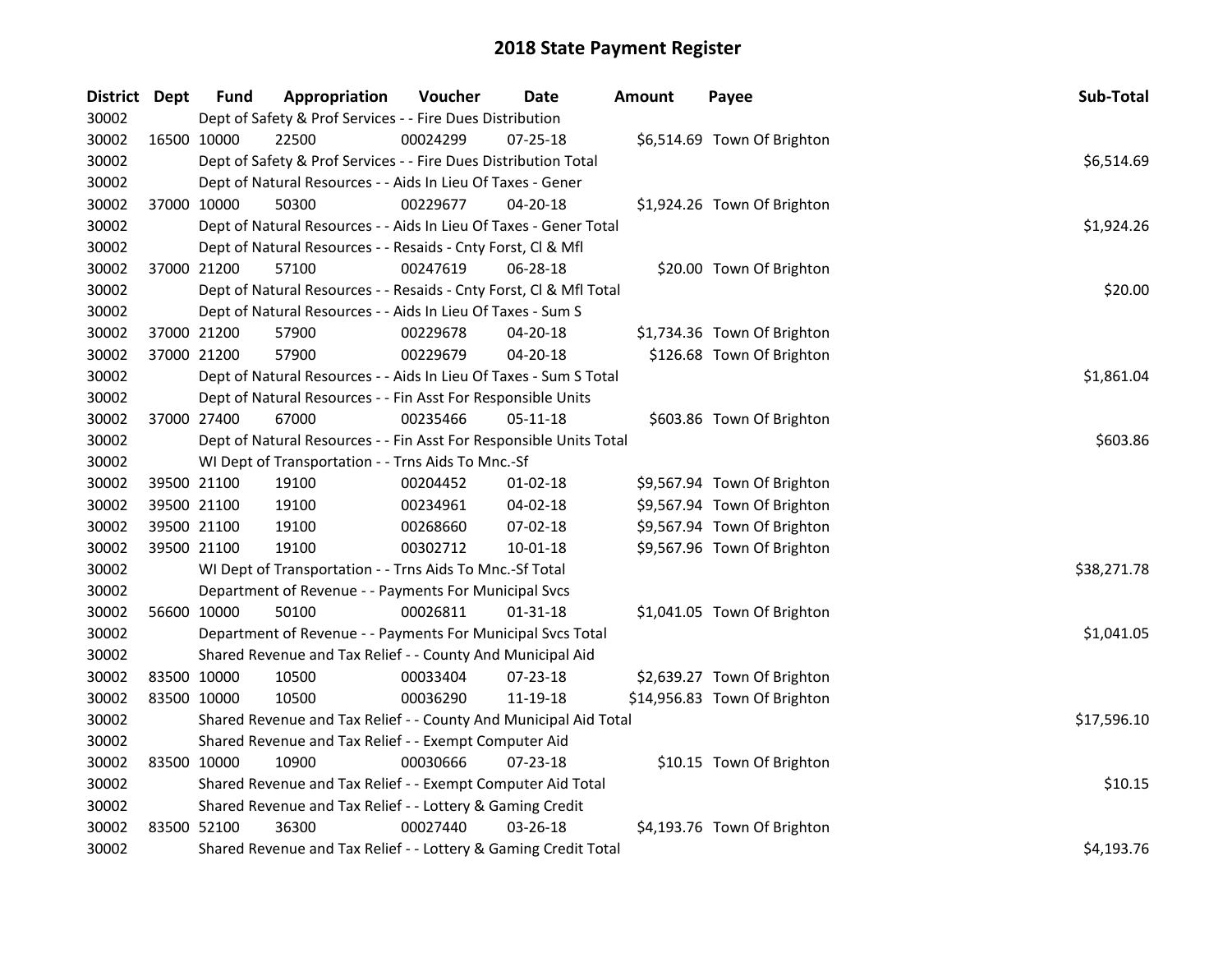| District Dept Fund | Appropriation | Voucher | Date | Amount | Payee | Sub-Total   |
|--------------------|---------------|---------|------|--------|-------|-------------|
| 30002 Total        |               |         |      |        |       | \$72,036.69 |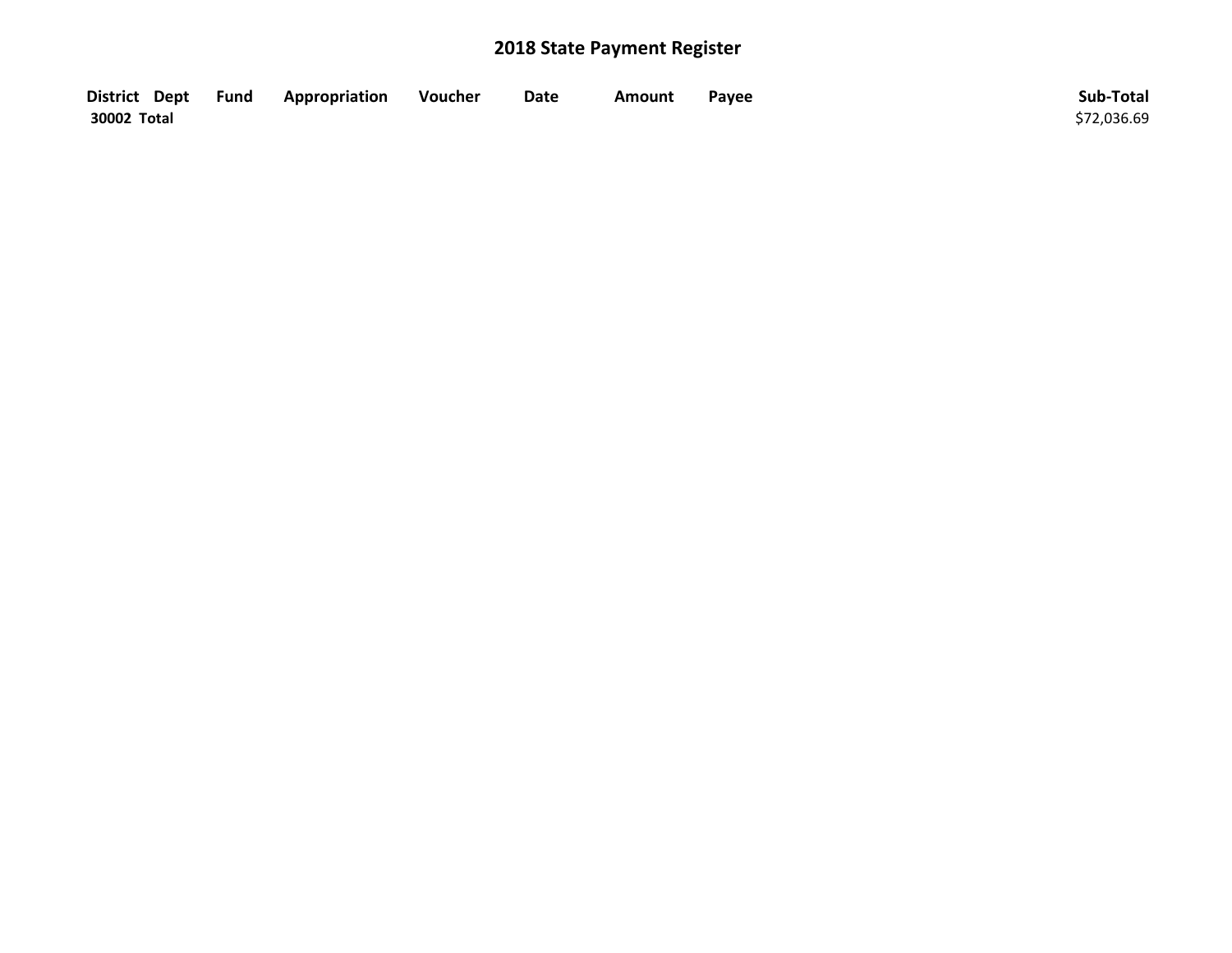| <b>District</b> | Dept        | Fund        | Appropriation                                                          | Voucher  | Date           | <b>Amount</b> | Payee                      | Sub-Total    |
|-----------------|-------------|-------------|------------------------------------------------------------------------|----------|----------------|---------------|----------------------------|--------------|
| 30006           |             |             | Dept of Safety & Prof Services - - Fire Dues Distribution              |          |                |               |                            |              |
| 30006           |             | 16500 10000 | 22500                                                                  | 00019098 | $07 - 02 - 18$ |               | \$6,893.37 Town Of Paris   |              |
| 30006           |             |             | Dept of Safety & Prof Services - - Fire Dues Distribution Total        |          |                |               |                            | \$6,893.37   |
| 30006           |             |             | Dept of Natural Resources - - Resaids - Cnty Forst, CI & Mfl           |          |                |               |                            |              |
| 30006           | 37000 21200 |             | 57100                                                                  | 00247620 | 06-28-18       |               | \$26.10 Town Of Paris      |              |
| 30006           |             |             | Dept of Natural Resources - - Resaids - Cnty Forst, CI & Mfl Total     |          |                |               |                            | \$26.10      |
| 30006           |             |             | WI Dept of Transportation - - Trns Aids To Mnc.-Sf                     |          |                |               |                            |              |
| 30006           |             | 39500 21100 | 19100                                                                  | 00204453 | 01-02-18       |               | \$4,562.99 Town Of Paris   |              |
| 30006           | 39500 21100 |             | 19100                                                                  | 00234962 | 04-02-18       |               | \$4,562.99 Town Of Paris   |              |
| 30006           | 39500 21100 |             | 19100                                                                  | 00268661 | 07-02-18       |               | \$4,562.99 Town Of Paris   |              |
| 30006           | 39500 21100 |             | 19100                                                                  | 00302713 | 10-01-18       |               | \$4,562.99 Town Of Paris   |              |
| 30006           |             |             | WI Dept of Transportation - - Trns Aids To Mnc.-Sf Total               |          |                |               |                            | \$18,251.96  |
| 30006           |             |             | Department of Health Services - - Emergency Medical Services, Ai       |          |                |               |                            |              |
| 30006           |             | 43500 10000 | 11900                                                                  | 00229413 | 08-31-18       |               | \$4,731.77 Town Of Paris   |              |
| 30006           |             |             | Department of Health Services - - Emergency Medical Services, Ai Total |          |                |               |                            | \$4,731.77   |
| 30006           |             |             | Shared Revenue and Tax Relief - - County And Municipal Aid             |          |                |               |                            |              |
| 30006           | 83500 10000 |             | 10500                                                                  | 00033405 | 07-23-18       |               | \$2,278.56 Town Of Paris   |              |
| 30006           | 83500 10000 |             | 10500                                                                  | 00036291 | 11-19-18       |               | \$12,911.85 Town Of Paris  |              |
| 30006           |             |             | Shared Revenue and Tax Relief - - County And Municipal Aid Total       |          |                |               |                            | \$15,190.41  |
| 30006           |             |             | Shared Revenue and Tax Relief - - Utility Aid                          |          |                |               |                            |              |
| 30006           | 83500 10000 |             | 11000                                                                  | 00033405 | 07-23-18       |               | \$47,706.26 Town Of Paris  |              |
| 30006           | 83500 10000 |             | 11000                                                                  | 00036291 | 11-19-18       |               | \$270,626.26 Town Of Paris |              |
| 30006           |             |             | Shared Revenue and Tax Relief - - Utility Aid Total                    |          |                |               |                            | \$318,332.52 |
| 30006 Total     |             |             |                                                                        |          |                |               |                            | \$363,426.13 |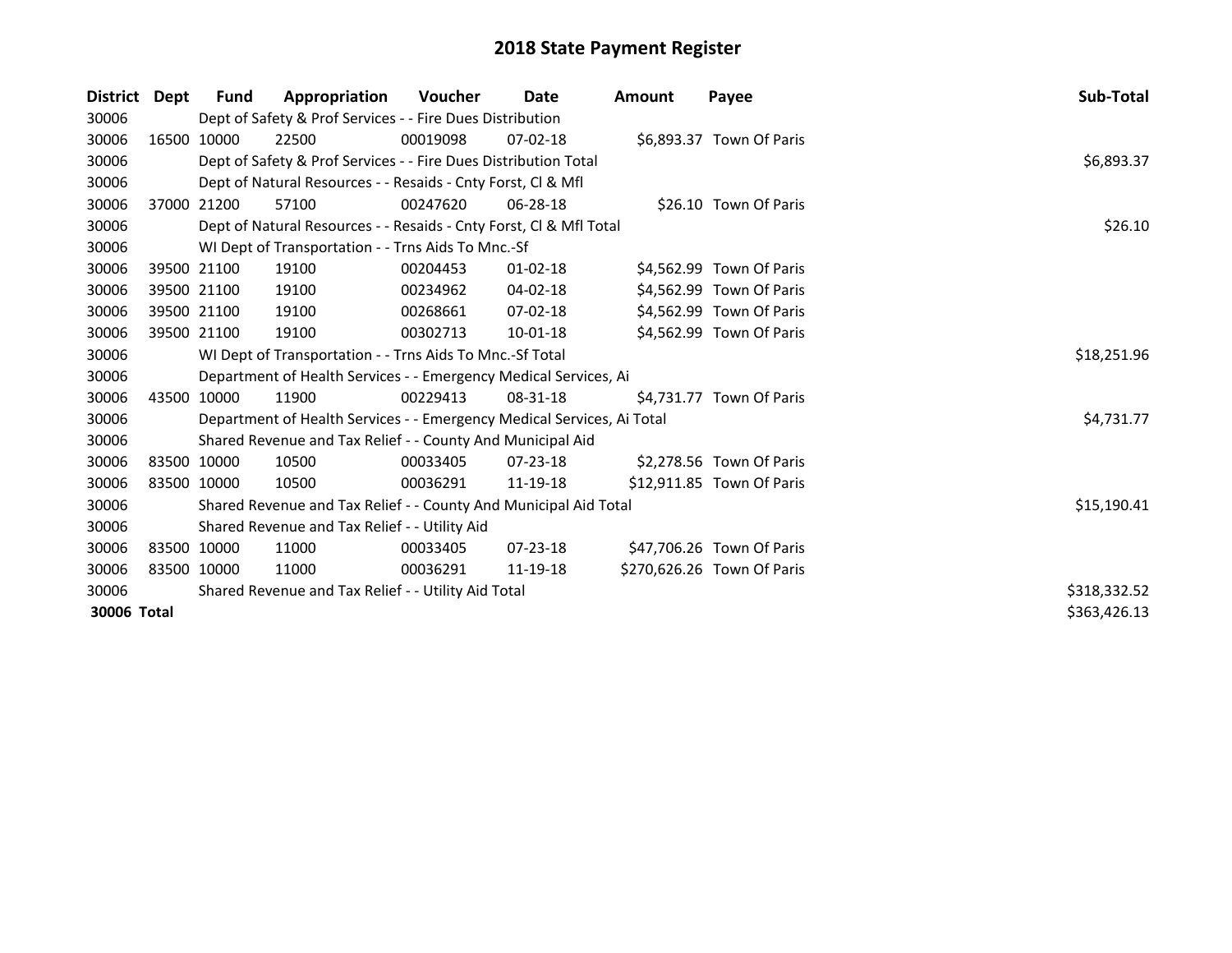| District Dept |             | <b>Fund</b>                                              | Appropriation                                                      | Voucher  | Date           | <b>Amount</b> | Payee                        | Sub-Total   |
|---------------|-------------|----------------------------------------------------------|--------------------------------------------------------------------|----------|----------------|---------------|------------------------------|-------------|
| 30010         |             |                                                          | Dept of Safety & Prof Services - - Fire Dues Distribution          |          |                |               |                              |             |
| 30010         | 16500 10000 |                                                          | 22500                                                              | 00024300 | 07-26-18       |               | \$15,003.37 Randall, Town Of |             |
| 30010         |             |                                                          | Dept of Safety & Prof Services - - Fire Dues Distribution Total    |          |                |               |                              | \$15,003.37 |
| 30010         |             |                                                          | Dept of Natural Resources - - Aids In Lieu Of Taxes - Gener        |          |                |               |                              |             |
| 30010         | 37000 10000 |                                                          | 50300                                                              | 00211562 | 02-02-18       |               | \$5,735.91 Randall, Town Of  |             |
| 30010         | 37000 10000 |                                                          | 50300                                                              | 00211563 | 02-02-18       |               | \$799.98 Randall, Town Of    |             |
| 30010         | 37000 10000 |                                                          | 50300                                                              | 00229020 | $04 - 20 - 18$ |               | \$308.75 Randall, Town Of    |             |
| 30010         |             |                                                          | Dept of Natural Resources - - Aids In Lieu Of Taxes - Gener Total  |          |                |               |                              | \$6,844.64  |
| 30010         |             |                                                          | Dept of Natural Resources - - Gpo -Federal Funds                   |          |                |               |                              |             |
| 30010         | 37000 21200 |                                                          | 38100                                                              | 00222255 | 03-23-18       |               | \$5,015.31 Randall, Town Of  |             |
| 30010         |             |                                                          | Dept of Natural Resources - - Gpo -Federal Funds Total             |          |                |               |                              | \$5,015.31  |
| 30010         |             |                                                          | Dept of Natural Resources - - Enf A - Boating Enforcement          |          |                |               |                              |             |
| 30010         |             | 37000 21200                                              | 55000                                                              | 00222255 | $03 - 23 - 18$ |               | \$11,004.00 Randall, Town Of |             |
| 30010         |             |                                                          | Dept of Natural Resources - - Enf A - Boating Enforcement Total    |          |                |               |                              | \$11,004.00 |
| 30010         |             |                                                          | Dept of Natural Resources - - Resaids - Cnty Forst, Cl & Mfl       |          |                |               |                              |             |
| 30010         | 37000 21200 |                                                          | 57100                                                              | 00247621 | 06-28-18       |               | \$6.40 Randall, Town Of      |             |
| 30010         |             |                                                          | Dept of Natural Resources - - Resaids - Cnty Forst, Cl & Mfl Total |          |                |               |                              | \$6.40      |
| 30010         |             |                                                          | Dept of Natural Resources - - Aids In Lieu Of Taxes - Sum S        |          |                |               |                              |             |
| 30010         | 37000 21200 |                                                          | 57900                                                              | 00229019 | 04-20-18       |               | \$156.62 Randall, Town Of    |             |
| 30010         |             |                                                          | Dept of Natural Resources - - Aids In Lieu Of Taxes - Sum S Total  |          |                |               |                              | \$156.62    |
| 30010         |             |                                                          | Dept of Natural Resources - - Fin Asst For Responsible Units       |          |                |               |                              |             |
| 30010         | 37000 27400 |                                                          | 67000                                                              | 00235435 | 05-11-18       |               | \$7,610.86 Randall, Town Of  |             |
| 30010         |             |                                                          | Dept of Natural Resources - - Fin Asst For Responsible Units Total |          |                |               |                              | \$7,610.86  |
| 30010         |             |                                                          | WI Dept of Transportation - - Trns Aids To Mnc.-Sf                 |          |                |               |                              |             |
| 30010         | 39500 21100 |                                                          | 19100                                                              | 00204454 | $01-02-18$     |               | \$32,513.65 Randall, Town Of |             |
| 30010         | 39500 21100 |                                                          | 19100                                                              | 00234963 | 04-02-18       |               | \$32,513.65 Randall, Town Of |             |
| 30010         | 39500 21100 |                                                          | 19100                                                              | 00268662 | 07-02-18       |               | \$32,513.65 Randall, Town Of |             |
| 30010         |             | 39500 21100                                              | 19100                                                              | 00302714 | 10-01-18       |               | \$32,513.66 Randall, Town Of |             |
| 30010         |             | WI Dept of Transportation - - Trns Aids To Mnc.-Sf Total | \$130,054.61                                                       |          |                |               |                              |             |
| 30010         |             |                                                          | Department of Justice - - Law Enforcement Train, Local             |          |                |               |                              |             |
| 30010         | 45500 10000 |                                                          | 23100                                                              | 00053671 | 10-18-18       |               | \$800.00 Randall, Town Of    |             |
| 30010         |             |                                                          | Department of Justice - - Law Enforcement Train, Local Total       |          |                |               |                              | \$800.00    |
| 30010         |             |                                                          | Shared Revenue and Tax Relief - - County And Municipal Aid         |          |                |               |                              |             |
| 30010         | 83500 10000 |                                                          | 10500                                                              | 00033406 | 07-23-18       |               | \$5,104.01 Randall, Town Of  |             |
| 30010         | 83500 10000 |                                                          | 10500                                                              | 00036292 | 11-19-18       |               | \$28,922.74 Randall, Town Of |             |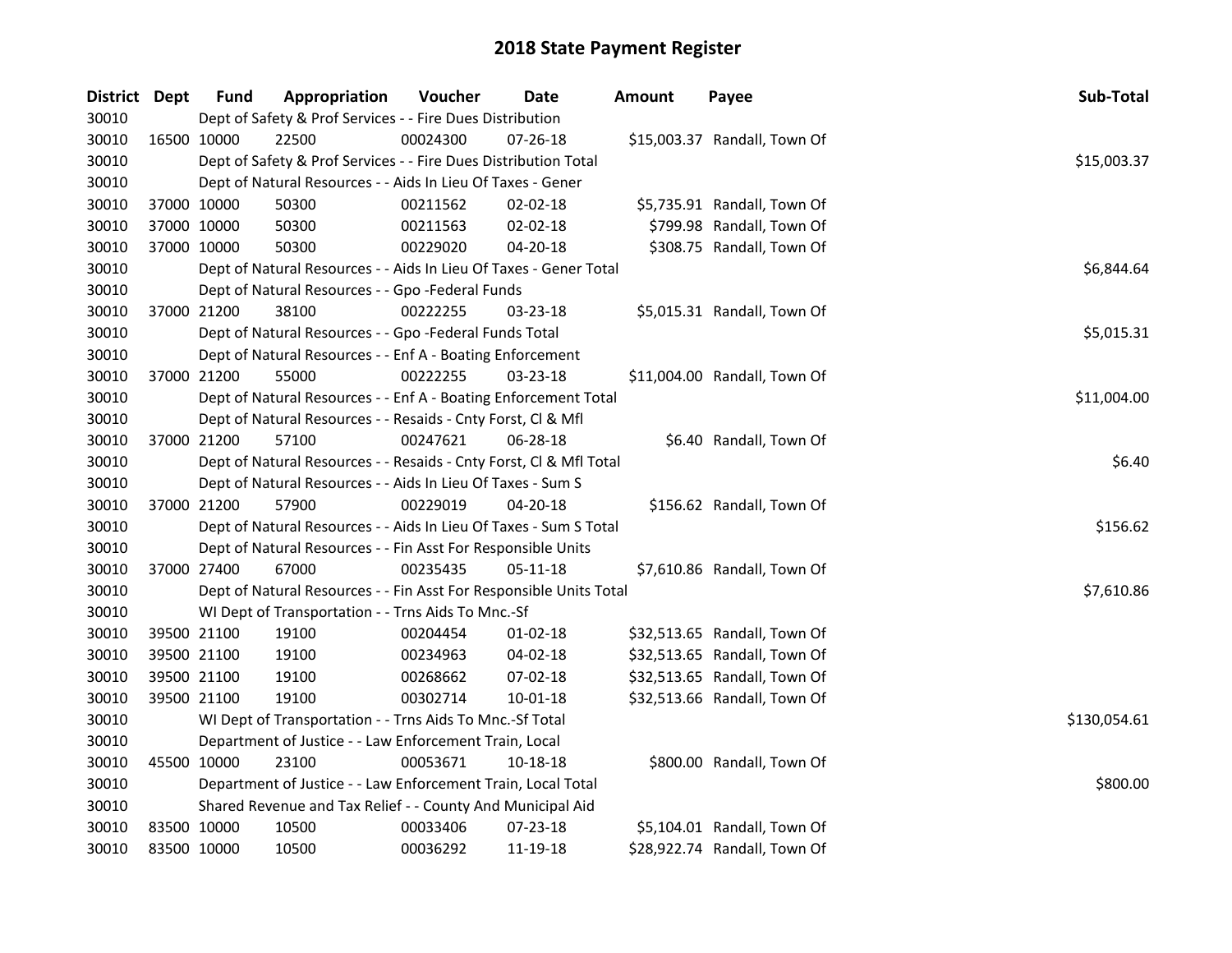| District Dept | Fund        | Appropriation                                                    | <b>Voucher</b> | Date           | Amount | Payee                       | Sub-Total    |
|---------------|-------------|------------------------------------------------------------------|----------------|----------------|--------|-----------------------------|--------------|
| 30010         |             | Shared Revenue and Tax Relief - - County And Municipal Aid Total |                |                |        |                             | \$34,026.75  |
| 30010         |             | Shared Revenue and Tax Relief - - Exempt Computer Aid            |                |                |        |                             |              |
| 30010         | 83500 10000 | 10900                                                            | 00030667       | $07 - 23 - 18$ |        | \$383.56 Randall, Town Of   |              |
| 30010         |             | Shared Revenue and Tax Relief - - Exempt Computer Aid Total      | \$383.56       |                |        |                             |              |
| 30010         |             | Shared Revenue and Tax Relief - - Utility Aid                    |                |                |        |                             |              |
| 30010         | 83500 10000 | 11000                                                            | 00033406       | $07 - 23 - 18$ |        | \$918.35 Randall, Town Of   |              |
| 30010         | 83500 10000 | 11000                                                            | 00036292       | 11-19-18       |        | \$5,323.56 Randall, Town Of |              |
| 30010         |             | Shared Revenue and Tax Relief - - Utility Aid Total              |                |                |        |                             | \$6.241.91   |
| 30010 Total   |             |                                                                  |                |                |        |                             | \$217,148.03 |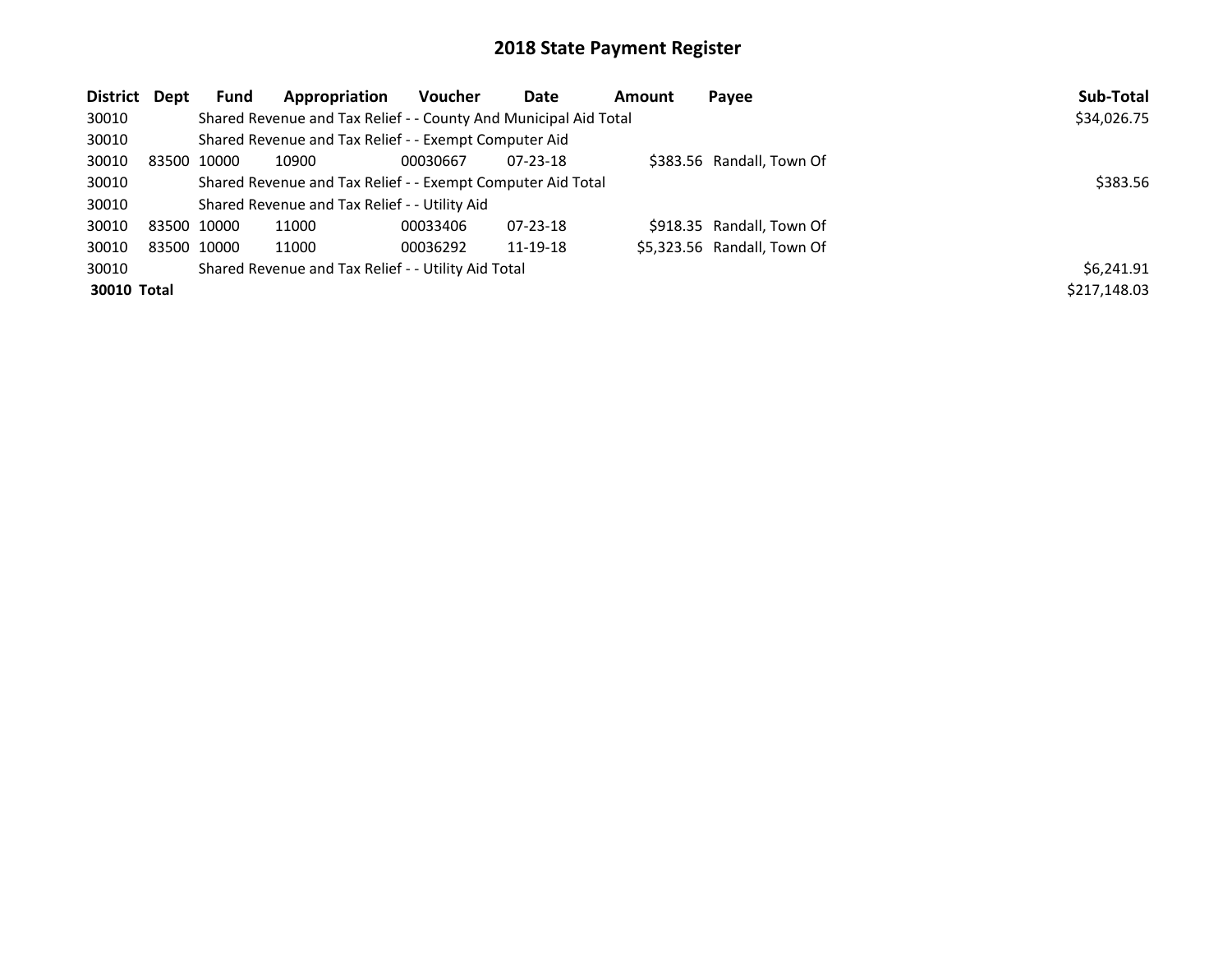| District    | <b>Dept</b> | Fund        | Appropriation                                                                 | <b>Voucher</b> | Date           | <b>Amount</b> | Payee                      | Sub-Total    |  |  |  |
|-------------|-------------|-------------|-------------------------------------------------------------------------------|----------------|----------------|---------------|----------------------------|--------------|--|--|--|
| 30012       |             |             | Dept of Safety & Prof Services - - Fire Dues Distribution                     |                |                |               |                            |              |  |  |  |
| 30012       |             | 16500 10000 | 22500                                                                         | 00024434       | 07-23-18       |               | \$39,960.94 Town Of Salem  |              |  |  |  |
| 30012       |             |             | Dept of Safety & Prof Services - - Fire Dues Distribution Total               |                |                |               |                            | \$39,960.94  |  |  |  |
| 30012       |             |             | Dept of Natural Resources - - Aids In Lieu Of Taxes - Gener                   |                |                |               |                            |              |  |  |  |
| 30012       |             | 37000 10000 | 50300                                                                         | 00211844       | $02 - 01 - 18$ |               | \$6,365.49 Town Of Salem   |              |  |  |  |
| 30012       |             | 37000 10000 | 50300                                                                         | 00230203       | 04-20-18       |               | \$957.79 Town Of Salem     |              |  |  |  |
| 30012       |             | 37000 10000 | 50300                                                                         | 00230204       | 04-20-18       |               | \$109.76 Town Of Salem     |              |  |  |  |
| 30012       |             |             | Dept of Natural Resources - - Aids In Lieu Of Taxes - Gener Total             |                |                |               |                            | \$7,433.04   |  |  |  |
| 30012       |             |             | Dept of Natural Resources - - Gpo -Federal Funds                              |                |                |               |                            |              |  |  |  |
| 30012       |             | 37000 21200 | 38100                                                                         | 00222261       | $03 - 23 - 18$ |               | \$3,150.11 Town Of Salem   |              |  |  |  |
| 30012       |             |             | Dept of Natural Resources - - Gpo -Federal Funds Total                        |                |                |               |                            | \$3,150.11   |  |  |  |
| 30012       |             |             | Dept of Natural Resources - - Enf A - Boating Enforcement                     |                |                |               |                            |              |  |  |  |
| 30012       |             | 37000 21200 | 55000                                                                         | 00222261       | 03-23-18       |               | \$6,911.60 Town Of Salem   |              |  |  |  |
| 30012       |             |             | Dept of Natural Resources - - Enf A - Boating Enforcement Total<br>\$6,911.60 |                |                |               |                            |              |  |  |  |
| 30012       |             |             | Dept of Natural Resources - - Resaids - Cnty Forst, Cl & Mfl                  |                |                |               |                            |              |  |  |  |
| 30012       |             | 37000 21200 | 57100                                                                         | 00247622       | $06 - 28 - 18$ |               | \$20.00 Town Of Salem      |              |  |  |  |
| 30012       |             |             | Dept of Natural Resources - - Resaids - Cnty Forst, Cl & Mfl Total            |                |                |               |                            | \$20.00      |  |  |  |
| 30012       |             |             | Dept of Natural Resources - - Aids In Lieu Of Taxes - Sum S                   |                |                |               |                            |              |  |  |  |
| 30012       |             | 37000 21200 | 57900                                                                         | 00230205       | 04-20-18       |               | \$43.89 Town Of Salem      |              |  |  |  |
| 30012       |             |             | Dept of Natural Resources - - Aids In Lieu Of Taxes - Sum S Total             |                |                |               |                            | \$43.89      |  |  |  |
| 30012       |             |             | WI Dept of Transportation - - Trns Aids To Mnc.-Sf                            |                |                |               |                            |              |  |  |  |
| 30012       |             | 39500 21100 | 19100                                                                         | 00204455       | $01-02-18$     |               | \$109,804.77 Town Of Salem |              |  |  |  |
| 30012       |             |             | WI Dept of Transportation - - Trns Aids To Mnc.-Sf Total                      |                |                |               |                            | \$109,804.77 |  |  |  |
| 30012       |             |             | WI Dept of Transportation - - Loc Rd Imp Prg St Fd                            |                |                |               |                            |              |  |  |  |
| 30012       |             | 39500 21100 | 27800                                                                         | 00334845       | $12 - 21 - 18$ |               | \$21,924.17 Town Of Salem  |              |  |  |  |
| 30012       |             |             | WI Dept of Transportation - - Loc Rd Imp Prg St Fd Total                      |                |                |               |                            | \$21,924.17  |  |  |  |
| 30012       |             |             | Department of Health Services - - Emergency Medical Services, Ai              |                |                |               |                            |              |  |  |  |
| 30012       |             | 43500 10000 | 11900                                                                         | 00229456       | 08-31-18       |               | \$5,943.18 Town Of Salem   |              |  |  |  |
| 30012       |             |             | Department of Health Services - - Emergency Medical Services, Ai Total        |                |                |               |                            | \$5,943.18   |  |  |  |
| 30012 Total |             |             |                                                                               |                |                |               |                            | \$195,191.70 |  |  |  |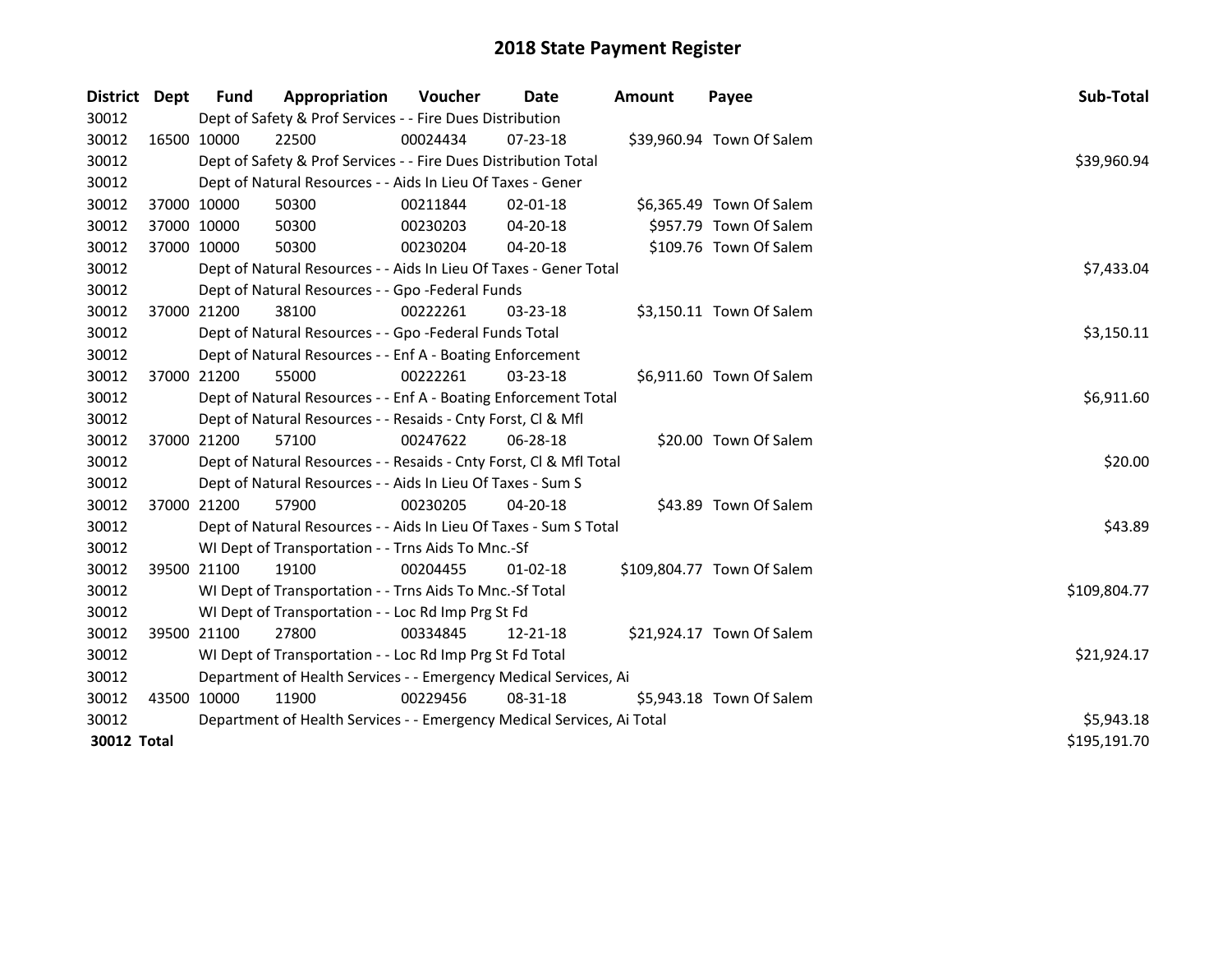| District Dept | <b>Fund</b>                                         | Appropriation                                                      | Voucher     | Date           | <b>Amount</b> | Payee                      | Sub-Total   |
|---------------|-----------------------------------------------------|--------------------------------------------------------------------|-------------|----------------|---------------|----------------------------|-------------|
| 30014         |                                                     | Dept of Safety & Prof Services - - Fire Dues Distribution          |             |                |               |                            |             |
| 30014         | 16500 10000                                         | 22500                                                              | 00024436    | 07-23-18       |               | \$2,932.97 Town Of Somers  |             |
| 30014         |                                                     | Dept of Safety & Prof Services - - Fire Dues Distribution Total    |             |                |               |                            | \$2,932.97  |
| 30014         |                                                     | Dept of Natural Resources - - Resaids - Cnty Forst, Cl & Mfl       |             |                |               |                            |             |
| 30014         | 37000 21200                                         | 57100                                                              | 00247623    | 06-28-18       |               | \$10.60 Town Of Somers     |             |
| 30014         |                                                     | Dept of Natural Resources - - Resaids - Cnty Forst, Cl & Mfl Total |             |                |               |                            | \$10.60     |
| 30014         |                                                     | Dept of Natural Resources - - Fin Asst For Responsible Units       |             |                |               |                            |             |
| 30014         | 37000 27400                                         | 67000                                                              | 00235786    | 05-11-18       |               | \$19,145.22 Town Of Somers |             |
| 30014         |                                                     | Dept of Natural Resources - - Fin Asst For Responsible Units Total |             |                |               |                            | \$19,145.22 |
| 30014         | WI Dept of Transportation - - Trns Aids To Mnc.-Sf  |                                                                    |             |                |               |                            |             |
| 30014         | 39500 21100                                         | 19100                                                              | 00204456    | $01 - 02 - 18$ |               | \$3,560.74 Town Of Somers  |             |
| 30014         | 39500 21100                                         | 19100                                                              | 00234964    | 04-02-18       |               | \$3,560.74 Town Of Somers  |             |
| 30014         | 39500 21100                                         | 19100                                                              | 00268663    | 07-02-18       |               | \$3,560.74 Town Of Somers  |             |
| 30014         | 39500 21100                                         | 19100                                                              | 00302715    | 10-01-18       |               | \$3,560.77 Town Of Somers  |             |
| 30014         |                                                     | WI Dept of Transportation - - Trns Aids To Mnc.-Sf Total           | \$14,242.99 |                |               |                            |             |
| 30014         |                                                     | Department of Justice - - Awards For Victims Of Crimes             |             |                |               |                            |             |
| 30014         | 45500 10000                                         | 50200                                                              | 00041431    | 02-05-18       |               | \$972.86 Town Of Somers    |             |
| 30014         |                                                     | Department of Justice - - Awards For Victims Of Crimes Total       |             |                |               |                            | \$972.86    |
| 30014         |                                                     | Shared Revenue and Tax Relief - - County And Municipal Aid         |             |                |               |                            |             |
| 30014         | 83500 10000                                         | 10500                                                              | 00033407    | 07-23-18       |               | \$2,185.42 Town Of Somers  |             |
| 30014         | 83500 10000                                         | 10500                                                              | 00036293    | 11-19-18       |               | \$12,384.04 Town Of Somers |             |
| 30014         |                                                     | Shared Revenue and Tax Relief - - County And Municipal Aid Total   |             |                |               |                            | \$14,569.46 |
| 30014         |                                                     | Shared Revenue and Tax Relief - - Exempt Computer Aid              |             |                |               |                            |             |
| 30014         | 83500 10000                                         | 10900                                                              | 00030668    | $07 - 23 - 18$ |               | \$433.28 Town Of Somers    |             |
| 30014         |                                                     | Shared Revenue and Tax Relief - - Exempt Computer Aid Total        |             |                |               |                            | \$433.28    |
| 30014         |                                                     | Shared Revenue and Tax Relief - - Utility Aid                      |             |                |               |                            |             |
| 30014         | 83500 10000                                         | 11000                                                              | 00033407    | 07-23-18       |               | \$299.84 Town Of Somers    |             |
| 30014         | 83500 10000                                         | 11000                                                              | 00036293    | 11-19-18       |               | \$1,731.19 Town Of Somers  |             |
| 30014         | Shared Revenue and Tax Relief - - Utility Aid Total |                                                                    |             |                |               |                            |             |
| 30014         |                                                     | Shared Revenue and Tax Relief - - Lottery & Gaming Credit          |             |                |               |                            |             |
| 30014         | 83500 52100                                         | 36300                                                              | 00027441    | $03 - 26 - 18$ |               | \$3,521.28 Town Of Somers  |             |
| 30014         |                                                     | Shared Revenue and Tax Relief - - Lottery & Gaming Credit Total    |             |                |               |                            | \$3,521.28  |
| 30014 Total   |                                                     |                                                                    |             |                |               |                            | \$57,859.69 |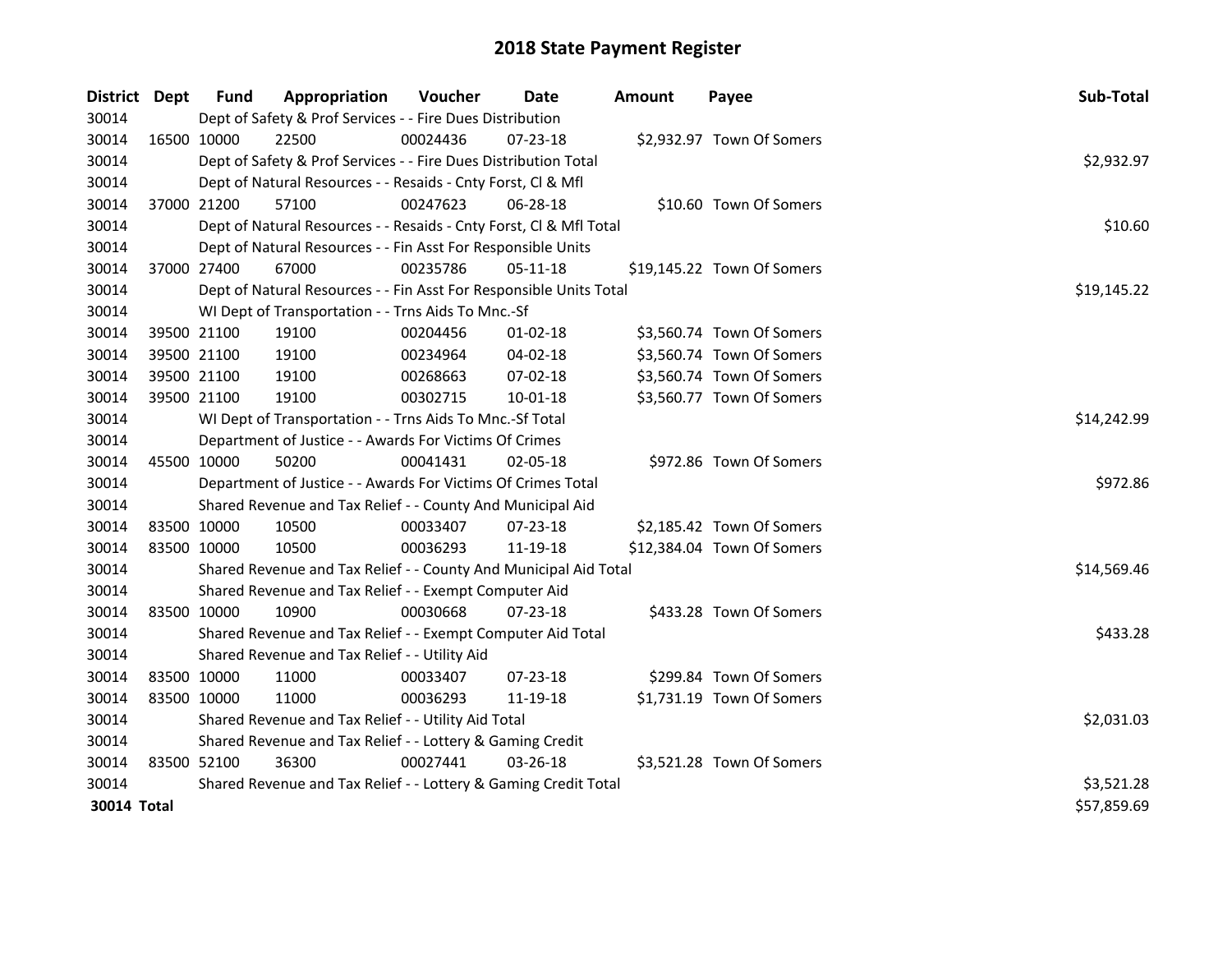| District Dept |             | <b>Fund</b>                                            | Appropriation                                                      | Voucher  | Date           | <b>Amount</b> | Payee                         | Sub-Total   |  |  |  |
|---------------|-------------|--------------------------------------------------------|--------------------------------------------------------------------|----------|----------------|---------------|-------------------------------|-------------|--|--|--|
| 30016         |             |                                                        | Dept of Safety & Prof Services - - Fire Dues Distribution          |          |                |               |                               |             |  |  |  |
| 30016         | 16500 10000 |                                                        | 22500                                                              | 00024301 | $07 - 25 - 18$ |               | \$11,752.73 Town Of Wheatland |             |  |  |  |
| 30016         |             |                                                        | Dept of Safety & Prof Services - - Fire Dues Distribution Total    |          |                |               |                               | \$11,752.73 |  |  |  |
| 30016         |             |                                                        | Dept of Natural Resources - - Aids In Lieu Of Taxes - Gener        |          |                |               |                               |             |  |  |  |
| 30016         |             | 37000 10000                                            | 50300                                                              | 00211596 | 02-02-18       |               | \$10,983.08 Town Of Wheatland |             |  |  |  |
| 30016         |             | 37000 10000                                            | 50300                                                              | 00229206 | 04-20-18       |               | \$36.00 Town Of Wheatland     |             |  |  |  |
| 30016         |             |                                                        | Dept of Natural Resources - - Aids In Lieu Of Taxes - Gener Total  |          |                |               |                               | \$11,019.08 |  |  |  |
| 30016         |             |                                                        | Dept of Natural Resources - - Gpo -Federal Funds                   |          |                |               |                               |             |  |  |  |
| 30016         |             | 37000 21200                                            | 38100                                                              | 00222277 | 03-23-18       |               | \$875.40 Town Of Wheatland    |             |  |  |  |
| 30016         |             |                                                        | Dept of Natural Resources - - Gpo -Federal Funds Total             |          |                |               |                               | \$875.40    |  |  |  |
| 30016         |             |                                                        | Dept of Natural Resources - - Enf A - Boating Enforcement          |          |                |               |                               |             |  |  |  |
| 30016         |             | 37000 21200                                            | 55000                                                              | 00222277 | 03-23-18       |               | \$1,920.70 Town Of Wheatland  |             |  |  |  |
| 30016         |             |                                                        | Dept of Natural Resources - - Enf A - Boating Enforcement Total    |          |                |               |                               | \$1,920.70  |  |  |  |
| 30016         |             |                                                        | Dept of Natural Resources - - Resaids - Cnty Forst, Cl & Mfl       |          |                |               |                               |             |  |  |  |
| 30016         |             | 37000 21200                                            | 57100                                                              | 00247624 | $06 - 28 - 18$ |               | \$31.40 Town Of Wheatland     |             |  |  |  |
| 30016         |             |                                                        | Dept of Natural Resources - - Resaids - Cnty Forst, CI & Mfl Total |          |                |               |                               | \$31.40     |  |  |  |
| 30016         |             |                                                        | Dept of Natural Resources - - Aids In Lieu Of Taxes - Sum S        |          |                |               |                               |             |  |  |  |
| 30016         |             | 37000 21200                                            | 57900                                                              | 00229207 | $04 - 20 - 18$ |               | \$536.75 Town Of Wheatland    |             |  |  |  |
| 30016         |             |                                                        | Dept of Natural Resources - - Aids In Lieu Of Taxes - Sum S Total  |          |                |               |                               | \$536.75    |  |  |  |
| 30016         |             |                                                        | Dept of Natural Resources - - Fin Asst For Responsible Units       |          |                |               |                               |             |  |  |  |
| 30016         |             | 37000 27400                                            | 67000                                                              | 00235882 | $05 - 11 - 18$ |               | \$5,991.84 Town Of Wheatland  |             |  |  |  |
| 30016         |             |                                                        | Dept of Natural Resources - - Fin Asst For Responsible Units Total |          |                |               |                               | \$5,991.84  |  |  |  |
| 30016         |             |                                                        | WI Dept of Transportation - - Trns Aids To Mnc.-Sf                 |          |                |               |                               |             |  |  |  |
| 30016         |             | 39500 21100                                            | 19100                                                              | 00204457 | 01-02-18       |               | \$19,852.59 Town Of Wheatland |             |  |  |  |
| 30016         |             | 39500 21100                                            | 19100                                                              | 00234965 | 04-02-18       |               | \$19,852.59 Town Of Wheatland |             |  |  |  |
| 30016         |             | 39500 21100                                            | 19100                                                              | 00268664 | 07-02-18       |               | \$19,852.59 Town Of Wheatland |             |  |  |  |
| 30016         |             | 39500 21100                                            | 19100                                                              | 00302716 | $10 - 01 - 18$ |               | \$19,852.59 Town Of Wheatland |             |  |  |  |
| 30016         |             |                                                        | WI Dept of Transportation - - Trns Aids To Mnc.-Sf Total           |          |                |               |                               | \$79,410.36 |  |  |  |
| 30016         |             | Department of Justice - - Law Enforcement Train, Local |                                                                    |          |                |               |                               |             |  |  |  |
| 30016         | 45500 10000 |                                                        | 23100                                                              | 00053869 | 10-22-18       |               | \$320.00 Town Of Wheatland    |             |  |  |  |
| 30016         |             |                                                        | Department of Justice - - Law Enforcement Train, Local Total       |          |                |               |                               | \$320.00    |  |  |  |
| 30016         |             |                                                        | Shared Revenue and Tax Relief - - County And Municipal Aid         |          |                |               |                               |             |  |  |  |
| 30016         |             | 83500 10000                                            | 10500                                                              | 00033408 | 07-23-18       |               | \$6,604.35 Town Of Wheatland  |             |  |  |  |
| 30016         |             | 83500 10000                                            | 10500                                                              | 00036294 | 11-19-18       |               | \$37,424.68 Town Of Wheatland |             |  |  |  |
| 30016         |             |                                                        | Shared Revenue and Tax Relief - - County And Municipal Aid Total   |          |                |               |                               | \$44,029.03 |  |  |  |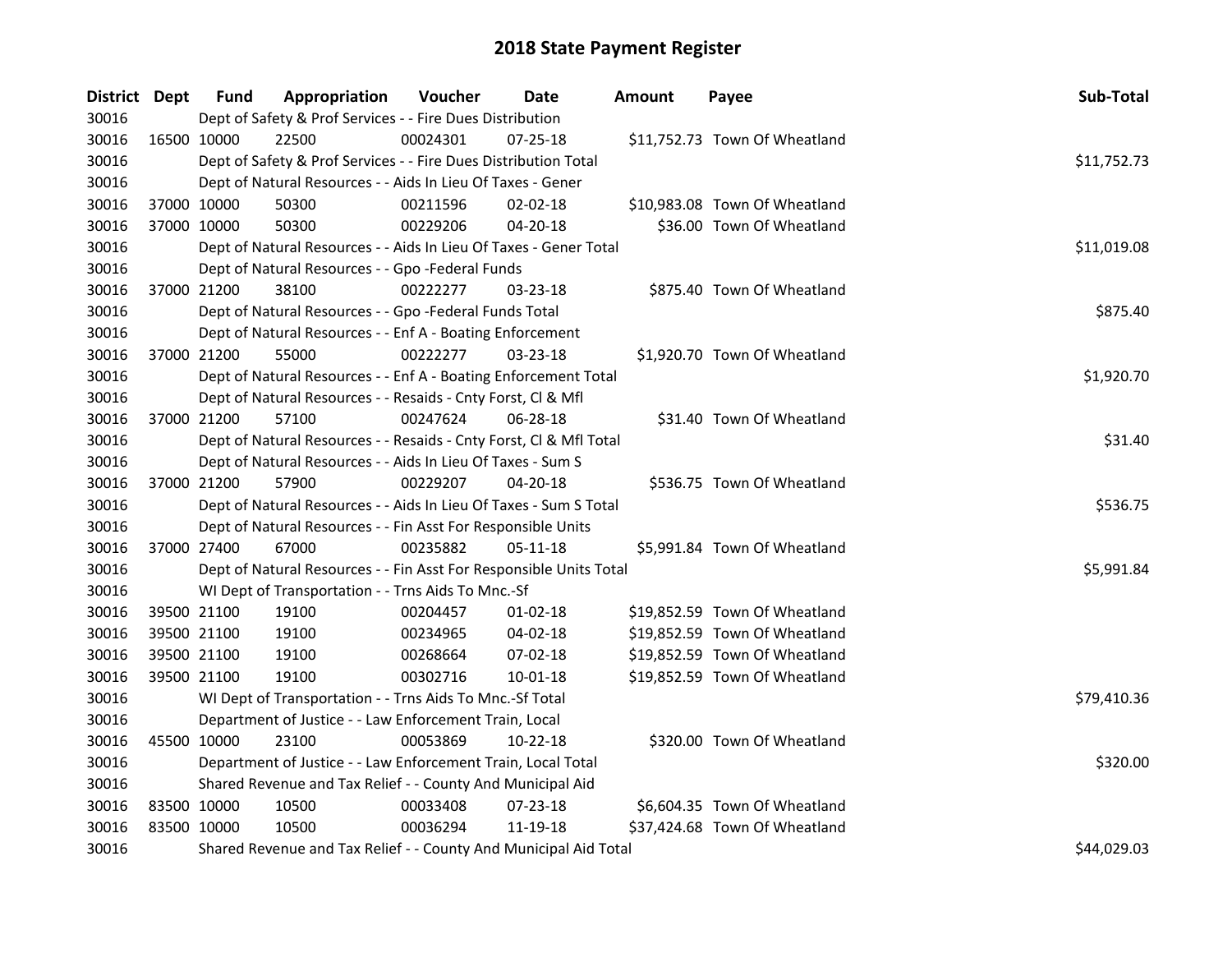| District Dept | <b>Fund</b> | Appropriation                                                   | Voucher  | Date           | Amount | Payee                         | Sub-Total    |
|---------------|-------------|-----------------------------------------------------------------|----------|----------------|--------|-------------------------------|--------------|
| 30016         |             | Shared Revenue and Tax Relief - - Exempt Computer Aid           |          |                |        |                               |              |
| 30016         | 83500 10000 | 10900                                                           | 00030669 | $07 - 23 - 18$ |        | \$128.87 Town Of Wheatland    |              |
| 30016         |             | Shared Revenue and Tax Relief - - Exempt Computer Aid Total     | \$128.87 |                |        |                               |              |
| 30016         |             | Shared Revenue and Tax Relief - - Lottery & Gaming Credit       |          |                |        |                               |              |
| 30016         | 83500 52100 | 36300                                                           | 00027442 | $03 - 26 - 18$ |        | \$20,200.02 Town Of Wheatland |              |
| 30016         |             | Shared Revenue and Tax Relief - - Lottery & Gaming Credit Total |          |                |        |                               | \$20,200.02  |
| 30016 Total   |             |                                                                 |          |                |        |                               | \$176,216.18 |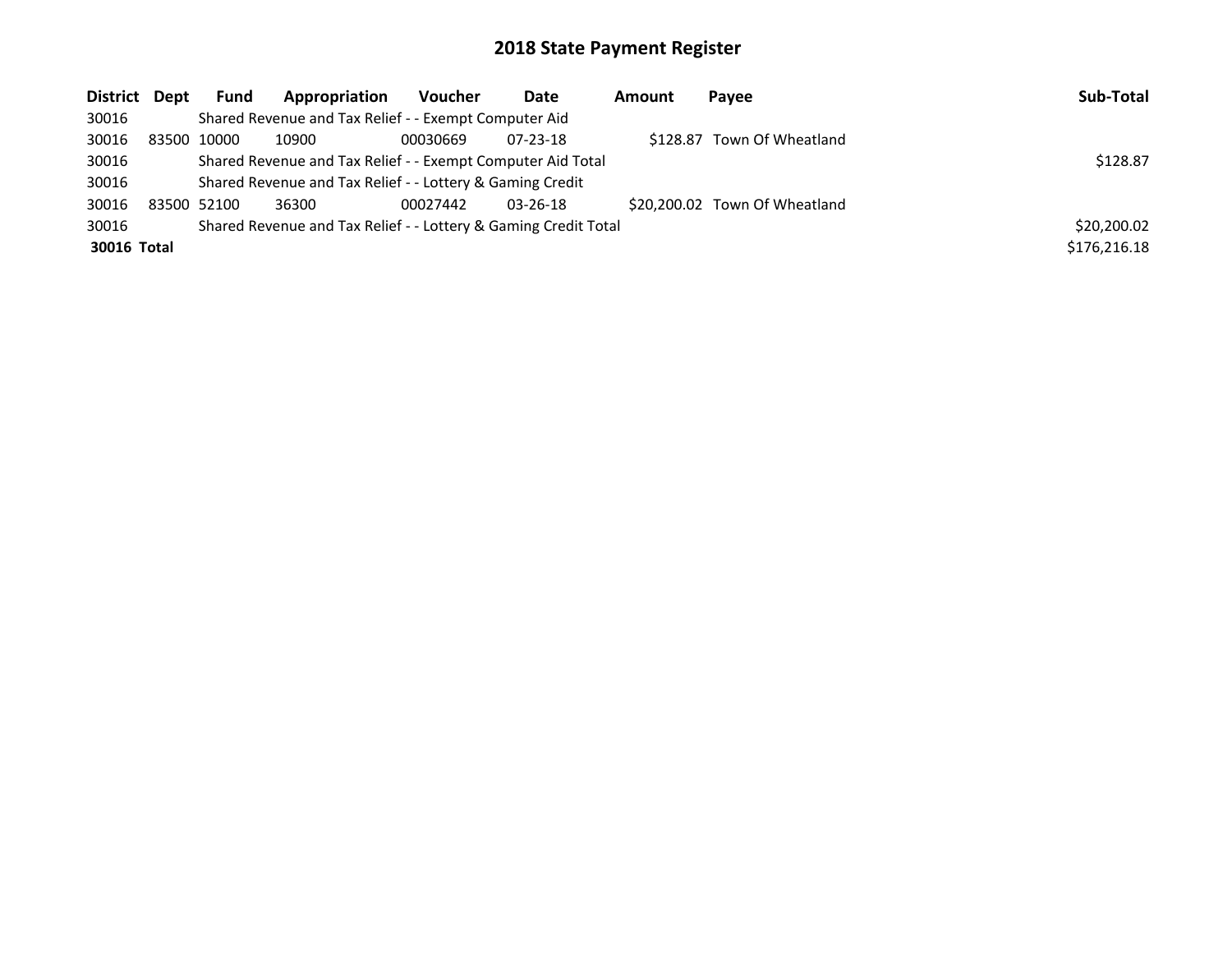| District Dept |             | <b>Fund</b> | Appropriation                                                                   | Voucher            | Date           | <b>Amount</b> | Payee                          | Sub-Total    |
|---------------|-------------|-------------|---------------------------------------------------------------------------------|--------------------|----------------|---------------|--------------------------------|--------------|
| 30104         |             |             | Dept of Safety & Prof Services - - Fire Dues Distribution                       |                    |                |               |                                |              |
| 30104         | 16500 10000 |             | 22500                                                                           | 00024302           | 07-26-18       |               | \$19,551.10 Village Of Bristol |              |
| 30104         |             |             | Dept of Safety & Prof Services - - Fire Dues Distribution Total                 |                    |                |               |                                | \$19,551.10  |
| 30104         |             |             | Dept of Natural Resources - - Aids In Lieu Of Taxes - Gener                     |                    |                |               |                                |              |
| 30104         | 37000 10000 |             | 50300                                                                           | 00228893           | 04-20-18       |               | \$563.52 Village Of Bristol    |              |
| 30104         |             |             | Dept of Natural Resources - - Aids In Lieu Of Taxes - Gener Total               |                    |                |               |                                | \$563.52     |
| 30104         |             |             | Dept of Natural Resources - - Resaids - Cnty Forst, Cl & Mfl                    |                    |                |               |                                |              |
| 30104         |             | 37000 21200 | 57100                                                                           | 00247625           | 06-28-18       |               | \$31.60 Village Of Bristol     |              |
| 30104         |             |             | Dept of Natural Resources - - Resaids - Cnty Forst, Cl & Mfl Total              |                    |                |               |                                | \$31.60      |
| 30104         |             |             | Dept of Natural Resources - - Fin Asst For Responsible Units                    |                    |                |               |                                |              |
| 30104         | 37000 27400 |             | 67000                                                                           | 00235169           | 05-11-18       |               | \$15,578.32 Village Of Bristol |              |
| 30104         |             |             | Dept of Natural Resources - - Fin Asst For Responsible Units Total              |                    |                |               |                                | \$15,578.32  |
| 30104         |             |             | Dept of Natural Resources - - Land Acquisition                                  |                    |                |               |                                |              |
| 30104         | 37000 36300 |             | <b>TA100</b>                                                                    | 00241484           | 06-07-18       |               | \$24,755.00 Village Of Bristol |              |
| 30104         |             |             | Dept of Natural Resources - - Land Acquisition Total                            |                    |                |               |                                | \$24,755.00  |
| 30104         |             |             | WI Dept of Transportation - - Trns Aids To Mnc.-Sf                              |                    |                |               |                                |              |
| 30104         |             | 39500 21100 | 19100                                                                           | 00204458           | $01-02-18$     |               | \$33,434.63 Village Of Bristol |              |
| 30104         | 39500 21100 |             | 19100                                                                           | 00234966           | 04-02-18       |               | \$33,434.63 Village Of Bristol |              |
| 30104         | 39500 21100 |             | 19100                                                                           | 00268665           | 07-02-18       |               | \$33,434.63 Village Of Bristol |              |
| 30104         | 39500 21100 |             | 19100                                                                           | 00302717           | $10 - 01 - 18$ |               | \$33,434.63 Village Of Bristol |              |
| 30104         |             |             | WI Dept of Transportation - - Trns Aids To Mnc.-Sf Total                        |                    |                |               |                                | \$133,738.52 |
| 30104         |             |             | Department of Health Services - - Emergency Medical Services, Ai                |                    |                |               |                                |              |
| 30104         | 43500 10000 |             | 11900                                                                           | 00229299           | 08-31-18       |               | \$4,929.25 Village Of Bristol  |              |
| 30104         |             |             | Department of Health Services - - Emergency Medical Services, Ai Total          |                    |                |               |                                | \$4,929.25   |
| 30104         |             |             | Department of Health Services - - Prepaid Medical Transport Reimbursement       |                    |                |               |                                |              |
| 30104         | 43500 10000 |             | 16300                                                                           | AMBULANCE 11-08-18 |                |               | \$2,746.83 Village Of Bristol  |              |
| 30104         |             |             | Department of Health Services - - Prepaid Medical Transport Reimbursement Total |                    |                |               |                                | \$2,746.83   |
| 30104         |             |             | Department of Military Affairs - - Major Disaster Assist; Pif                   |                    |                |               |                                |              |
| 30104         | 46500 27200 |             | 36500                                                                           | 00048898           | 09-13-18       |               | \$9,201.89 Village Of Bristol  |              |
| 30104         |             |             | Department of Military Affairs - - Major Disaster Assist; Pif Total             |                    |                |               |                                | \$9,201.89   |
| 30104         |             |             | Shared Revenue and Tax Relief - - County And Municipal Aid                      |                    |                |               |                                |              |
| 30104         | 83500 10000 |             | 10500                                                                           | 00033409           | 07-23-18       |               | \$8,668.66 Village Of Bristol  |              |
| 30104         | 83500 10000 |             | 10500                                                                           | 00036295           | 11-19-18       |               | \$46,375.57 Village Of Bristol |              |
| 30104         |             |             | Shared Revenue and Tax Relief - - County And Municipal Aid Total                | \$55,044.23        |                |               |                                |              |
| 30104         |             |             | Shared Revenue and Tax Relief - - Exempt Computer Aid                           |                    |                |               |                                |              |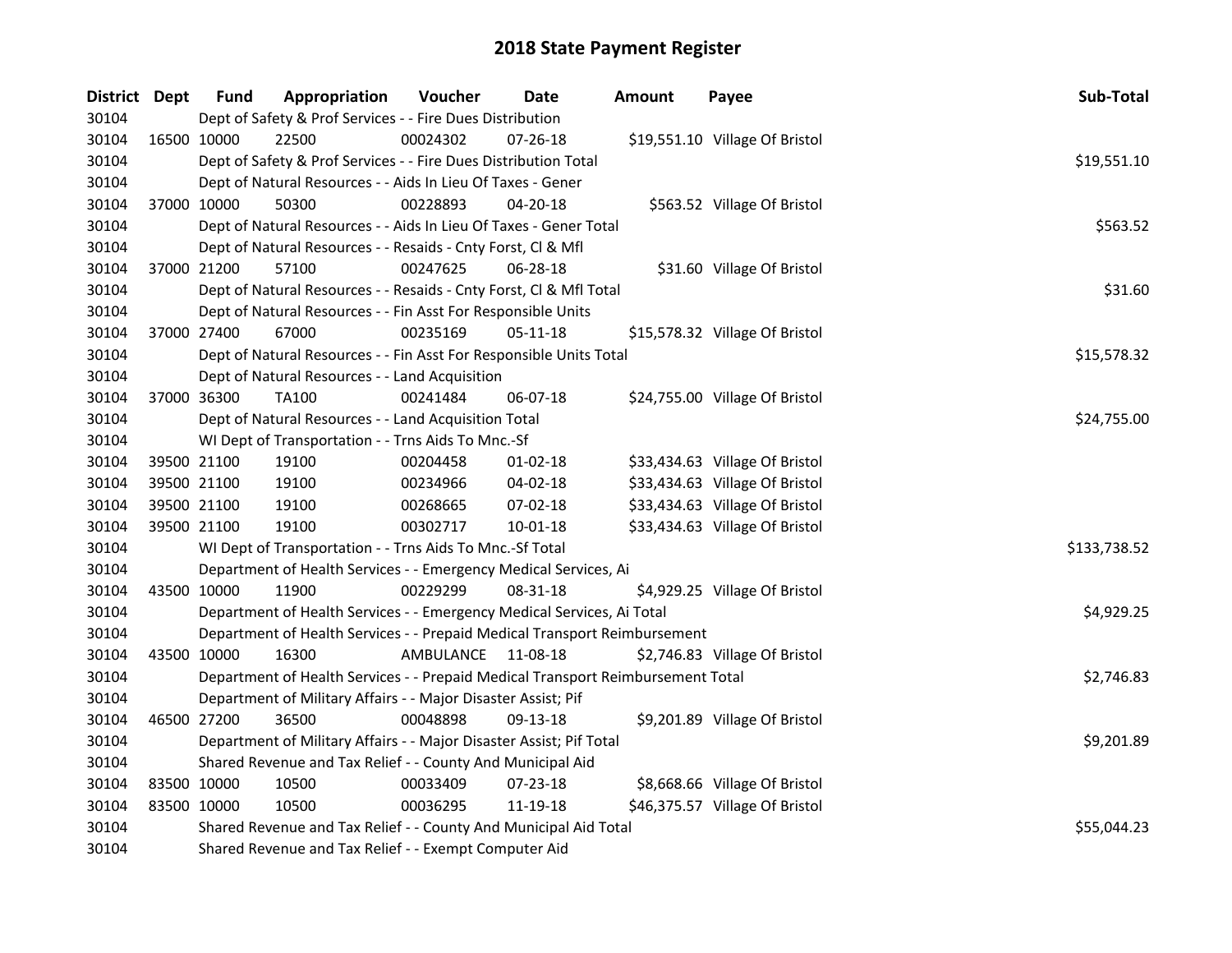| District Dept | Fund        | Appropriation                                                   | Voucher  | Date           | Amount | Pavee                          | Sub-Total    |
|---------------|-------------|-----------------------------------------------------------------|----------|----------------|--------|--------------------------------|--------------|
| 30104         | 83500 10000 | 10900                                                           | 00030670 | $07 - 23 - 18$ |        | \$1,532.20 Village Of Bristol  |              |
| 30104         |             | Shared Revenue and Tax Relief - - Exempt Computer Aid Total     |          |                |        |                                | \$1,532.20   |
| 30104         |             | Shared Revenue and Tax Relief - - Lottery & Gaming Credit       |          |                |        |                                |              |
| 30104         | 83500 52100 | 36300                                                           | 00027443 | $03 - 26 - 18$ |        | \$22,488.00 Village Of Bristol |              |
| 30104         |             | Shared Revenue and Tax Relief - - Lottery & Gaming Credit Total |          |                |        |                                | \$22,488.00  |
| 30104 Total   |             |                                                                 |          |                |        |                                | \$290,160.46 |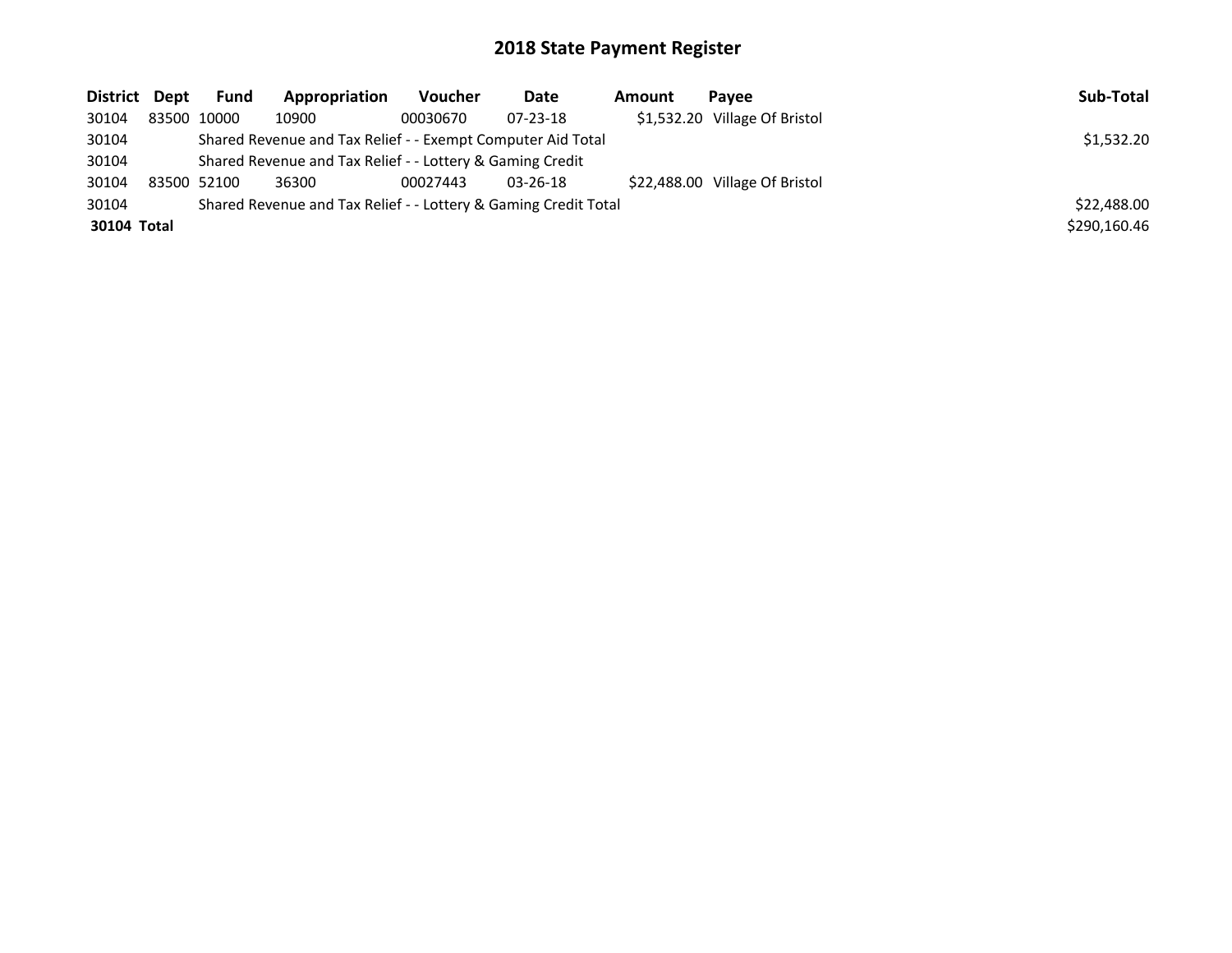| District    | Dept        | Fund        | Appropriation                                                  | <b>Voucher</b> | <b>Date</b>    | <b>Amount</b> | Payee                              | <b>Sub-Total</b> |  |  |
|-------------|-------------|-------------|----------------------------------------------------------------|----------------|----------------|---------------|------------------------------------|------------------|--|--|
| 30131       |             |             | Dept of Natural Resources - - Ea - Urban Nonpoint Source       |                |                |               |                                    |                  |  |  |
| 30131       |             | 37000 27400 | 65800                                                          | 00259066       | 08-14-18       |               | \$24,386.93 Genoa City, Village Of |                  |  |  |
| 30131       |             |             | Dept of Natural Resources - - Ea - Urban Nonpoint Source Total |                |                |               |                                    | \$24,386.93      |  |  |
| 30131       |             |             | WI Dept of Transportation - - Loc Rd Imp Prg St Fd             |                |                |               |                                    |                  |  |  |
| 30131       |             | 39500 21100 | 27800                                                          | 00334888       | $12 - 26 - 18$ |               | \$23,673.00 Genoa City, Village Of |                  |  |  |
| 30131       |             |             | WI Dept of Transportation - - Loc Rd Imp Prg St Fd Total       | \$23,673.00    |                |               |                                    |                  |  |  |
| 30131       |             |             | Department of Justice - - Law Enforcement Train, Local         |                |                |               |                                    |                  |  |  |
| 30131       |             | 45500 10000 | 23100                                                          | 00053130       | 10-11-18       |               | \$1,440.00 Genoa City, Village Of  |                  |  |  |
| 30131       |             |             | Department of Justice - - Law Enforcement Train, Local Total   |                |                |               |                                    | \$1,440.00       |  |  |
| 30131       |             |             | Public Defender Board - - Transcript, Discovery And Int        |                |                |               |                                    |                  |  |  |
| 30131       | 55000 10000 |             | 10600                                                          | 00150617       | $07-09-18$     |               | \$5.00 Genoa City, Village Of      |                  |  |  |
| 30131       |             |             | Public Defender Board - - Transcript, Discovery And Int Total  |                |                |               |                                    | \$5.00           |  |  |
| 30131 Total |             |             |                                                                |                |                |               |                                    | \$49,504.93      |  |  |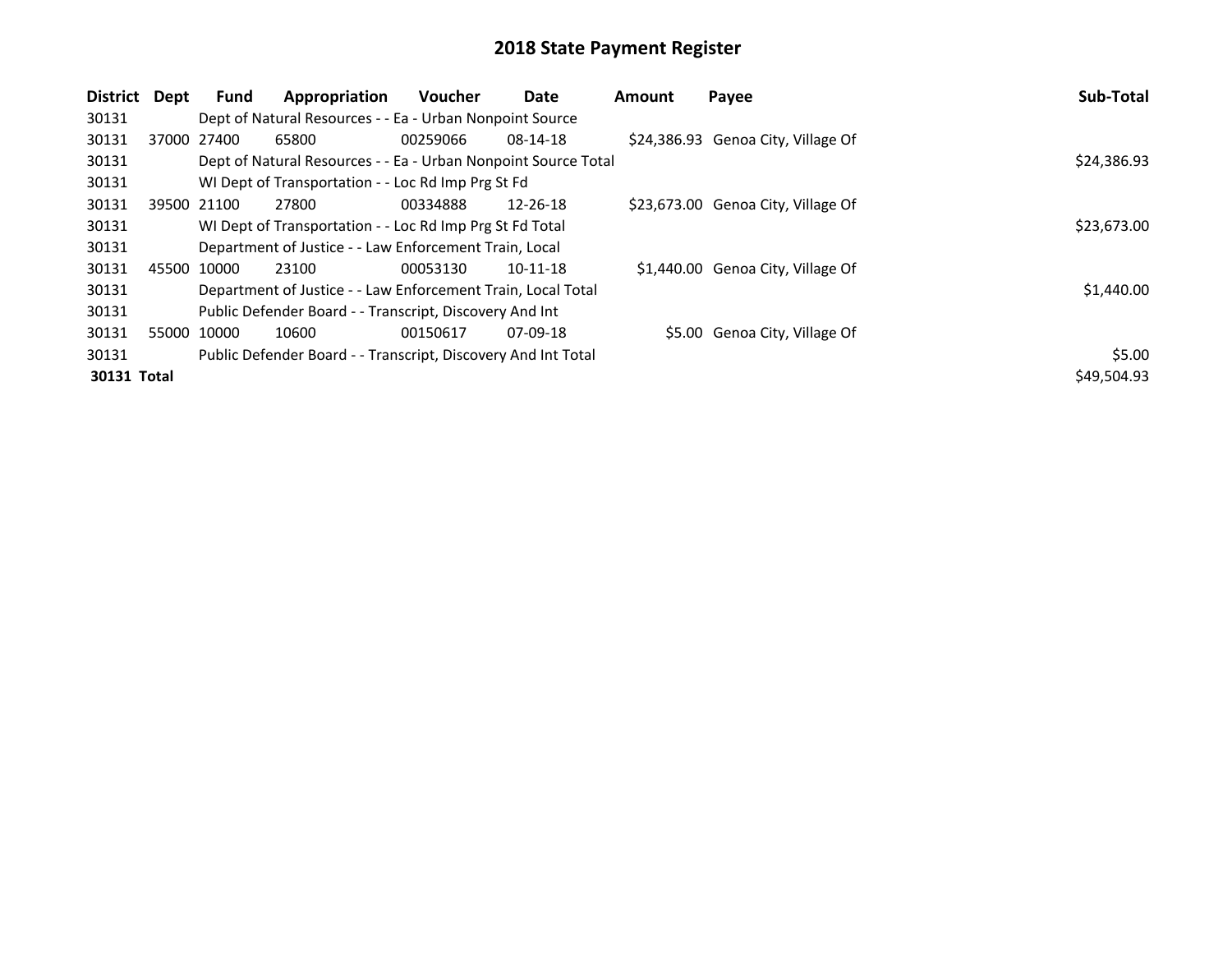| District Dept |             | <b>Fund</b>                                                     | Appropriation                                                         | Voucher  | Date           | <b>Amount</b> | Payee                               | Sub-Total    |  |  |  |
|---------------|-------------|-----------------------------------------------------------------|-----------------------------------------------------------------------|----------|----------------|---------------|-------------------------------------|--------------|--|--|--|
| 30171         |             |                                                                 | Dept of Safety & Prof Services - - Fire Dues Distribution             |          |                |               |                                     |              |  |  |  |
| 30171         | 16500 10000 |                                                                 | 22500                                                                 | 00024303 | $07 - 25 - 18$ |               | \$8,639.30 Village Of Paddock Lake  |              |  |  |  |
| 30171         |             |                                                                 | Dept of Safety & Prof Services - - Fire Dues Distribution Total       |          |                |               |                                     | \$8,639.30   |  |  |  |
| 30171         |             |                                                                 | Dept of Natural Resources - - Aids In Lieu Of Taxes - Gener           |          |                |               |                                     |              |  |  |  |
| 30171         |             | 37000 10000                                                     | 50300                                                                 | 00211929 | $02 - 02 - 18$ |               | \$205.13 Village Of Paddock Lake    |              |  |  |  |
| 30171         |             | 37000 10000                                                     | 50300                                                                 | 00230526 | 04-20-18       |               | \$7.20 Village Of Paddock Lake      |              |  |  |  |
| 30171         |             |                                                                 | Dept of Natural Resources - - Aids In Lieu Of Taxes - Gener Total     |          |                |               |                                     | \$212.33     |  |  |  |
| 30171         |             |                                                                 | Dept of Natural Resources - - Gpo -Federal Funds                      |          |                |               |                                     |              |  |  |  |
| 30171         |             | 37000 21200                                                     | 38100                                                                 | 00222249 | 03-23-18       |               | \$1,076.51 Village Of Paddock Lake  |              |  |  |  |
| 30171         |             |                                                                 | Dept of Natural Resources - - Gpo -Federal Funds Total                |          |                |               |                                     | \$1,076.51   |  |  |  |
| 30171         |             |                                                                 | Dept of Natural Resources - - Enf A - Boating Enforcement             |          |                |               |                                     |              |  |  |  |
| 30171         |             | 37000 21200                                                     | 55000                                                                 | 00222249 | 03-23-18       |               | \$2,361.94 Village Of Paddock Lake  |              |  |  |  |
| 30171         |             |                                                                 | Dept of Natural Resources - - Enf A - Boating Enforcement Total       |          |                |               |                                     | \$2,361.94   |  |  |  |
| 30171         |             |                                                                 | Dept of Natural Resources - - Aids In Lieu Of Taxes - Sum S           |          |                |               |                                     |              |  |  |  |
| 30171         |             | 37000 21200                                                     | 57900                                                                 | 00230525 | 04-20-18       |               | \$0.72 Village Of Paddock Lake      |              |  |  |  |
| 30171         |             |                                                                 | Dept of Natural Resources - - Aids In Lieu Of Taxes - Sum S Total     |          |                |               |                                     |              |  |  |  |
| 30171         |             |                                                                 | Dept of Natural Resources - - Fin Asst For Responsible Units          |          |                |               |                                     |              |  |  |  |
| 30171         |             | 37000 27400                                                     | 67000                                                                 | 00235221 | 05-11-18       |               | \$14,563.96 Village Of Paddock Lake |              |  |  |  |
| 30171         |             |                                                                 | Dept of Natural Resources - - Fin Asst For Responsible Units Total    |          |                |               |                                     | \$14,563.96  |  |  |  |
| 30171         |             |                                                                 | WI Dept of Transportation - - Trns Aids To Mnc.-Sf                    |          |                |               |                                     |              |  |  |  |
| 30171         |             | 39500 21100                                                     | 19100                                                                 | 00204459 | 01-02-18       |               | \$31,600.43 Village Of Paddock Lake |              |  |  |  |
| 30171         | 39500 21100 |                                                                 | 19100                                                                 | 00234967 | 04-02-18       |               | \$31,600.43 Village Of Paddock Lake |              |  |  |  |
| 30171         | 39500 21100 |                                                                 | 19100                                                                 | 00268666 | 07-02-18       |               | \$31,600.43 Village Of Paddock Lake |              |  |  |  |
| 30171         |             | 39500 21100                                                     | 19100                                                                 | 00302718 | 10-01-18       |               | \$31,600.46 Village Of Paddock Lake |              |  |  |  |
| 30171         |             |                                                                 | WI Dept of Transportation - - Trns Aids To Mnc.-Sf Total              |          |                |               |                                     | \$126,401.75 |  |  |  |
| 30171         |             |                                                                 | WI Dept of Transportation - - Trnsprt Alternats Lf                    |          |                |               |                                     |              |  |  |  |
| 30171         |             | 39500 21100                                                     | 22600                                                                 | 00226736 | 02-28-18       |               | \$1,423.40 Village Of Paddock Lake  |              |  |  |  |
| 30171         |             |                                                                 | WI Dept of Transportation - - Trnsprt Alternats Lf Total              |          |                |               |                                     | \$1,423.40   |  |  |  |
| 30171         |             |                                                                 | WI Dept of Transportation - - Trnsprt Alternats Ff                    |          |                |               |                                     |              |  |  |  |
| 30171         |             | 39500 21100                                                     | 22700                                                                 | 00226736 | 02-28-18       |               | \$5,693.58 Village Of Paddock Lake  |              |  |  |  |
| 30171         |             |                                                                 | WI Dept of Transportation - - Trnsprt Alternats Ff Total              |          |                |               |                                     | \$5,693.58   |  |  |  |
| 30171         |             | Shared Revenue and Tax Relief - - Expenditure Restraint Program |                                                                       |          |                |               |                                     |              |  |  |  |
| 30171         | 83500 10000 |                                                                 | 10100                                                                 | 00033410 | 07-23-18       |               | \$32,265.93 Village Of Paddock Lake |              |  |  |  |
| 30171         | 83500 10000 |                                                                 | 10100                                                                 | 00036296 | 11-19-18       |               | \$0.06 Village Of Paddock Lake      |              |  |  |  |
| 30171         |             |                                                                 | Shared Revenue and Tax Relief - - Expenditure Restraint Program Total |          |                |               |                                     | \$32,265.99  |  |  |  |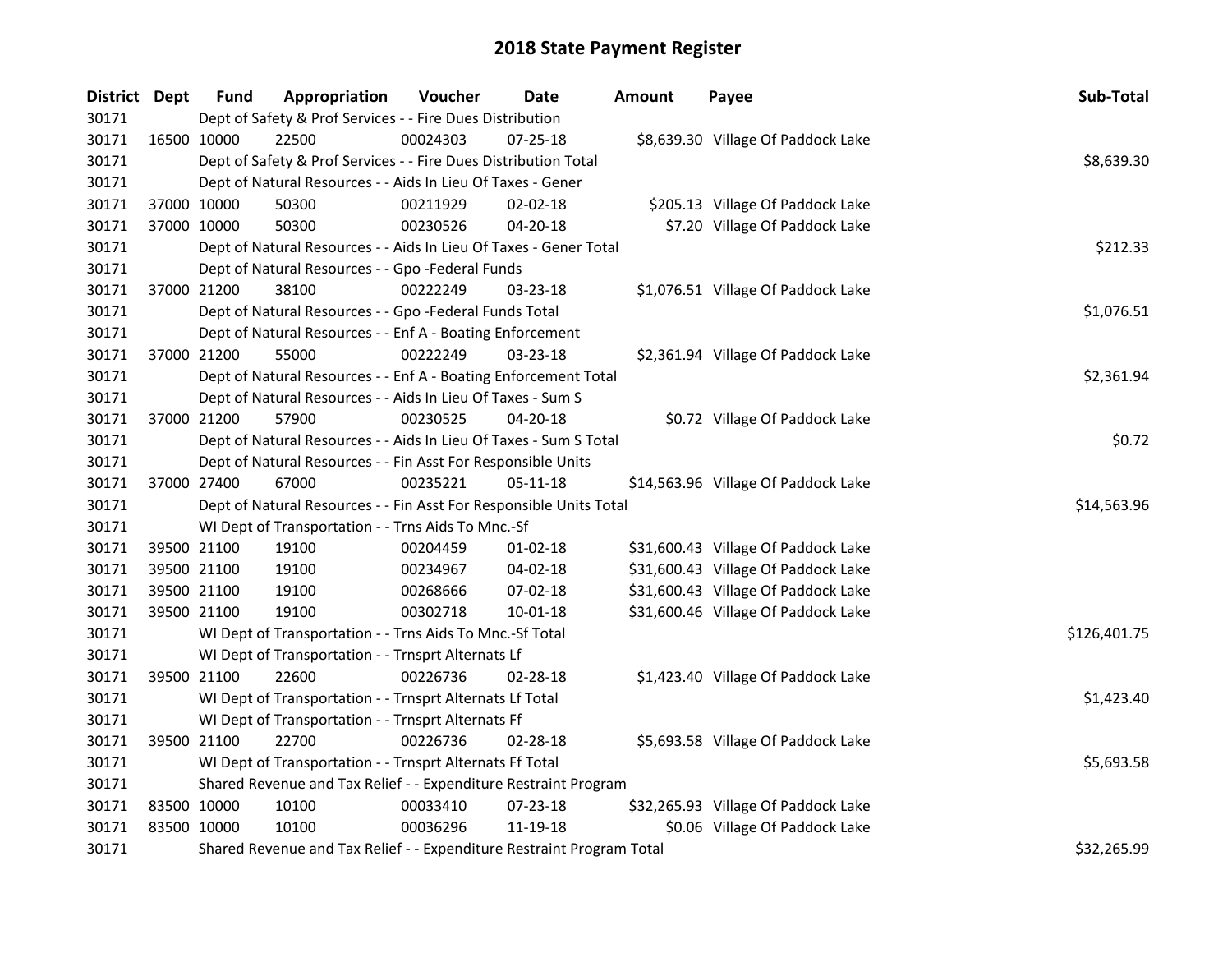| District Dept | <b>Fund</b> | Appropriation                                                    | Voucher  | Date           | <b>Amount</b> | Payee                               | Sub-Total    |
|---------------|-------------|------------------------------------------------------------------|----------|----------------|---------------|-------------------------------------|--------------|
| 30171         |             | Shared Revenue and Tax Relief - - County And Municipal Aid       |          |                |               |                                     |              |
| 30171         | 83500 10000 | 10500                                                            | 00033410 | $07 - 23 - 18$ |               | \$9,291.62 Village Of Paddock Lake  |              |
| 30171         | 83500 10000 | 10500                                                            | 00036296 | 11-19-18       |               | \$52,652.48 Village Of Paddock Lake |              |
| 30171         |             | Shared Revenue and Tax Relief - - County And Municipal Aid Total |          |                |               |                                     | \$61,944.10  |
| 30171         |             | Shared Revenue and Tax Relief - - Exempt Computer Aid            |          |                |               |                                     |              |
| 30171         | 83500 10000 | 10900                                                            | 00030671 | $07 - 23 - 18$ |               | \$3,210.51 Village Of Paddock Lake  |              |
| 30171         | 83500 10000 | 10900                                                            | 00032367 | $07 - 23 - 18$ |               | \$3,113.34 Village Of Paddock Lake  |              |
| 30171         |             | Shared Revenue and Tax Relief - - Exempt Computer Aid Total      |          |                |               |                                     | \$6,323.85   |
| 30171 Total   |             |                                                                  |          |                |               |                                     | \$260,907.43 |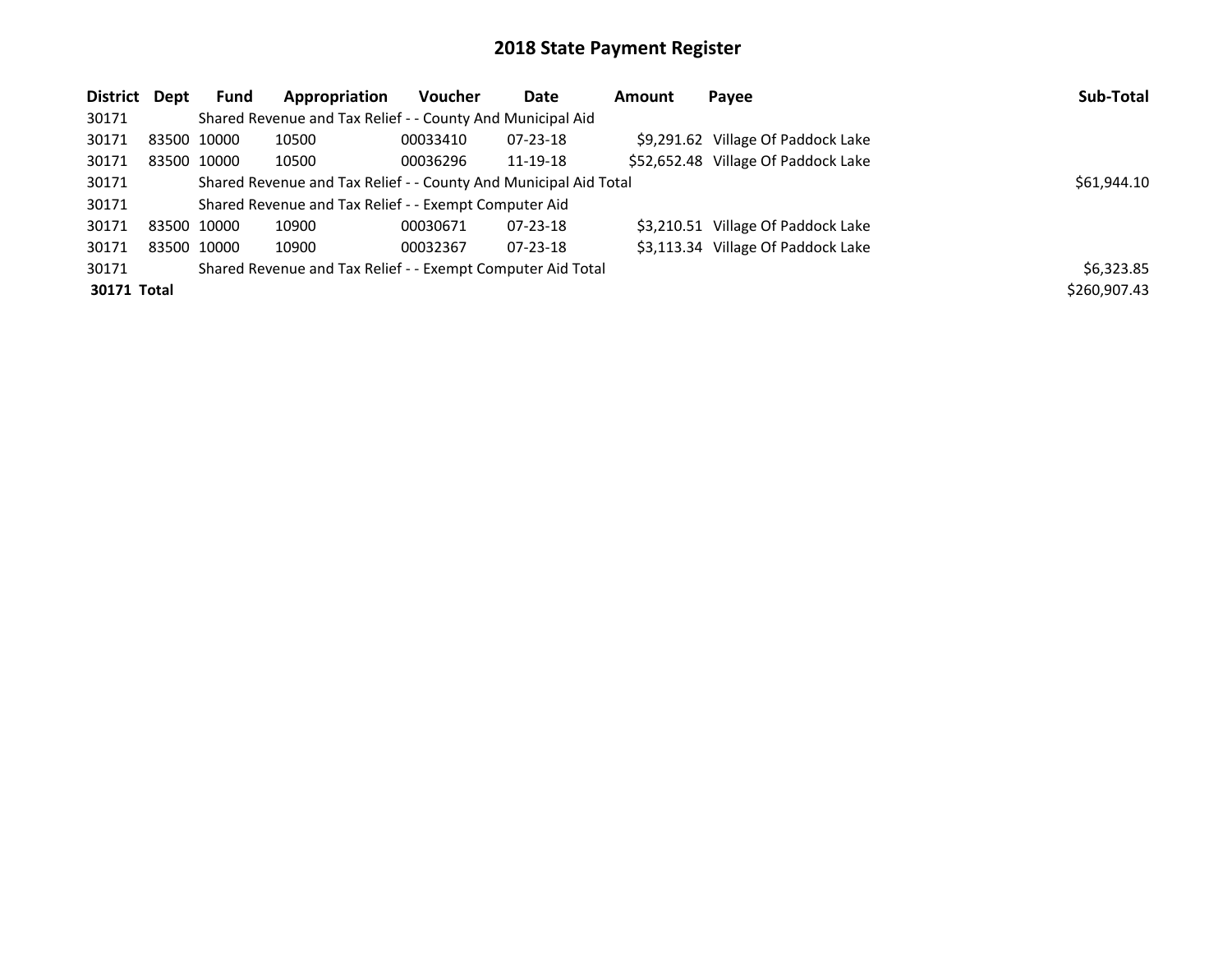| District Dept |             | <b>Fund</b> | Appropriation                                                      | Voucher  | Date           | <b>Amount</b> | Payee                                    | Sub-Total    |
|---------------|-------------|-------------|--------------------------------------------------------------------|----------|----------------|---------------|------------------------------------------|--------------|
| 30174         |             |             | Dept of Ag, Trade & Cons Protc - - Clean Sweep Grants              |          |                |               |                                          |              |
| 30174         | 11500 27400 |             | 77800                                                              | 00034039 | 04-30-18       |               | \$11,010.00 Village Of Pleasant Prairie  |              |
| 30174         |             |             | Dept of Ag, Trade & Cons Protc - - Clean Sweep Grants Total        |          |                |               |                                          | \$11,010.00  |
| 30174         |             |             | Dept of Safety & Prof Services - - Fire Dues Distribution          |          |                |               |                                          |              |
| 30174         |             | 16500 10000 | 22500                                                              | 00025334 | 07-31-18       |               | \$121,270.29 Village Of Pleasant Prairie |              |
| 30174         |             |             | Dept of Safety & Prof Services - - Fire Dues Distribution Total    |          |                |               |                                          | \$121,270.29 |
| 30174         |             |             | Dept of Natural Resources - - Aids In Lieu Of Taxes - Gener        |          |                |               |                                          |              |
| 30174         |             | 37000 10000 | 50300                                                              | 00211825 | 02-02-18       |               | \$79,302.21 Village Of Pleasant Prairie  |              |
| 30174         | 37000 10000 |             | 50300                                                              | 00211826 | 02-02-18       |               | \$5,458.29 Village Of Pleasant Prairie   |              |
| 30174         | 37000 10000 |             | 50300                                                              | 00230152 | 04-20-18       |               | \$2,620.74 Village Of Pleasant Prairie   |              |
| 30174         |             |             | Dept of Natural Resources - - Aids In Lieu Of Taxes - Gener Total  |          | \$87,381.24    |               |                                          |              |
| 30174         |             |             | Dept of Natural Resources - - Taxes & Assessmts-Conserv Fund       |          |                |               |                                          |              |
| 30174         |             | 37000 21200 | 16900                                                              | 00206802 | $01 - 11 - 18$ |               | \$204.59 Village Of Pleasant Prairie     |              |
| 30174         |             | 37000 21200 | 16900                                                              | 00206804 | $01-11-18$     |               | \$16.19 Village Of Pleasant Prairie      |              |
| 30174         |             | 37000 21200 | 16900                                                              | 00213399 | 02-09-18       |               | \$214.47 Village Of Pleasant Prairie     |              |
| 30174         |             | 37000 21200 | 16900                                                              | 00218590 | 03-08-18       |               | \$214.47 Village Of Pleasant Prairie     |              |
| 30174         |             | 37000 21200 | 16900                                                              | 00225205 | 04-05-18       |               | \$214.47 Village Of Pleasant Prairie     |              |
| 30174         |             | 37000 21200 | 16900                                                              | 00237021 | 05-16-18       |               | \$214.47 Village Of Pleasant Prairie     |              |
| 30174         |             | 37000 21200 | 16900                                                              | 00241790 | 06-08-18       |               | \$214.47 Village Of Pleasant Prairie     |              |
| 30174         |             | 37000 21200 | 16900                                                              | 00251701 | $07 - 11 - 18$ |               | \$214.47 Village Of Pleasant Prairie     |              |
| 30174         |             | 37000 21200 | 16900                                                              | 00258467 | 09-06-18       |               | \$214.47 Village Of Pleasant Prairie     |              |
| 30174         |             | 37000 21200 | 16900                                                              | 00264640 | 09-06-18       |               | \$216.62 Village Of Pleasant Prairie     |              |
| 30174         |             | 37000 21200 | 16900                                                              | 00271717 | 10-09-18       |               | \$214.47 Village Of Pleasant Prairie     |              |
| 30174         | 37000 21200 |             | 16900                                                              | 00280127 | 11-16-18       |               | \$214.47 Village Of Pleasant Prairie     |              |
| 30174         | 37000 21200 |             | 16900                                                              | 00285585 | 12-14-18       |               | \$214.47 Village Of Pleasant Prairie     |              |
| 30174         |             |             | Dept of Natural Resources - - Taxes & Assessmts-Conserv Fund Total |          |                |               |                                          | \$2,582.10   |
| 30174         |             |             | Dept of Natural Resources - - Fin Asst For Responsible Units       |          |                |               |                                          |              |
| 30174         |             | 37000 27400 | 67000                                                              | 00235281 | 05-11-18       |               | \$45,836.31 Village Of Pleasant Prairie  |              |
| 30174         |             |             | Dept of Natural Resources - - Fin Asst For Responsible Units Total |          |                |               |                                          | \$45,836.31  |
| 30174         |             |             | WI Dept of Transportation - - Trns Aids To Mnc.-Sf                 |          |                |               |                                          |              |
| 30174         |             | 39500 21100 | 19100                                                              | 00204460 | $01 - 02 - 18$ |               | \$212,476.32 Village Of Pleasant Prairie |              |
| 30174         |             | 39500 21100 | 19100                                                              | 00234968 | 04-02-18       |               | \$212,476.32 Village Of Pleasant Prairie |              |
| 30174         |             | 39500 21100 | 19100                                                              | 00268667 | 07-02-18       |               | \$212,476.32 Village Of Pleasant Prairie |              |
| 30174         | 39500 21100 |             | 19100                                                              | 00302719 | $10 - 01 - 18$ |               | \$212,476.34 Village Of Pleasant Prairie |              |
| 30174         |             |             | WI Dept of Transportation - - Trns Aids To Mnc.-Sf Total           |          |                |               |                                          | \$849,905.30 |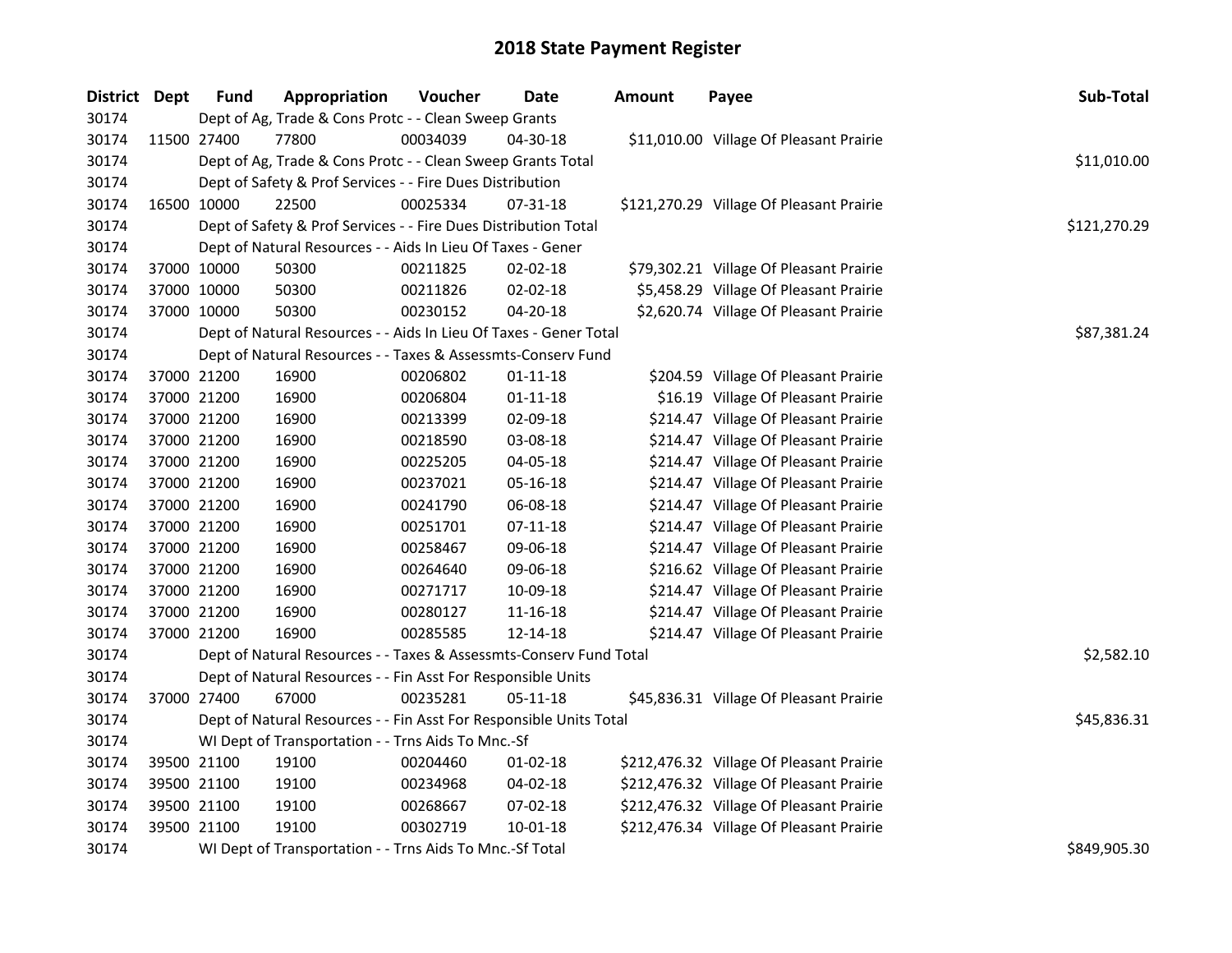| District | <b>Dept</b> | Fund        | Appropriation                                           | Voucher  | Date           | Amount | Payee                                  | Sub-Total   |
|----------|-------------|-------------|---------------------------------------------------------|----------|----------------|--------|----------------------------------------|-------------|
| 30174    |             |             | WI Dept of Transportation - - St Hwy Rehab, Sf          |          |                |        |                                        |             |
| 30174    |             | 39500 21100 | 36300                                                   | 00209205 | 01-08-18       |        | \$58.04 Village Of Pleasant Prairie    |             |
| 30174    |             |             | WI Dept of Transportation - - St Hwy Rehab, Sf Total    |          |                |        |                                        | \$58.04     |
| 30174    |             |             | WI Dept of Transportation - - Hwy Mgmt & Opers Sf       |          |                |        |                                        |             |
| 30174    |             | 39500 21100 | 36500                                                   | 00209866 | 01-09-18       |        | \$825.23 Village Of Pleasant Prairie   |             |
| 30174    |             | 39500 21100 | 36500                                                   | 00221355 | $02 - 12 - 18$ |        | \$874.62 Village Of Pleasant Prairie   |             |
| 30174    |             | 39500 21100 | 36500                                                   | 00228325 | 03-06-18       |        | \$867.66 Village Of Pleasant Prairie   |             |
| 30174    |             | 39500 21100 | 36500                                                   | 00239537 | 04-06-18       |        | \$749.27 Village Of Pleasant Prairie   |             |
| 30174    |             | 39500 21100 | 36500                                                   | 00253440 | 05-14-18       |        | \$902.48 Village Of Pleasant Prairie   |             |
| 30174    |             | 39500 21100 | 36500                                                   | 00263058 | 06-13-18       |        | \$999.97 Village Of Pleasant Prairie   |             |
| 30174    |             | 39500 21100 | 36500                                                   | 00275226 | 07-13-18       |        | \$1,041.76 Village Of Pleasant Prairie |             |
| 30174    |             | 39500 21100 | 36500                                                   | 00285116 | 08-09-18       |        | \$1,243.71 Village Of Pleasant Prairie |             |
| 30174    |             | 39500 21100 | 36500                                                   | 00296055 | 09-12-18       |        | \$1,355.14 Village Of Pleasant Prairie |             |
| 30174    |             | 39500 21100 | 36500                                                   | 00309049 | 10-09-18       |        | \$1,125.36 Village Of Pleasant Prairie |             |
| 30174    |             | 39500 21100 | 36500                                                   | 00320665 | 11-07-18       |        | \$972.15 Village Of Pleasant Prairie   |             |
| 30174    |             | 39500 21100 | 36500                                                   | 00329218 | 12-06-18       |        | \$1,083.58 Village Of Pleasant Prairie |             |
| 30174    |             |             | WI Dept of Transportation - - Hwy Mgmt & Opers Sf Total |          |                |        |                                        | \$12,040.93 |
| 30174    |             |             | WI Dept of Transportation - - Routine Maint Sf          |          |                |        |                                        |             |
| 30174    |             | 39500 21100 | 36800                                                   | 00209866 | 01-09-18       |        | \$128.31 Village Of Pleasant Prairie   |             |
| 30174    |             | 39500 21100 | 36800                                                   | 00221355 | $02 - 12 - 18$ |        | \$135.99 Village Of Pleasant Prairie   |             |
| 30174    |             | 39500 21100 | 36800                                                   | 00228325 | 03-06-18       |        | \$134.91 Village Of Pleasant Prairie   |             |
| 30174    |             | 39500 21100 | 36800                                                   | 00239537 | 04-06-18       |        | \$116.50 Village Of Pleasant Prairie   |             |
| 30174    |             | 39500 21100 | 36800                                                   | 00253440 | 05-14-18       |        | \$140.32 Village Of Pleasant Prairie   |             |
| 30174    |             | 39500 21100 | 36800                                                   | 00263058 | 06-13-18       |        | \$155.48 Village Of Pleasant Prairie   |             |
| 30174    |             | 39500 21100 | 36800                                                   | 00275226 | 07-13-18       |        | \$161.98 Village Of Pleasant Prairie   |             |
| 30174    |             | 39500 21100 | 36800                                                   | 00285116 | 08-09-18       |        | \$193.38 Village Of Pleasant Prairie   |             |
| 30174    |             | 39500 21100 | 36800                                                   | 00296055 | 09-12-18       |        | \$210.70 Village Of Pleasant Prairie   |             |
| 30174    |             | 39500 21100 | 36800                                                   | 00309049 | 10-09-18       |        | \$174.98 Village Of Pleasant Prairie   |             |
| 30174    |             | 39500 21100 | 36800                                                   | 00320665 | 11-07-18       |        | \$151.15 Village Of Pleasant Prairie   |             |
| 30174    |             | 39500 21100 | 36800                                                   | 00329218 | 12-06-18       |        | \$168.48 Village Of Pleasant Prairie   |             |
| 30174    |             |             | WI Dept of Transportation - - Routine Maint Sf Total    |          |                |        |                                        | \$1,872.18  |
| 30174    |             |             | WI Dept of Transportation - - Hwy Mgmt & Opers Lf       |          |                |        |                                        |             |
| 30174    |             | 39500 21100 | 37500                                                   | 00209866 | 01-09-18       |        | \$180.49 Village Of Pleasant Prairie   |             |
| 30174    |             | 39500 21100 | 37500                                                   | 00221355 | $02 - 12 - 18$ |        | \$191.29 Village Of Pleasant Prairie   |             |
| 30174    |             | 39500 21100 | 37500                                                   | 00228325 | 03-06-18       |        | \$189.77 Village Of Pleasant Prairie   |             |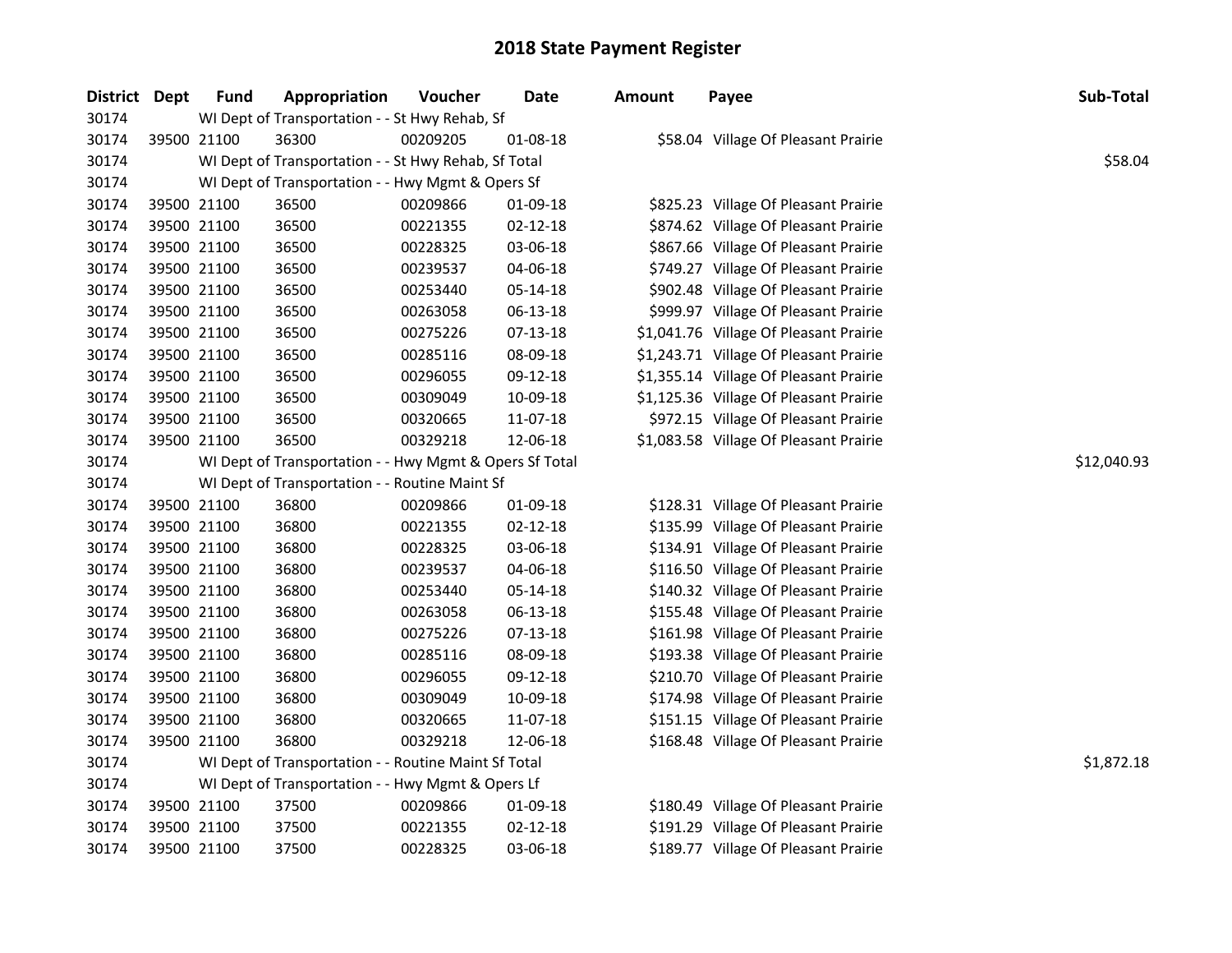| District Dept |             | <b>Fund</b> | Appropriation                                                                   | Voucher   | <b>Date</b>    | <b>Amount</b> | Payee                                   | Sub-Total   |
|---------------|-------------|-------------|---------------------------------------------------------------------------------|-----------|----------------|---------------|-----------------------------------------|-------------|
| 30174         | 39500 21100 |             | 37500                                                                           | 00239537  | 04-06-18       |               | \$163.88 Village Of Pleasant Prairie    |             |
| 30174         | 39500 21100 |             | 37500                                                                           | 00253440  | 05-14-18       |               | \$197.38 Village Of Pleasant Prairie    |             |
| 30174         | 39500 21100 |             | 37500                                                                           | 00263058  | 06-13-18       |               | \$218.71 Village Of Pleasant Prairie    |             |
| 30174         | 39500 21100 |             | 37500                                                                           | 00275226  | 07-13-18       |               | \$227.85 Village Of Pleasant Prairie    |             |
| 30174         | 39500 21100 |             | 37500                                                                           | 00285116  | 08-09-18       |               | \$272.02 Village Of Pleasant Prairie    |             |
| 30174         | 39500 21100 |             | 37500                                                                           | 00296055  | 09-12-18       |               | \$296.39 Village Of Pleasant Prairie    |             |
| 30174         | 39500 21100 |             | 37500                                                                           | 00309049  | 10-09-18       |               | \$246.13 Village Of Pleasant Prairie    |             |
| 30174         | 39500 21100 |             | 37500                                                                           | 00320665  | 11-07-18       |               | \$212.62 Village Of Pleasant Prairie    |             |
| 30174         | 39500 21100 |             | 37500                                                                           | 00329218  | 12-06-18       |               | \$236.99 Village Of Pleasant Prairie    |             |
| 30174         |             |             | WI Dept of Transportation - - Hwy Mgmt & Opers Lf Total                         |           |                |               |                                         | \$2,633.52  |
| 30174         |             |             | WI Dept of Transportation - - Transpor Safety Ff                                |           |                |               |                                         |             |
| 30174         |             | 39500 21100 | 58200                                                                           | 00256286  | 05-23-18       |               | \$101.78 Village Of Pleasant Prairie    |             |
| 30174         |             |             | WI Dept of Transportation - - Transpor Safety Ff Total                          |           |                |               |                                         | \$101.78    |
| 30174         |             |             | Department of Health Services - - Emergency Medical Services, Ai                |           |                |               |                                         |             |
| 30174         | 43500 10000 |             | 11900                                                                           | 00229267  | 08-31-18       |               | \$4,216.08 Village Of Pleasant Prairie  |             |
| 30174         |             |             | Department of Health Services - - Emergency Medical Services, Ai Total          |           |                |               |                                         | \$4,216.08  |
| 30174         |             |             | Department of Health Services - - Prepaid Medical Transport Reimbursement       |           |                |               |                                         |             |
| 30174         | 43500 10000 |             | 16300                                                                           | AMBULANCE | 11-08-18       |               | \$13,558.80 Village Of Pleasant Prairie |             |
| 30174         |             |             | Department of Health Services - - Prepaid Medical Transport Reimbursement Total |           |                |               |                                         | \$13,558.80 |
| 30174         |             |             | Department of Justice - - Law Enforcement Train, Local                          |           |                |               |                                         |             |
| 30174         | 45500 10000 |             | 23100                                                                           | 00053557  | 10-18-18       |               | \$4,480.00 Village Of Pleasant Prairie  |             |
| 30174         |             |             | Department of Justice - - Law Enforcement Train, Local Total                    |           |                |               |                                         | \$4,480.00  |
| 30174         |             |             | Department of Administration - - Gifts, Grants And Bequests                     |           |                |               |                                         |             |
| 30174         |             | 50500 10000 | 13100                                                                           | 00084955  | $07-12-18$     |               | \$1,796.25 Village Of Pleasant Prairie  |             |
| 30174         |             |             | Department of Administration - - Gifts, Grants And Bequests Total               |           |                |               |                                         | \$1,796.25  |
| 30174         |             |             | Department of Administration - - Hv Trans Ln Annual Impact Fee                  |           |                |               |                                         |             |
| 30174         |             | 50500 10000 | 17400                                                                           | 00078725  | $05 - 01 - 18$ |               | \$46,948.00 Village Of Pleasant Prairie |             |
| 30174         |             |             | Department of Administration - - Hv Trans Ln Annual Impact Fee Total            |           |                |               |                                         | \$46,948.00 |
| 30174         |             |             | Department of Administration - - Facility Ops And Maintenance                   |           |                |               |                                         |             |
| 30174         |             | 50500 16400 | 53100                                                                           | 00069115  | $01-17-18$     |               | \$380.00 Village Of Pleasant Prairie    |             |
| 30174         |             |             | Department of Administration - - Facility Ops And Maintenance Total             |           |                |               |                                         | \$380.00    |
| 30174         |             |             | Department of Revenue - - Payments For Municipal Svcs                           |           |                |               |                                         |             |
| 30174         |             | 56600 10000 | 50100                                                                           | 00026812  | $01 - 31 - 18$ |               | \$1,208.42 Village Of Pleasant Prairie  |             |
| 30174         |             |             | Department of Revenue - - Payments For Municipal Svcs Total                     |           |                |               |                                         | \$1,208.42  |
| 30174         |             |             | Shared Revenue and Tax Relief - - County And Municipal Aid                      |           |                |               |                                         |             |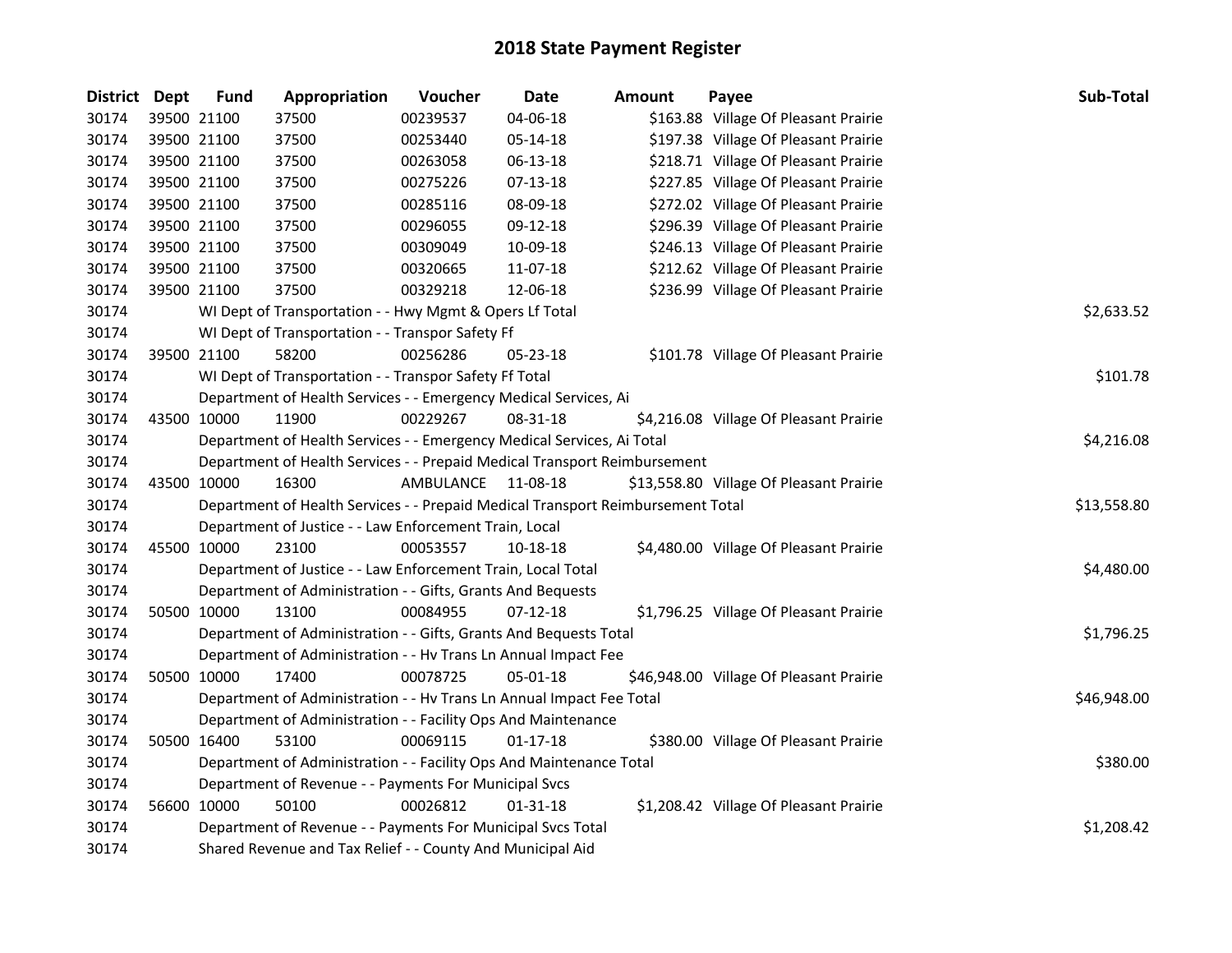| District    | Dept         | Fund        | Appropriation                                                         | Voucher      | Date           | Amount | Payee                                      | Sub-Total      |
|-------------|--------------|-------------|-----------------------------------------------------------------------|--------------|----------------|--------|--------------------------------------------|----------------|
| 30174       |              | 83500 10000 | 10500                                                                 | 00033411     | 07-23-18       |        | \$25,774.04 Village Of Pleasant Prairie    |                |
| 30174       |              | 83500 10000 | 10500                                                                 | 00036297     | 11-19-18       |        | \$132,494.06 Village Of Pleasant Prairie   |                |
| 30174       |              |             | Shared Revenue and Tax Relief - - County And Municipal Aid Total      |              |                |        |                                            | \$158,268.10   |
| 30174       |              |             | Shared Revenue and Tax Relief - - Exempt Computer Aid                 |              |                |        |                                            |                |
| 30174       |              | 83500 10000 | 10900                                                                 | 00030672     | $07 - 23 - 18$ |        | \$43,543.82 Village Of Pleasant Prairie    |                |
| 30174       |              | 83500 10000 | 10900                                                                 | 00032368     | $07 - 23 - 18$ |        | \$337,372.69 Village Of Pleasant Prairie   |                |
| 30174       |              |             | Shared Revenue and Tax Relief - - Exempt Computer Aid Total           | \$380,916.51 |                |        |                                            |                |
| 30174       |              |             | Shared Revenue and Tax Relief - - Utility Aid                         |              |                |        |                                            |                |
| 30174       |              | 83500 10000 | 11000                                                                 | 00033411     | 07-23-18       |        | \$277,831.99 Village Of Pleasant Prairie   |                |
| 30174       |              | 83500 10000 | 11000                                                                 | 00036297     | 11-19-18       |        | \$1,580,444.42 Village Of Pleasant Prairie |                |
| 30174       |              |             | Shared Revenue and Tax Relief - - Utility Aid Total                   |              |                |        |                                            | \$1,858,276.41 |
| 30174       |              |             | Shared Revenue and Tax Relief - - School Lvy Tx/First Dollar Cr       |              |                |        |                                            |                |
| 30174       |              | 83500 10000 | 30200                                                                 | 00029616     | $07 - 23 - 18$ |        | \$488,164.78 Village Of Pleasant Prairie   |                |
| 30174       |              | 83500 10000 | 30200                                                                 | 00029764     | 07-23-18       |        | \$5,103,014.45 Village Of Pleasant Prairie |                |
| 30174       |              |             | Shared Revenue and Tax Relief - - School Lvy Tx/First Dollar Cr Total |              |                |        |                                            | \$5,591,179.23 |
| 30174       |              |             | Shared Revenue and Tax Relief - - Lottery & Gaming Credit             |              |                |        |                                            |                |
| 30174       |              | 83500 52100 | 36300                                                                 | 00027131     | 03-26-18       |        | \$669,314.72 Village Of Pleasant Prairie   |                |
| 30174       |              | 83500 52100 | 36300                                                                 | 00027444     | 03-26-18       |        | \$46,537.20 Village Of Pleasant Prairie    |                |
| 30174       | \$715,851.92 |             |                                                                       |              |                |        |                                            |                |
| 30174 Total |              |             |                                                                       |              |                |        |                                            | \$9,911,771.41 |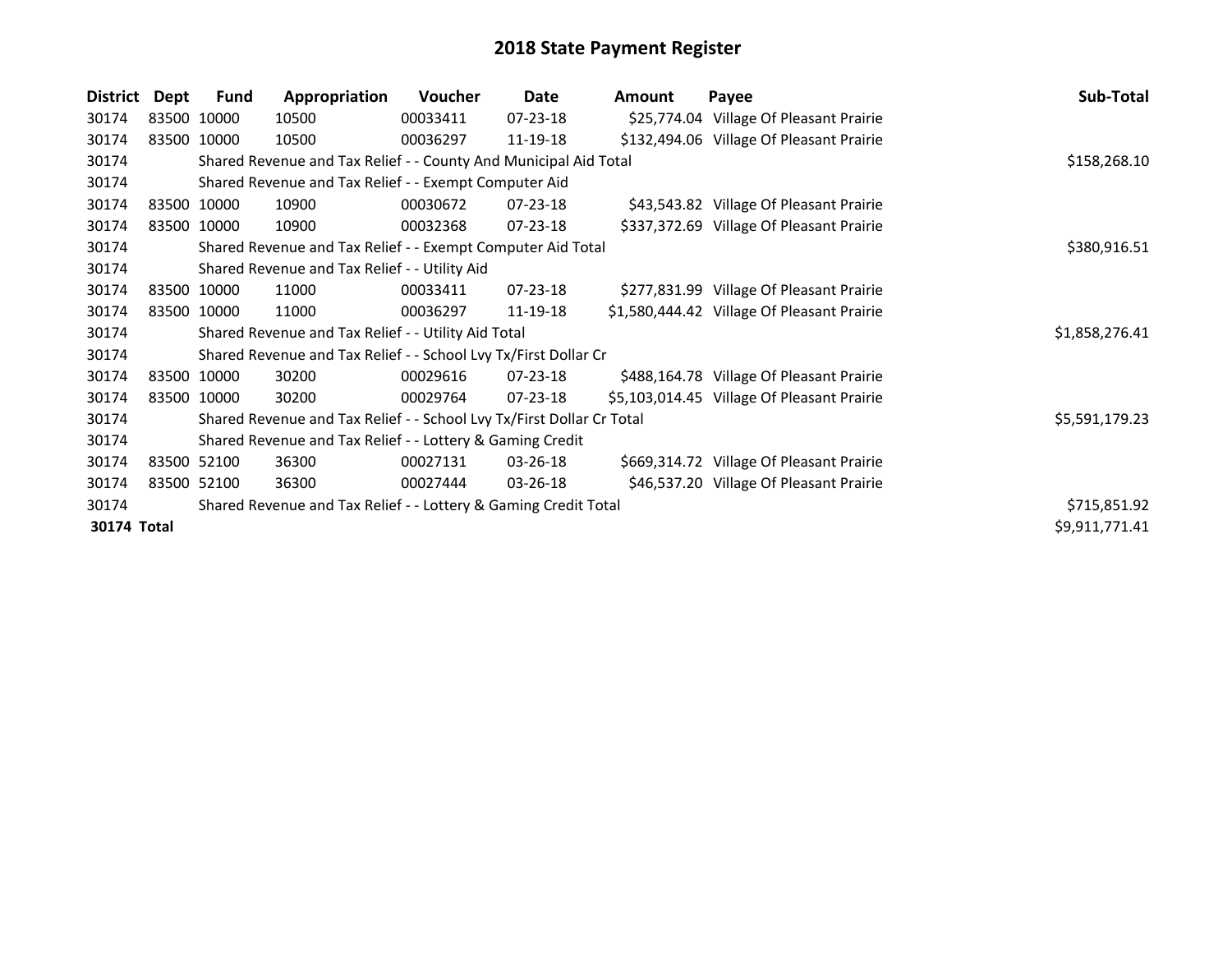| District    | Dept        | <b>Fund</b> | Appropriation                                                         | Voucher  | Date           | <b>Amount</b> | Payee                               | Sub-Total    |
|-------------|-------------|-------------|-----------------------------------------------------------------------|----------|----------------|---------------|-------------------------------------|--------------|
| 30179       |             |             | Dept of Natural Resources - - Fin Asst For Responsible Units          |          |                |               |                                     |              |
| 30179       |             | 37000 27400 | 67000                                                                 | 00235991 | 05-11-18       |               | \$37,191.28 Village Of Salem Lakes  |              |
| 30179       |             |             | Dept of Natural Resources - - Fin Asst For Responsible Units Total    |          |                |               |                                     | \$37,191.28  |
| 30179       |             |             | WI Dept of Transportation - - Trns Aids To Mnc.-Sf                    |          |                |               |                                     |              |
| 30179       |             | 39500 21100 | 19100                                                                 | 00234969 | 04-02-18       |               | \$125,913.54 Village Of Salem Lakes |              |
| 30179       |             | 39500 21100 | 19100                                                                 | 00268668 | 07-02-18       |               | \$125,913.54 Village Of Salem Lakes |              |
| 30179       |             | 39500 21100 | 19100                                                                 | 00302720 | $10 - 01 - 18$ |               | \$125,913.60 Village Of Salem Lakes |              |
| 30179       |             |             | WI Dept of Transportation - - Trns Aids To Mnc.-Sf Total              |          |                |               |                                     | \$377,740.68 |
| 30179       |             |             | Department of Justice - - Federal Aid; Victim Comp                    |          |                |               |                                     |              |
| 30179       |             | 45500 10000 | 54100                                                                 | 00049398 | $07 - 24 - 18$ |               | \$256.68 Village Of Salem Lakes     |              |
| 30179       |             |             | Department of Justice - - Federal Aid; Victim Comp Total              |          |                |               |                                     | \$256.68     |
| 30179       |             |             | Department of Military Affairs - - Major Disaster Assist; Pif         |          |                |               |                                     |              |
| 30179       |             | 46500 27200 | 36500                                                                 | 00048113 | 08-31-18       |               | \$63,770.82 Village Of Salem Lakes  |              |
| 30179       |             |             | Department of Military Affairs - - Major Disaster Assist; Pif Total   |          |                |               |                                     | \$63,770.82  |
| 30179       |             |             | Shared Revenue and Tax Relief - - Expenditure Restraint Program       |          |                |               |                                     |              |
| 30179       |             | 83500 10000 | 10100                                                                 | 00033412 | 07-23-18       |               | \$1,989.27 Village Of Salem Lakes   |              |
| 30179       |             | 83500 10000 | 10100                                                                 | 00036298 | 11-19-18       |               | \$0.01 Village Of Salem Lakes       |              |
| 30179       |             |             | Shared Revenue and Tax Relief - - Expenditure Restraint Program Total |          |                |               |                                     | \$1,989.28   |
| 30179       |             |             | Shared Revenue and Tax Relief - - County And Municipal Aid            |          |                |               |                                     |              |
| 30179       |             | 83500 10000 | 10500                                                                 | 00033412 | $07 - 23 - 18$ |               | \$25,710.70 Village Of Salem Lakes  |              |
| 30179       | 83500 10000 |             | 10500                                                                 | 00036298 | 11-19-18       |               | \$145,693.97 Village Of Salem Lakes |              |
| 30179       |             |             | Shared Revenue and Tax Relief - - County And Municipal Aid Total      |          |                |               |                                     | \$171,404.67 |
| 30179       |             |             | Shared Revenue and Tax Relief - - Exempt Computer Aid                 |          |                |               |                                     |              |
| 30179       |             | 83500 10000 | 10900                                                                 | 00030673 | $07 - 23 - 18$ |               | \$879.74 Village Of Salem Lakes     |              |
| 30179       |             |             | Shared Revenue and Tax Relief - - Exempt Computer Aid Total           |          |                |               |                                     | \$879.74     |
| 30179       |             |             | Shared Revenue and Tax Relief - - Utility Aid                         |          |                |               |                                     |              |
| 30179       |             | 83500 10000 | 11000                                                                 | 00033412 | $07 - 23 - 18$ |               | \$1,795.52 Village Of Salem Lakes   |              |
| 30179       | 83500 10000 |             | 11000                                                                 | 00036298 | 11-19-18       |               | \$23,348.52 Village Of Salem Lakes  |              |
| 30179       |             |             | Shared Revenue and Tax Relief - - Utility Aid Total                   |          | \$25,144.04    |               |                                     |              |
| 30179 Total |             |             |                                                                       |          |                |               |                                     | \$678,377.19 |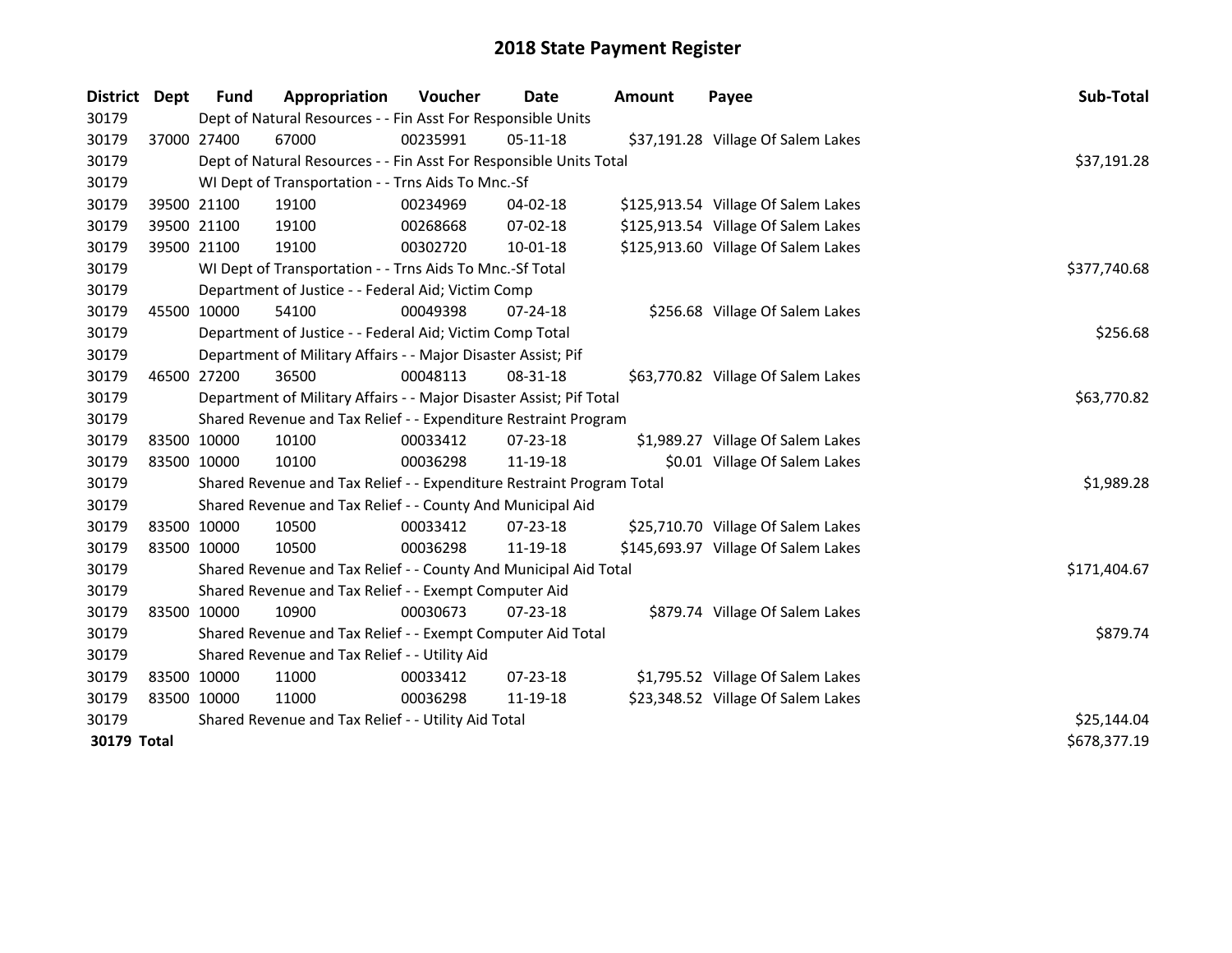| <b>District</b> | Dept  | <b>Fund</b> | Appropriation                                                   | <b>Voucher</b> | Date           | Amount | Payee                              | Sub-Total   |
|-----------------|-------|-------------|-----------------------------------------------------------------|----------------|----------------|--------|------------------------------------|-------------|
| 30181           |       |             | Dept of Safety & Prof Services - - Fire Dues Distribution       |                |                |        |                                    |             |
| 30181           | 16500 | 10000       | 22500                                                           | 00019106       | $07-02-18$     |        | \$6,931.51 Village Of Silver Lake  |             |
| 30181           |       |             | Dept of Safety & Prof Services - - Fire Dues Distribution Total |                |                |        |                                    | \$6,931.51  |
| 30181           |       |             | WI Dept of Transportation - - Trns Aids To Mnc.-Sf              |                |                |        |                                    |             |
| 30181           |       | 39500 21100 | 19100                                                           | 00204461       | $01 - 02 - 18$ |        | \$16,108.77 Village Of Silver Lake |             |
| 30181           |       |             | WI Dept of Transportation - - Trns Aids To Mnc.-Sf Total        |                |                |        |                                    | \$16,108.77 |
| 30181           |       |             | Shared Revenue and Tax Relief - - Lottery & Gaming Credit       |                |                |        |                                    |             |
| 30181           |       | 83500 52100 | 36300                                                           | 00027445       | $03 - 26 - 18$ |        | \$30,955.44 Village Of Silver Lake |             |
| 30181           |       |             | Shared Revenue and Tax Relief - - Lottery & Gaming Credit Total |                |                |        |                                    | \$30,955.44 |
| 30181 Total     |       |             |                                                                 |                |                |        |                                    | \$53,995.72 |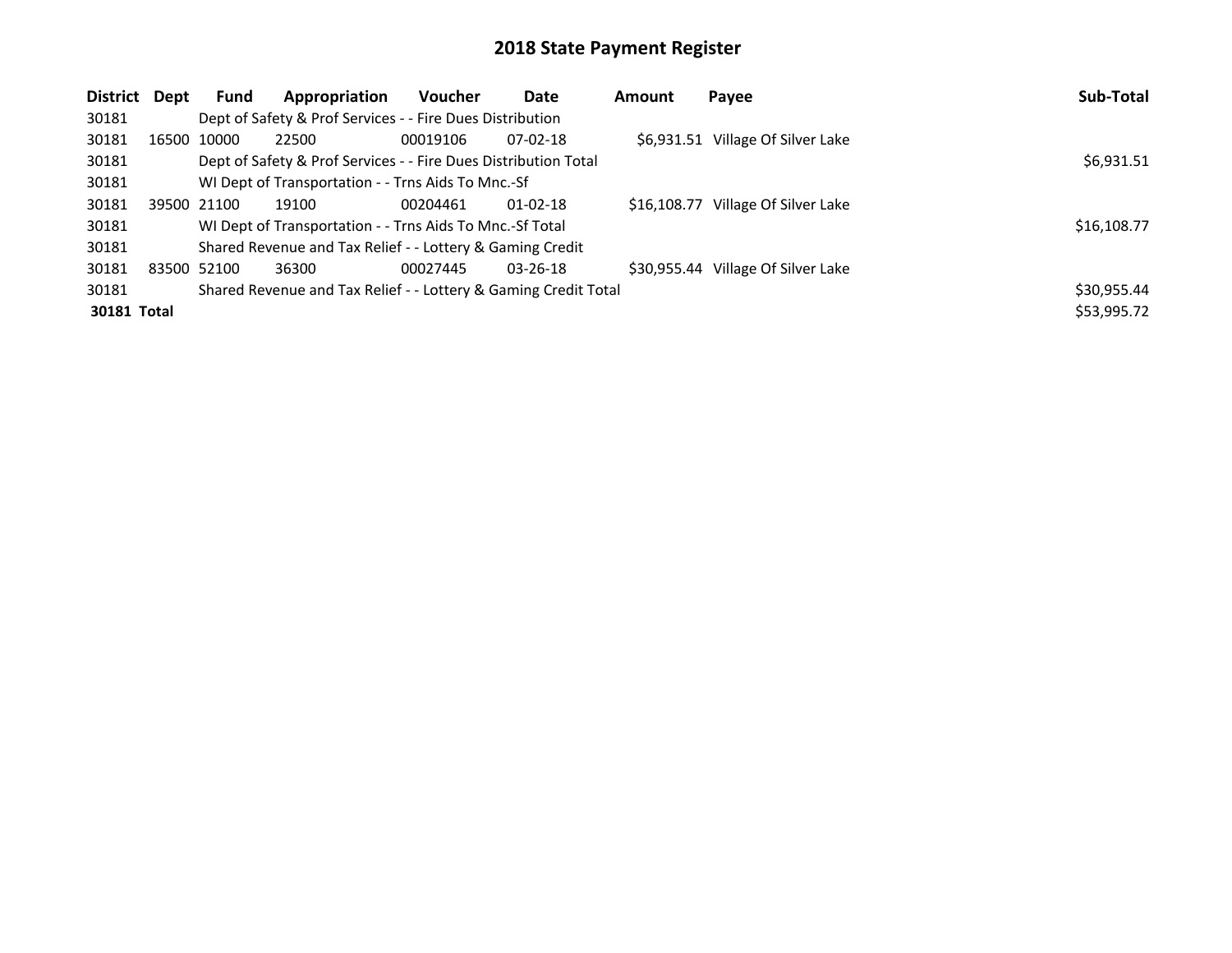| District Dept      | <b>Fund</b>                                                     | Appropriation                                                          | Voucher     | <b>Date</b>    | <b>Amount</b> | Payee                           | Sub-Total    |  |  |
|--------------------|-----------------------------------------------------------------|------------------------------------------------------------------------|-------------|----------------|---------------|---------------------------------|--------------|--|--|
| 30182              |                                                                 | Dept of Safety & Prof Services - - Fire Dues Distribution              |             |                |               |                                 |              |  |  |
| 30182              | 16500 10000                                                     | 22500                                                                  | 00024305    | 07-26-18       |               | \$29,357.60 Somers, Village Of  |              |  |  |
| 30182              |                                                                 | Dept of Safety & Prof Services - - Fire Dues Distribution Total        |             |                |               |                                 | \$29,357.60  |  |  |
| 30182              |                                                                 | Dept of Natural Resources - - Fin Asst For Responsible Units           |             |                |               |                                 |              |  |  |
| 30182              | 37000 27400                                                     | 67000                                                                  | 00235018    | 05-11-18       |               | \$29,715.14 Somers, Village Of  |              |  |  |
| 30182              |                                                                 | Dept of Natural Resources - - Fin Asst For Responsible Units Total     |             |                |               |                                 | \$29,715.14  |  |  |
| 30182              |                                                                 | WI Dept of Transportation - - Trns Aids To Mnc.-Sf                     |             |                |               |                                 |              |  |  |
| 30182              | 39500 21100                                                     | 19100                                                                  | 00204462    | $01-02-18$     |               | \$21,176.03 Somers, Village Of  |              |  |  |
| 30182              | 39500 21100                                                     | 19100                                                                  | 00234970    | 04-02-18       |               | \$21,176.03 Somers, Village Of  |              |  |  |
| 30182              | 39500 21100                                                     | 19100                                                                  | 00268669    | 07-02-18       |               | \$21,176.03 Somers, Village Of  |              |  |  |
| 30182              | 39500 21100                                                     | 19100                                                                  | 00302721    | $10 - 01 - 18$ |               | \$21,176.03 Somers, Village Of  |              |  |  |
| 30182              |                                                                 | WI Dept of Transportation - - Trns Aids To Mnc.-Sf Total               |             |                |               |                                 | \$84,704.12  |  |  |
| 30182              |                                                                 | Department of Health Services - - Emergency Medical Services, Ai       |             |                |               |                                 |              |  |  |
| 30182              | 43500 10000                                                     | 11900                                                                  | 00229440    | 08-31-18       |               | \$5,544.59 Somers, Village Of   |              |  |  |
| 30182              |                                                                 | Department of Health Services - - Emergency Medical Services, Ai Total |             |                |               |                                 |              |  |  |
| 30182              |                                                                 | Department of Revenue - - Payments For Municipal Svcs                  |             |                |               |                                 |              |  |  |
| 30182              | 56600 10000                                                     | 50100                                                                  | 00026813    | $01 - 31 - 18$ |               | \$101,643.69 Somers, Village Of |              |  |  |
| 30182              |                                                                 | Department of Revenue - - Payments For Municipal Svcs Total            |             |                |               |                                 | \$101,643.69 |  |  |
| 30182              |                                                                 | Shared Revenue and Tax Relief - - County And Municipal Aid             |             |                |               |                                 |              |  |  |
| 30182              | 83500 10000                                                     | 10500                                                                  | 00033413    | 07-23-18       |               | \$16,121.53 Somers, Village Of  |              |  |  |
| 30182              | 83500 10000                                                     | 10500                                                                  | 00036299    | 11-19-18       |               | \$91,355.34 Somers, Village Of  |              |  |  |
| 30182              |                                                                 | Shared Revenue and Tax Relief - - County And Municipal Aid Total       |             |                |               |                                 | \$107,476.87 |  |  |
| 30182              |                                                                 | Shared Revenue and Tax Relief - - Exempt Computer Aid                  |             |                |               |                                 |              |  |  |
| 30182              | 83500 10000                                                     | 10900                                                                  | 00030674    | 07-23-18       |               | \$3,274.44 Somers, Village Of   |              |  |  |
| 30182              |                                                                 | Shared Revenue and Tax Relief - - Exempt Computer Aid Total            |             |                |               |                                 | \$3,274.44   |  |  |
| 30182              |                                                                 | Shared Revenue and Tax Relief - - Utility Aid                          |             |                |               |                                 |              |  |  |
| 30182              | 83500 10000                                                     | 11000                                                                  | 00033413    | 07-23-18       |               | \$5,016.43 Somers, Village Of   |              |  |  |
| 30182              | 83500 10000                                                     | 11000                                                                  | 00036299    | 11-19-18       |               | \$28,895.93 Somers, Village Of  |              |  |  |
| 30182              |                                                                 | Shared Revenue and Tax Relief - - Utility Aid Total                    | \$33,912.36 |                |               |                                 |              |  |  |
| 30182              | Shared Revenue and Tax Relief - - Lottery & Gaming Credit       |                                                                        |             |                |               |                                 |              |  |  |
| 30182              | 83500 52100                                                     | 36300                                                                  | 00027446    | 03-26-18       |               | \$16,314.96 Somers, Village Of  |              |  |  |
| 30182              | Shared Revenue and Tax Relief - - Lottery & Gaming Credit Total | \$16,314.96                                                            |             |                |               |                                 |              |  |  |
| <b>30182 Total</b> |                                                                 |                                                                        |             |                |               |                                 | \$411,943.77 |  |  |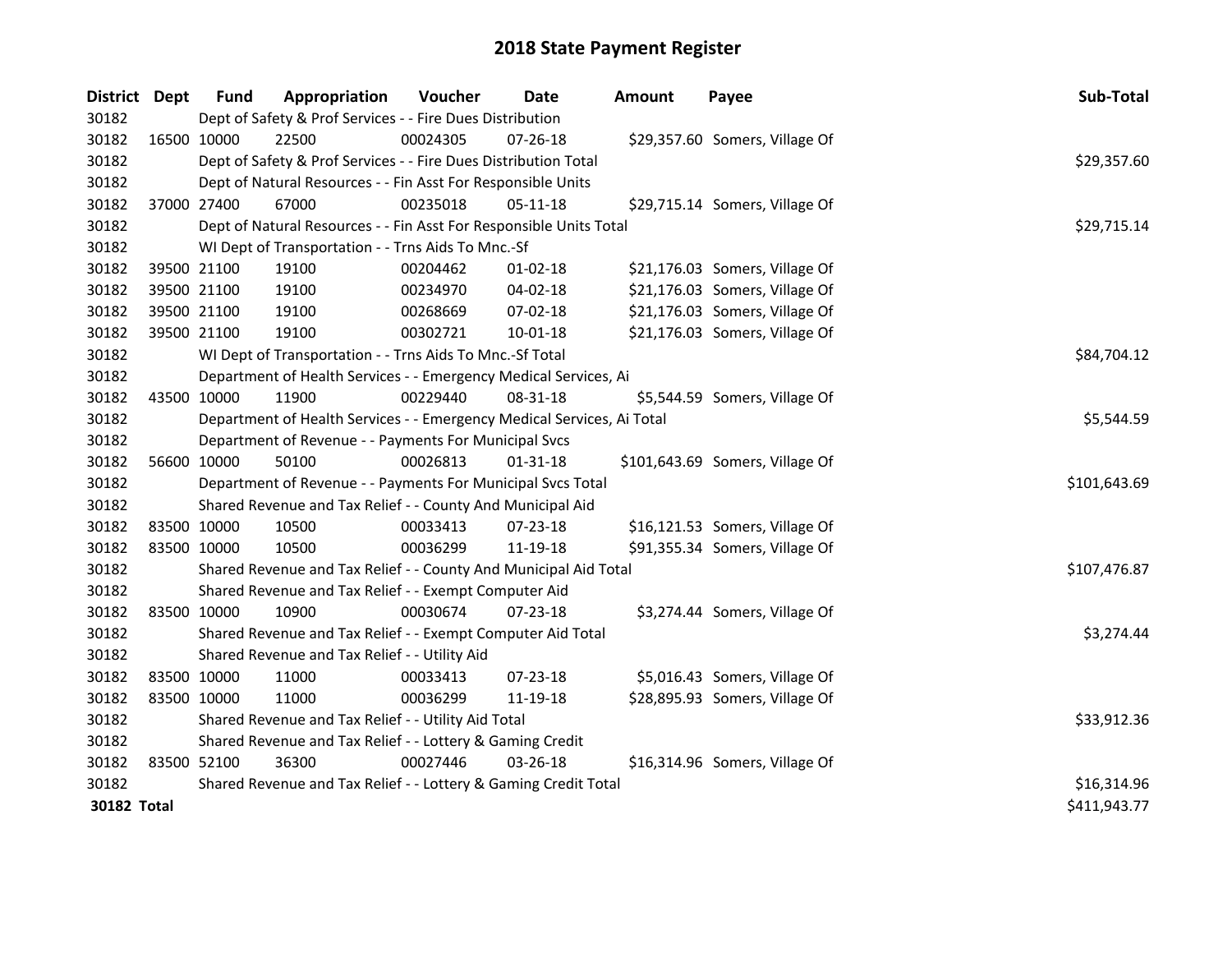| District Dept |             | <b>Fund</b> | Appropriation                                                      | Voucher  | Date           | <b>Amount</b> | Payee                             | Sub-Total    |  |  |  |  |
|---------------|-------------|-------------|--------------------------------------------------------------------|----------|----------------|---------------|-----------------------------------|--------------|--|--|--|--|
| 30186         |             |             | Dept of Safety & Prof Services - - Fire Dues Distribution          |          |                |               |                                   |              |  |  |  |  |
| 30186         | 16500 10000 |             | 22500                                                              | 00019108 | 07-02-18       |               | \$23,516.46 Village Of Twin Lakes |              |  |  |  |  |
| 30186         |             |             | Dept of Safety & Prof Services - - Fire Dues Distribution Total    |          |                |               |                                   | \$23,516.46  |  |  |  |  |
| 30186         |             |             | Dept of Natural Resources - - Aids In Lieu Of Taxes - Gener        |          |                |               |                                   |              |  |  |  |  |
| 30186         |             | 37000 10000 | 50300                                                              | 00211888 | $02 - 01 - 18$ |               | \$16,778.32 Village Of Twin Lakes |              |  |  |  |  |
| 30186         |             |             | Dept of Natural Resources - - Aids In Lieu Of Taxes - Gener Total  |          |                |               |                                   | \$16,778.32  |  |  |  |  |
| 30186         |             |             | Dept of Natural Resources - - Gpo -Federal Funds                   |          |                |               |                                   |              |  |  |  |  |
| 30186         |             | 37000 21200 | 38100                                                              | 00222271 | 03-23-18       |               | \$9,699.47 Village Of Twin Lakes  |              |  |  |  |  |
| 30186         |             |             | Dept of Natural Resources - - Gpo -Federal Funds Total             |          |                |               |                                   | \$9,699.47   |  |  |  |  |
| 30186         |             |             | Dept of Natural Resources - - Enf A - Boating Enforcement          |          |                |               |                                   |              |  |  |  |  |
| 30186         |             | 37000 21200 | 55000                                                              | 00222271 | 03-23-18       |               | \$21,281.40 Village Of Twin Lakes |              |  |  |  |  |
| 30186         |             |             | Dept of Natural Resources - - Enf A - Boating Enforcement Total    |          |                |               |                                   | \$21,281.40  |  |  |  |  |
| 30186         |             |             | Dept of Natural Resources - - Resaids - Cnty Forst, Cl & Mfl       |          |                |               |                                   |              |  |  |  |  |
| 30186         | 37000 21200 |             | 57100                                                              | 00247626 | 06-28-18       |               | \$8.00 Village Of Twin Lakes      |              |  |  |  |  |
| 30186         |             |             | Dept of Natural Resources - - Resaids - Cnty Forst, Cl & Mfl Total |          |                |               |                                   | \$8.00       |  |  |  |  |
| 30186         |             |             | Dept of Natural Resources - - Fin Asst For Responsible Units       |          |                |               |                                   |              |  |  |  |  |
| 30186         |             | 37000 27400 | 67000                                                              | 00235778 | 05-11-18       |               | \$17,354.24 Village Of Twin Lakes |              |  |  |  |  |
| 30186         |             |             | Dept of Natural Resources - - Fin Asst For Responsible Units Total |          |                |               |                                   | \$17,354.24  |  |  |  |  |
| 30186         |             |             | WI Dept of Transportation - - Trns Aids To Mnc.-Sf                 |          |                |               |                                   |              |  |  |  |  |
| 30186         |             | 39500 21100 | 19100                                                              | 00204463 | $01-02-18$     |               | \$70,741.54 Village Of Twin Lakes |              |  |  |  |  |
| 30186         | 39500 21100 |             | 19100                                                              | 00234971 | 04-02-18       |               | \$70,741.54 Village Of Twin Lakes |              |  |  |  |  |
| 30186         | 39500 21100 |             | 19100                                                              | 00268670 | $07 - 02 - 18$ |               | \$70,741.54 Village Of Twin Lakes |              |  |  |  |  |
| 30186         | 39500 21100 |             | 19100                                                              | 00302722 | $10 - 01 - 18$ |               | \$70,741.56 Village Of Twin Lakes |              |  |  |  |  |
| 30186         |             |             | WI Dept of Transportation - - Trns Aids To Mnc.-Sf Total           |          |                |               |                                   | \$282,966.18 |  |  |  |  |
| 30186         |             |             | Department of Corrections - - Services For Community Correct       |          |                |               |                                   |              |  |  |  |  |
| 30186         | 41000 10000 |             | 10200                                                              | 00183795 | 01-24-18       |               | \$577.92 Village Of Twin Lakes    |              |  |  |  |  |
| 30186         | 41000 10000 |             | 10200                                                              | 00190611 | 02-23-18       |               | \$577.92 Village Of Twin Lakes    |              |  |  |  |  |
| 30186         | 41000 10000 |             | 10200                                                              | 00196618 | 03-21-18       |               | \$577.92 Village Of Twin Lakes    |              |  |  |  |  |
| 30186         | 41000 10000 |             | 10200                                                              | 00203361 | 04-25-18       |               | \$577.92 Village Of Twin Lakes    |              |  |  |  |  |
| 30186         | 41000 10000 |             | 10200                                                              | 00210781 | 05-25-18       |               | \$577.92 Village Of Twin Lakes    |              |  |  |  |  |
| 30186         | 41000 10000 |             | 10200                                                              | 00219841 | 07-06-18       |               | \$589.66 Village Of Twin Lakes    |              |  |  |  |  |
| 30186         | 41000 10000 |             | 10200                                                              | 00224619 | 07-25-18       |               | \$589.66 Village Of Twin Lakes    |              |  |  |  |  |
| 30186         | 41000 10000 |             | 10200                                                              | 00230393 | 08-23-18       |               | \$589.66 Village Of Twin Lakes    |              |  |  |  |  |
| 30186         | 41000 10000 |             | 10200                                                              | 00237515 | 09-25-18       |               | \$589.66 Village Of Twin Lakes    |              |  |  |  |  |
| 30186         | 41000 10000 |             | 10200                                                              | 00244626 | 10-26-18       |               | \$589.66 Village Of Twin Lakes    |              |  |  |  |  |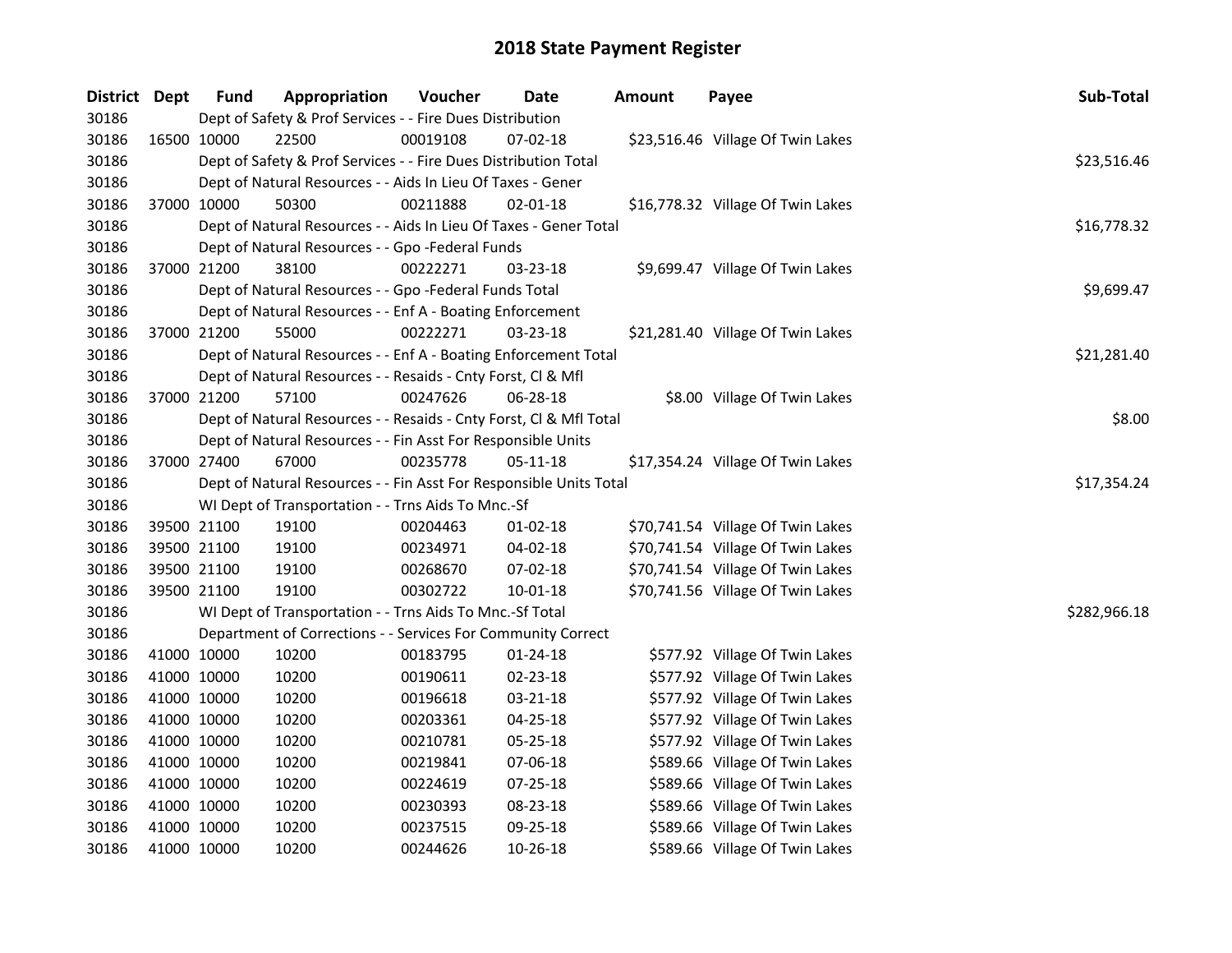| <b>District</b> | Dept        | <b>Fund</b> | Appropriation                                                      | <b>Voucher</b> | Date           | <b>Amount</b> | Payee                             | Sub-Total    |
|-----------------|-------------|-------------|--------------------------------------------------------------------|----------------|----------------|---------------|-----------------------------------|--------------|
| 30186           | 41000 10000 |             | 10200                                                              | 00250462       | 11-23-18       |               | \$589.66 Village Of Twin Lakes    |              |
| 30186           | 41000 10000 |             | 10200                                                              | 00256690       | 12-26-18       |               | \$589.66 Village Of Twin Lakes    |              |
| 30186           |             |             | Department of Corrections - - Services For Community Correct Total |                |                |               |                                   | \$7,017.22   |
| 30186           |             |             | Department of Justice - - Law Enforcement Train, Local             |                |                |               |                                   |              |
| 30186           |             | 45500 10000 | 23100                                                              | 00053892       | $10-25-18$     |               | \$2,240.00 Village Of Twin Lakes  |              |
| 30186           |             |             | Department of Justice - - Law Enforcement Train, Local Total       |                |                |               |                                   | \$2,240.00   |
| 30186           |             |             | Department of Justice - - Internet Crimes Against Childr           |                |                |               |                                   |              |
| 30186           | 45500 10000 |             | 28400                                                              | 00051461       | 09-11-18       |               | \$443.70 Village Of Twin Lakes    |              |
| 30186           |             |             | Department of Justice - - Internet Crimes Against Childr Total     | \$443.70       |                |               |                                   |              |
| 30186           |             |             | Public Defender Board - - Transcript, Discovery And Int            |                |                |               |                                   |              |
| 30186           |             | 55000 10000 | 10600                                                              | 00131626       | 03-07-18       |               | \$48.60 Village Of Twin Lakes     |              |
| 30186           |             | 55000 10000 | 10600                                                              | 00135307       | 04-04-18       |               | \$10.00 Village Of Twin Lakes     |              |
| 30186           |             | 55000 10000 | 10600                                                              | 00147534       | $06-15-18$     |               | \$16.00 Village Of Twin Lakes     |              |
| 30186           |             |             | Public Defender Board - - Transcript, Discovery And Int Total      |                |                |               |                                   | \$74.60      |
| 30186           |             |             | Shared Revenue and Tax Relief - - County And Municipal Aid         |                |                |               |                                   |              |
| 30186           |             | 83500 10000 | 10500                                                              | 00033414       | 07-23-18       |               | \$9,624.87 Village Of Twin Lakes  |              |
| 30186           | 83500 10000 |             | 10500                                                              | 00036300       | 11-19-18       |               | \$54,540.91 Village Of Twin Lakes |              |
| 30186           |             |             | Shared Revenue and Tax Relief - - County And Municipal Aid Total   |                |                |               |                                   | \$64,165.78  |
| 30186           |             |             | Shared Revenue and Tax Relief - - Exempt Computer Aid              |                |                |               |                                   |              |
| 30186           | 83500 10000 |             | 10900                                                              | 00030675       | 07-23-18       |               | \$427.19 Village Of Twin Lakes    |              |
| 30186           | 83500 10000 |             | 10900                                                              | 00032369       | 07-23-18       |               | \$3,290.79 Village Of Twin Lakes  |              |
| 30186           |             |             | Shared Revenue and Tax Relief - - Exempt Computer Aid Total        |                |                |               |                                   | \$3,717.98   |
| 30186           |             |             | Shared Revenue and Tax Relief - - Utility Aid                      |                |                |               |                                   |              |
| 30186           | 83500 10000 |             | 11000                                                              | 00033414       | $07 - 23 - 18$ |               | \$188.40 Village Of Twin Lakes    |              |
| 30186           | 83500 10000 |             | 11000                                                              | 00036300       | 11-19-18       |               | \$1,062.51 Village Of Twin Lakes  |              |
| 30186           |             |             | Shared Revenue and Tax Relief - - Utility Aid Total                |                |                |               |                                   | \$1,250.91   |
| 30186 Total     |             |             |                                                                    |                |                |               |                                   | \$450,514.26 |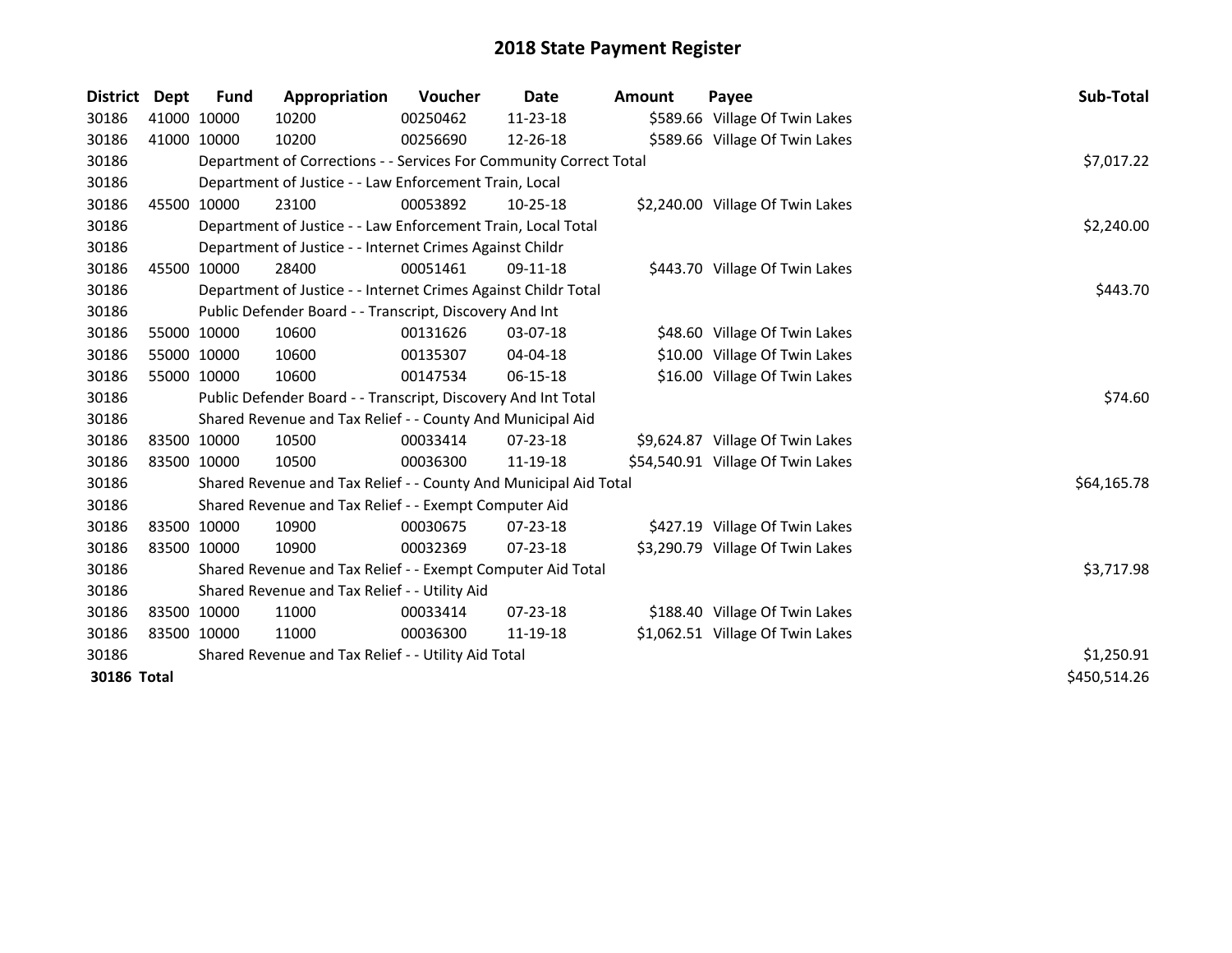| District Dept |             | <b>Fund</b> | Appropriation                                                       | Voucher  | Date           | <b>Amount</b> | Payee                           | Sub-Total      |
|---------------|-------------|-------------|---------------------------------------------------------------------|----------|----------------|---------------|---------------------------------|----------------|
| 30241         |             |             | Dept of Financial Institutions - - General Program Operations       |          |                |               |                                 |                |
| 30241         |             | 14400 10000 | 13100                                                               | 00010835 | 12-10-18       |               | \$17.00 Kenosha, City of        |                |
| 30241         |             |             | Dept of Financial Institutions - - General Program Operations Total |          |                |               |                                 | \$17.00        |
| 30241         |             |             | Dept of Safety & Prof Services - - Fire Dues Distribution           |          |                |               |                                 |                |
| 30241         |             | 16500 10000 | 22500                                                               | 00019109 | $07-02-18$     |               | \$248,765.15 Kenosha, City of   |                |
| 30241         |             |             | Dept of Safety & Prof Services - - Fire Dues Distribution Total     |          |                |               |                                 | \$248,765.15   |
| 30241         |             |             | Dept of Natural Resources - - Solid Waste Management -- Envi        |          |                |               |                                 |                |
| 30241         |             | 37000 27400 | 47200                                                               | 00219397 | $03 - 12 - 18$ |               | \$89,499.08 Kenosha, City of    |                |
| 30241         |             |             | Dept of Natural Resources - - Solid Waste Management -- Envi Total  |          |                |               |                                 | \$89,499.08    |
| 30241         |             |             | Dept of Natural Resources - - Fin Asst For Responsible Units        |          |                |               |                                 |                |
| 30241         |             | 37000 27400 | 67000                                                               | 00235463 | 05-11-18       |               | \$362,124.05 Kenosha, City of   |                |
| 30241         |             |             | Dept of Natural Resources - - Fin Asst For Responsible Units Total  |          |                |               |                                 | \$362,124.05   |
| 30241         |             |             | Dept of Natural Resources - - Recycling Consolidation Grants        |          |                |               |                                 |                |
| 30241         |             | 37000 27400 | 67300                                                               | 00235463 | 05-11-18       |               | \$25,662.39 Kenosha, City of    |                |
| 30241         |             |             | Dept of Natural Resources - - Recycling Consolidation Grants Total  |          |                |               |                                 | \$25,662.39    |
| 30241         |             |             | WI Dept of Transportation - - Conn Hwy Aids St Fds                  |          |                |               |                                 |                |
| 30241         |             | 39500 21100 | 16200                                                               | 00205577 | $01-02-18$     |               | \$75,541.01 Kenosha, City of    |                |
| 30241         | 39500 21100 |             | 16200                                                               | 00236085 | 04-02-18       |               | \$75,541.01 Kenosha, City of    |                |
| 30241         |             | 39500 21100 | 16200                                                               | 00269784 | 07-02-18       |               | \$75,541.01 Kenosha, City of    |                |
| 30241         |             | 39500 21100 | 16200                                                               | 00303836 | $10 - 01 - 18$ |               | \$75,541.04 Kenosha, City of    |                |
| 30241         |             |             | WI Dept of Transportation - - Conn Hwy Aids St Fds Total            |          |                |               |                                 | \$302,164.07   |
| 30241         |             |             | WI Dept of Transportation - - Paratransit Aids, Sf                  |          |                |               |                                 |                |
| 30241         | 39500 21100 |             | 17500                                                               | 00260984 | $06 - 11 - 18$ |               | \$75,440.00 Kenosha, City of    |                |
| 30241         |             |             | WI Dept of Transportation - - Paratransit Aids, Sf Total            |          |                |               |                                 | \$75,440.00    |
| 30241         |             |             | WI Dept of Transportation - - Tb, Trns Oper Aid Sf                  |          |                |               |                                 |                |
| 30241         | 39500 21100 |             | 17600                                                               | 00262455 | 06-13-18       |               | \$414,672.00 Kenosha, City of   |                |
| 30241         | 39500 21100 |             | 17600                                                               | 00289357 | 08-24-18       |               | \$1,244,015.00 Kenosha, City of |                |
| 30241         |             |             | WI Dept of Transportation - - Tb, Trns Oper Aid Sf Total            |          |                |               |                                 | \$1,658,687.00 |
| 30241         |             |             | WI Dept of Transportation - - Hwy Sfty Loc Aid Ffd                  |          |                |               |                                 |                |
| 30241         |             | 39500 21100 | 18500                                                               | 00227651 | 03-09-18       |               | \$3,190.38 Kenosha, City of     |                |
| 30241         | 39500 21100 |             | 18500                                                               | 00231343 | 03-16-18       |               | \$1,855.36 Kenosha, City of     |                |
| 30241         | 39500 21100 |             | 18500                                                               | 00239969 | 04-20-18       |               | \$1,990.25 Kenosha, City of     |                |
| 30241         | 39500 21100 |             | 18500                                                               | 00251031 | 05-14-18       |               | \$6,572.95 Kenosha, City of     |                |
| 30241         | 39500 21100 |             | 18500                                                               | 00263340 | 06-14-18       |               | \$5,980.67 Kenosha, City of     |                |
| 30241         |             | 39500 21100 | 18500                                                               | 00269891 | $07 - 12 - 18$ |               | \$7,014.46 Kenosha, City of     |                |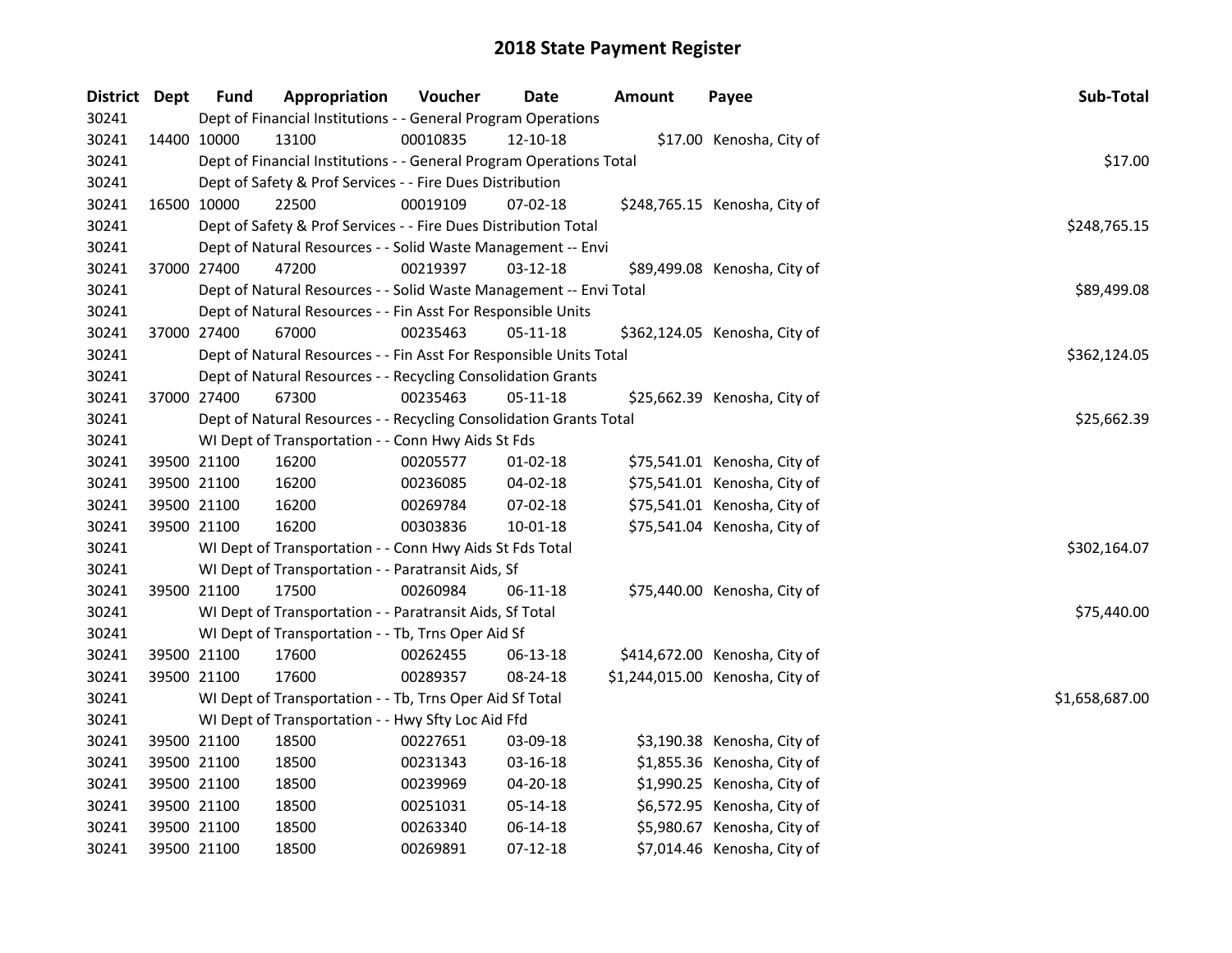| District Dept | <b>Fund</b> | Appropriation                                            | Voucher  | <b>Date</b>    | Amount | Payee                         | Sub-Total      |  |  |  |
|---------------|-------------|----------------------------------------------------------|----------|----------------|--------|-------------------------------|----------------|--|--|--|
| 30241         | 39500 21100 | 18500                                                    | 00284055 | 08-28-18       |        | \$6,490.74 Kenosha, City of   |                |  |  |  |
| 30241         | 39500 21100 | 18500                                                    | 00297075 | 09-18-18       |        | \$4,331.55 Kenosha, City of   |                |  |  |  |
| 30241         | 39500 21100 | 18500                                                    | 00305520 | 10-01-18       |        | \$2,190.36 Kenosha, City of   |                |  |  |  |
| 30241         |             | WI Dept of Transportation - - Hwy Sfty Loc Aid Ffd Total |          |                |        |                               | \$39,616.72    |  |  |  |
| 30241         |             | WI Dept of Transportation - - Trns Aids To Mnc.-Sf       |          |                |        |                               |                |  |  |  |
| 30241         | 39500 21100 | 19100                                                    | 00204464 | $01 - 02 - 18$ |        | \$772,550.85 Kenosha, City of |                |  |  |  |
| 30241         | 39500 21100 | 19100                                                    | 00234972 | 04-02-18       |        | \$772,550.85 Kenosha, City of |                |  |  |  |
| 30241         | 39500 21100 | 19100                                                    | 00268671 | 07-02-18       |        | \$772,550.85 Kenosha, City of |                |  |  |  |
| 30241         | 39500 21100 | 19100                                                    | 00302723 | 10-01-18       |        | \$772,550.86 Kenosha, City of |                |  |  |  |
| 30241         |             | WI Dept of Transportation - - Trns Aids To Mnc.-Sf Total |          |                |        |                               | \$3,090,203.41 |  |  |  |
| 30241         |             | WI Dept of Transportation - - Aero Assistance Sfd        |          |                |        |                               |                |  |  |  |
| 30241         | 39500 21100 | 26400                                                    | 00266474 | 06-25-18       |        | \$244,785.10 Kenosha, City of |                |  |  |  |
| 30241         |             | WI Dept of Transportation - - Aero Assistance Sfd Total  |          |                |        |                               | \$244,785.10   |  |  |  |
| 30241         |             | WI Dept of Transportation - - Aero Assistance Lfd        |          |                |        |                               |                |  |  |  |
| 30241         | 39500 21100 | 27400                                                    | 00266474 | 06-25-18       |        | \$61,196.27 Kenosha, City of  |                |  |  |  |
| 30241         |             | WI Dept of Transportation - - Aero Assistance Lfd Total  |          |                |        |                               | \$61,196.27    |  |  |  |
| 30241         |             | WI Dept of Transportation - - Maj Hwy Dev St Fd          |          |                |        |                               |                |  |  |  |
| 30241         | 39500 21100 | 36200                                                    | 00254106 | 05-16-18       |        | \$395.46 Kenosha, City of     |                |  |  |  |
| 30241         | 39500 21100 | 36200                                                    | 00275155 | 07-13-18       |        | \$56.25 Kenosha, City of      |                |  |  |  |
| 30241         | 39500 21100 | 36200                                                    | 00297030 | 09-18-18       |        | \$39.56 Kenosha, City of      |                |  |  |  |
| 30241         | 39500 21100 | 36200                                                    | 00323102 | 11-14-18       |        | \$124.82 Kenosha, City of     |                |  |  |  |
| 30241         | 39500 21100 | 36200                                                    | 00327386 | 11-29-18       |        | \$16.19 Kenosha, City of      |                |  |  |  |
| 30241         |             | WI Dept of Transportation - - Maj Hwy Dev St Fd Total    |          |                |        |                               | \$632.28       |  |  |  |
| 30241         |             | WI Dept of Transportation - - St Hwy Rehab, Sf           |          |                |        |                               |                |  |  |  |
| 30241         | 39500 21100 | 36300                                                    | 00209203 | 01-08-18       |        | \$10.88 Kenosha, City of      |                |  |  |  |
| 30241         | 39500 21100 | 36300                                                    | 00209204 | 01-08-18       |        | \$150.63 Kenosha, City of     |                |  |  |  |
| 30241         | 39500 21100 | 36300                                                    | 00229869 | 03-13-18       |        | \$11.00 Kenosha, City of      |                |  |  |  |
| 30241         | 39500 21100 | 36300                                                    | 00232690 | 03-21-18       |        | \$152.68 Kenosha, City of     |                |  |  |  |
| 30241         | 39500 21100 | 36300                                                    | 00251006 | 05-07-18       |        | \$154.88 Kenosha, City of     |                |  |  |  |
| 30241         | 39500 21100 | 36300                                                    | 00251007 | 05-07-18       |        | \$11.12 Kenosha, City of      |                |  |  |  |
| 30241         | 39500 21100 | 36300                                                    | 00275162 | 07-13-18       |        | \$154.88 Kenosha, City of     |                |  |  |  |
| 30241         | 39500 21100 | 36300                                                    | 00275163 | 07-13-18       |        | \$11.12 Kenosha, City of      |                |  |  |  |
| 30241         | 39500 21100 | 36300                                                    | 00297031 | 09-18-18       |        | \$5.56 Kenosha, City of       |                |  |  |  |
| 30241         | 39500 21100 | 36300                                                    | 00299602 | 09-20-18       |        | \$77.44 Kenosha, City of      |                |  |  |  |
| 30241         |             | WI Dept of Transportation - - St Hwy Rehab, Sf Total     |          |                |        |                               | \$740.19       |  |  |  |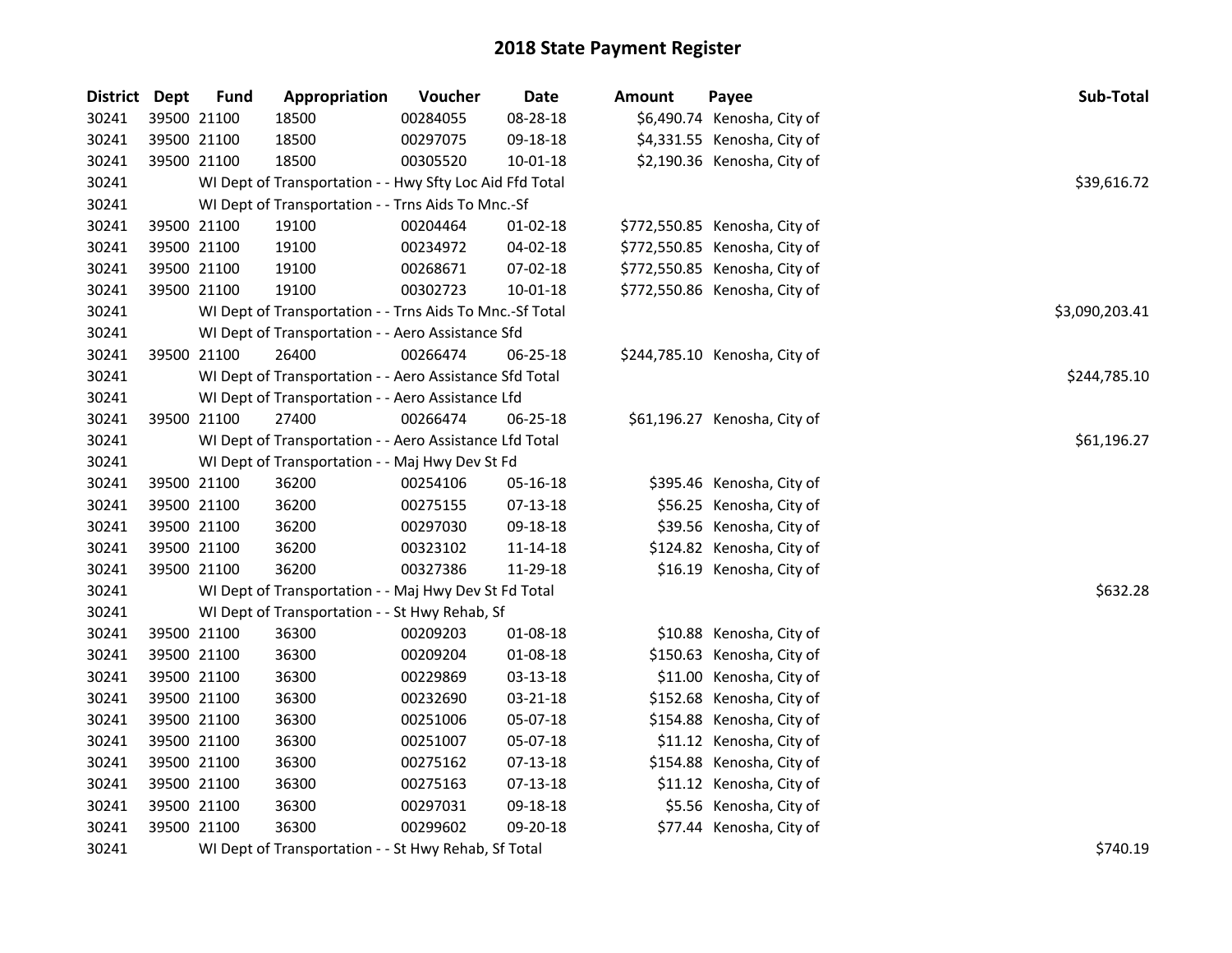| District Dept |             | <b>Fund</b> | Appropriation                                                                   | Voucher     | <b>Date</b>    | <b>Amount</b> | Payee                         | Sub-Total    |
|---------------|-------------|-------------|---------------------------------------------------------------------------------|-------------|----------------|---------------|-------------------------------|--------------|
| 30241         |             |             | Department of Corrections - - Energy Costs, Energy-Related A                    |             |                |               |                               |              |
| 30241         | 41000 10000 |             | 10600                                                                           | 00190886    | 02-26-18       |               | \$3,709.90 Kenosha, City of   |              |
| 30241         | 41000 10000 |             | 10600                                                                           | 00200617    | $04 - 16 - 18$ |               | \$3,866.59 Kenosha, City of   |              |
| 30241         | 41000 10000 |             | 10600                                                                           | 00214775    | 06-12-18       |               | \$3,431.81 Kenosha, City of   |              |
| 30241         |             |             | Department of Corrections - - Energy Costs, Energy-Related A Total              |             |                |               |                               | \$11,008.30  |
| 30241         |             |             | Department of Corrections - - Purchased Services For Offende                    |             |                |               |                               |              |
| 30241         | 41000 10000 |             | 11100                                                                           | 00193396    | 03-06-18       |               | \$2,000.00 Kenosha, City of   |              |
| 30241         | 41000 10000 |             | 11100                                                                           | 00209327    | 05-16-18       |               | \$2,000.00 Kenosha, City of   |              |
| 30241         | 41000 10000 |             | 11100                                                                           | 00244599    | 10-26-18       |               | \$2,000.00 Kenosha, City of   |              |
| 30241         |             |             | Department of Corrections - - Purchased Services For Offende Total              | \$6,000.00  |                |               |                               |              |
| 30241         |             |             | Department of Corrections - - Prison Industries                                 |             |                |               |                               |              |
| 30241         | 41000 16600 |             | 13400                                                                           | 00188344    | 02-20-18       |               | \$60.00 Kenosha, City of      |              |
| 30241         |             |             | Department of Corrections - - Prison Industries Total                           |             |                |               |                               | \$60.00      |
| 30241         |             |             | Department of Health Services - - Emergency Medical Services, Ai                |             |                |               |                               |              |
| 30241         | 43500 10000 |             | 11900                                                                           | 00229367    | 08-31-18       |               | \$11,972.99 Kenosha, City of  |              |
| 30241         |             |             | Department of Health Services - - Emergency Medical Services, Ai Total          | \$11,972.99 |                |               |                               |              |
| 30241         |             |             | Department of Health Services - - Prepaid Medical Transport Reimbursement       |             |                |               |                               |              |
| 30241         | 43500 10000 |             | 16300                                                                           | AMBULANCE   | 11-08-18       |               | \$215,070.61 Kenosha, City of |              |
| 30241         |             |             | Department of Health Services - - Prepaid Medical Transport Reimbursement Total |             |                |               |                               | \$215,070.61 |
| 30241         |             |             | Dept of Workforce Development - - Title Ib Aids State Gpr                       |             |                |               |                               |              |
| 30241         | 44500 10000 |             | 50900                                                                           | 00144644    | 01-25-18       |               | \$255.60 Kenosha, City of     |              |
| 30241         | 44500 10000 |             | 50900                                                                           | 00151180    | 03-05-18       |               | \$198.09 Kenosha, City of     |              |
| 30241         | 44500 10000 |             | 50900                                                                           | 00156854    | 04-02-18       |               | \$198.09 Kenosha, City of     |              |
| 30241         | 44500 10000 |             | 50900                                                                           | 00159628    | 04-25-18       |               | \$153.36 Kenosha, City of     |              |
| 30241         | 44500 10000 |             | 50900                                                                           | 00165827    | 05-31-18       |               | \$153.36 Kenosha, City of     |              |
| 30241         | 44500 10000 |             | 50900                                                                           | 00171208    | 07-02-18       |               | \$166.14 Kenosha, City of     |              |
| 30241         | 44500 10000 |             | 50900                                                                           | 00177513    | 08-06-18       |               | \$159.75 Kenosha, City of     |              |
| 30241         | 44500 10000 |             | 50900                                                                           | 00180685    | 08-24-18       |               | \$178.92 Kenosha, City of     |              |
| 30241         | 44500 10000 |             | 50900                                                                           | 00186495    | 09-27-18       |               | \$169.33 Kenosha, City of     |              |
| 30241         | 44500 10000 |             | 50900                                                                           | 00195885    | 11-14-18       |               | \$198.09 Kenosha, City of     |              |
| 30241         | 44500 10000 |             | 50900                                                                           | 00198509    | 11-28-18       |               | \$217.26 Kenosha, City of     |              |
| 30241         | 44500 10000 |             | 50900                                                                           | 00202615    | 12-26-18       |               | \$185.31 Kenosha, City of     |              |
| 30241         |             |             | Dept of Workforce Development - - Title Ib Aids State Gpr Total                 |             |                |               |                               | \$2,233.30   |
| 30241         |             |             | Dept of Workforce Development - - Title Ib Aids Federal Prf                     |             |                |               |                               |              |
| 30241         | 44500 10000 |             | 54400                                                                           | 00144644    | 01-25-18       |               | \$944.40 Kenosha, City of     |              |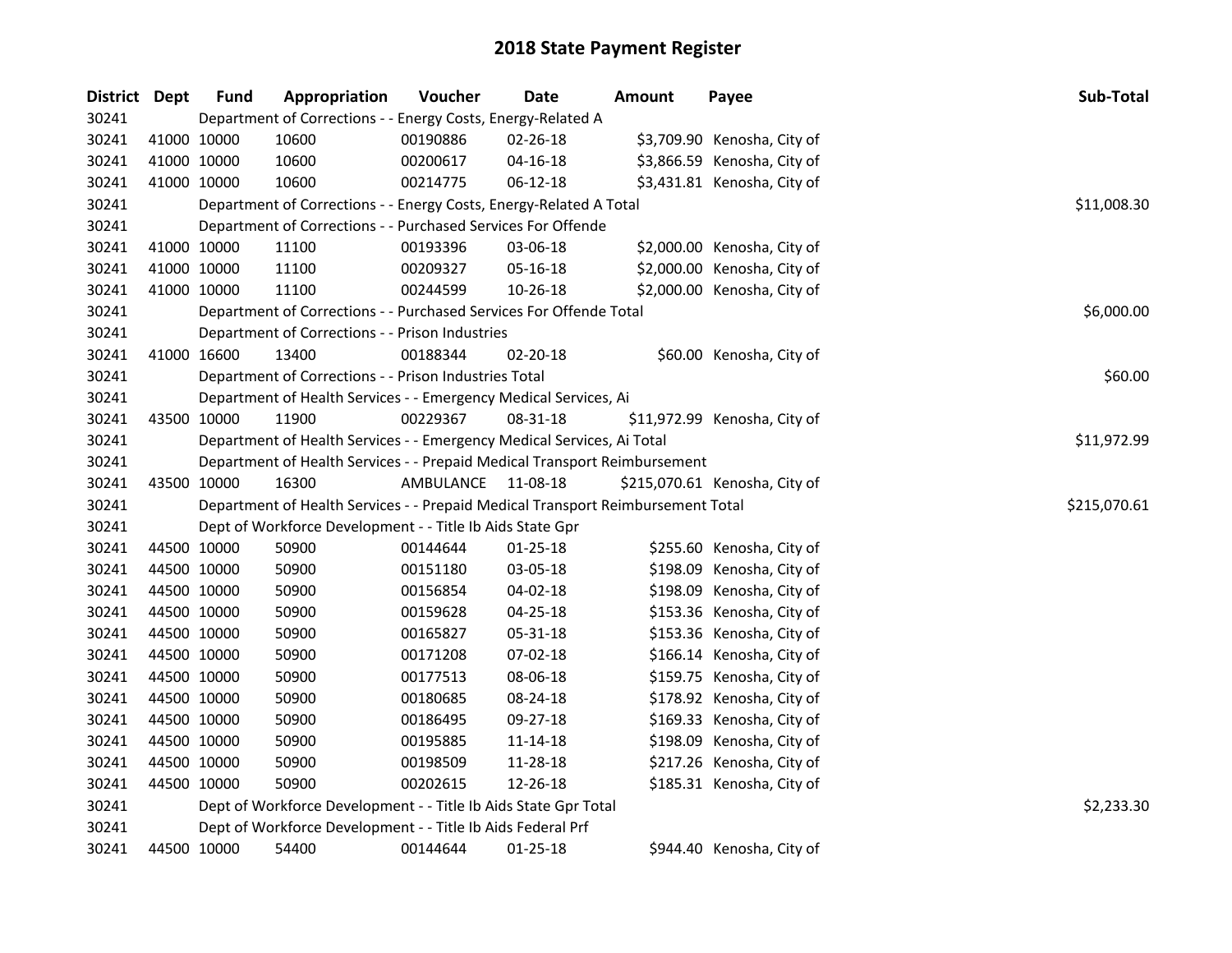| District Dept |             | <b>Fund</b>                                            | Appropriation                                                     | Voucher  | <b>Date</b>    | <b>Amount</b> | Payee                         | Sub-Total    |  |  |
|---------------|-------------|--------------------------------------------------------|-------------------------------------------------------------------|----------|----------------|---------------|-------------------------------|--------------|--|--|
| 30241         |             | 44500 10000                                            | 54400                                                             | 00151180 | 03-05-18       |               | \$731.91 Kenosha, City of     |              |  |  |
| 30241         |             | 44500 10000                                            | 54400                                                             | 00156854 | 04-02-18       |               | \$731.91 Kenosha, City of     |              |  |  |
| 30241         |             | 44500 10000                                            | 54400                                                             | 00159628 | 04-25-18       |               | \$566.64 Kenosha, City of     |              |  |  |
| 30241         |             | 44500 10000                                            | 54400                                                             | 00165827 | 05-31-18       |               | \$566.64 Kenosha, City of     |              |  |  |
| 30241         |             | 44500 10000                                            | 54400                                                             | 00171208 | 07-02-18       |               | \$613.86 Kenosha, City of     |              |  |  |
| 30241         |             | 44500 10000                                            | 54400                                                             | 00177513 | 08-06-18       |               | \$590.25 Kenosha, City of     |              |  |  |
| 30241         |             | 44500 10000                                            | 54400                                                             | 00180685 | 08-24-18       |               | \$661.08 Kenosha, City of     |              |  |  |
| 30241         |             | 44500 10000                                            | 54400                                                             | 00186495 | 09-27-18       |               | \$625.67 Kenosha, City of     |              |  |  |
| 30241         |             | 44500 10000                                            | 54400                                                             | 00195885 | 11-14-18       |               | \$731.91 Kenosha, City of     |              |  |  |
| 30241         |             | 44500 10000                                            | 54400                                                             | 00198509 | 11-28-18       |               | \$802.74 Kenosha, City of     |              |  |  |
| 30241         | 44500 10000 |                                                        | 54400                                                             | 00202615 | 12-26-18       |               | \$684.69 Kenosha, City of     |              |  |  |
| 30241         |             |                                                        | Dept of Workforce Development - - Title Ib Aids Federal Prf Total |          |                |               |                               | \$8,251.70   |  |  |
| 30241         |             |                                                        | Department of Justice - - Crime Laboratories, Dna                 |          |                |               |                               |              |  |  |
| 30241         |             | 45500 10000                                            | 22100                                                             | 00048988 | 07-19-18       |               | \$20.00 Kenosha, City of      |              |  |  |
| 30241         |             |                                                        | Department of Justice - - Crime Laboratories, Dna Total           |          |                |               |                               | \$20.00      |  |  |
| 30241         |             | Department of Justice - - Law Enforcement Train, Local |                                                                   |          |                |               |                               |              |  |  |
| 30241         |             | 45500 10000                                            | 23100                                                             | 00052132 | 09-25-18       |               | \$7,000.00 Kenosha, City of   |              |  |  |
| 30241         |             | 45500 10000                                            | 23100                                                             | 00053323 | $10 - 18 - 18$ |               | \$28,960.00 Kenosha, City of  |              |  |  |
| 30241         |             |                                                        | Department of Justice - - Law Enforcement Train, Local Total      |          |                |               |                               | \$35,960.00  |  |  |
| 30241         |             |                                                        | Department of Justice - - Law Enf Officer Suplmnt Grants          |          |                |               |                               |              |  |  |
| 30241         |             | 45500 10000                                            | 27500                                                             | 00045688 | 05-14-18       |               | \$121,434.00 Kenosha, City of |              |  |  |
| 30241         |             |                                                        | Department of Justice - - Law Enf Officer Suplmnt Grants Total    |          |                |               |                               | \$121,434.00 |  |  |
| 30241         |             |                                                        | Department of Justice - - Law Enforcement Overtime Grant          |          |                |               |                               |              |  |  |
| 30241         |             | 45500 10000                                            | 28600                                                             | 00049817 | 08-14-18       |               | \$16,505.00 Kenosha, City of  |              |  |  |
| 30241         |             | 45500 10000                                            | 28600                                                             | 00053564 | 10-26-18       |               | \$59,953.00 Kenosha, City of  |              |  |  |
| 30241         |             |                                                        | Department of Justice - - Law Enforcement Overtime Grant Total    |          |                |               |                               | \$76,458.00  |  |  |
| 30241         |             |                                                        | Department of Justice - - Federal Aid; Victim Comp                |          |                |               |                               |              |  |  |
| 30241         |             | 45500 10000                                            | 54100                                                             | 00044946 | 04-25-18       |               | \$645.00 Kenosha, City of     |              |  |  |
| 30241         |             | 45500 10000                                            | 54100                                                             | 00053262 | 10-16-18       |               | \$950.00 Kenosha, City of     |              |  |  |
| 30241         |             | 45500 10000                                            | 54100                                                             | 00054941 | 11-06-18       |               | \$280.04 Kenosha, City of     |              |  |  |
| 30241         |             | 45500 10000                                            | 54100                                                             | 00056531 | 12-07-18       |               | \$225.00 Kenosha, City of     |              |  |  |
| 30241         |             |                                                        | Department of Justice - - Federal Aid; Victim Comp Total          |          |                |               |                               | \$2,100.04   |  |  |
| 30241         |             |                                                        | Department of Justice - - Federal Aid, Victim Assistance          |          |                |               |                               |              |  |  |
| 30241         |             | 45500 10000                                            | 54200                                                             | 00045226 | 04-30-18       |               | \$459.00 Kenosha, City of     |              |  |  |
| 30241         |             |                                                        | Department of Justice - - Federal Aid, Victim Assistance Total    |          |                |               |                               | \$459.00     |  |  |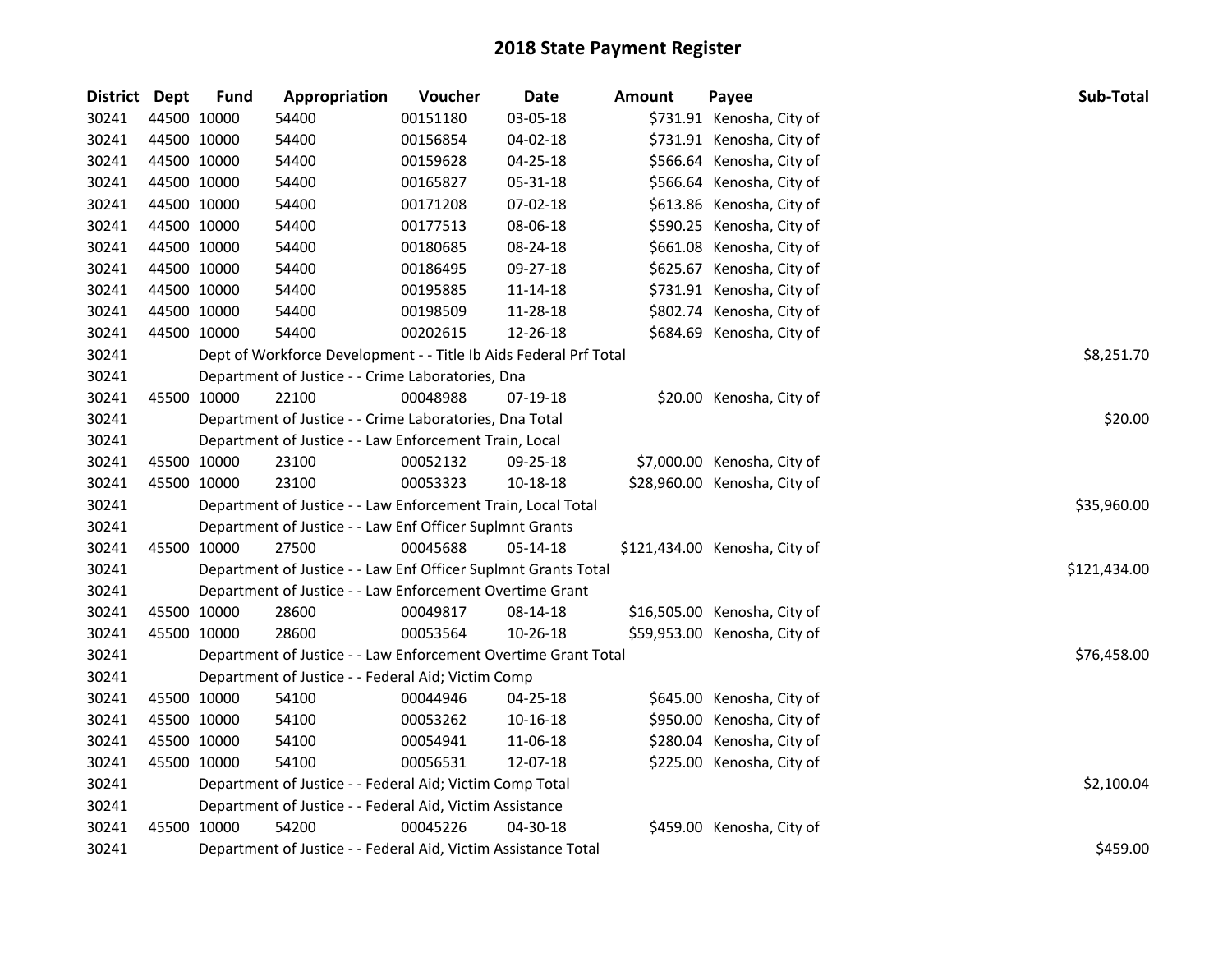| District Dept | <b>Fund</b> | Appropriation                                                           | Voucher  | <b>Date</b>    | <b>Amount</b> | Payee                     | Sub-Total  |
|---------------|-------------|-------------------------------------------------------------------------|----------|----------------|---------------|---------------------------|------------|
| 30241         |             | Department of Military Affairs - - Energy Costs, Energy-Related A       |          |                |               |                           |            |
| 30241         | 46500 10000 | 10600                                                                   | 00036988 | $01 - 10 - 18$ |               | \$46.38 Kenosha, City of  |            |
| 30241         | 46500 10000 | 10600                                                                   | 00036989 | $01-10-18$     |               | \$633.82 Kenosha, City of |            |
| 30241         | 46500 10000 | 10600                                                                   | 00036990 | $01 - 10 - 18$ |               | \$23.00 Kenosha, City of  |            |
| 30241         | 46500 10000 | 10600                                                                   | 00036991 | $01-10-18$     |               | \$282.82 Kenosha, City of |            |
| 30241         | 46500 10000 | 10600                                                                   | 00036992 | $01 - 10 - 18$ |               | \$54.46 Kenosha, City of  |            |
| 30241         | 46500 10000 | 10600                                                                   | 00040173 | 03-09-18       |               | \$50.37 Kenosha, City of  |            |
| 30241         | 46500 10000 | 10600                                                                   | 00040175 | 03-09-18       |               | \$646.15 Kenosha, City of |            |
| 30241         | 46500 10000 | 10600                                                                   | 00040176 | 03-09-18       |               | \$23.00 Kenosha, City of  |            |
| 30241         | 46500 10000 | 10600                                                                   | 00040177 | 03-09-18       |               | \$286.97 Kenosha, City of |            |
| 30241         | 46500 10000 | 10600                                                                   | 00041673 | $04 - 13 - 18$ |               | \$16.19 Kenosha, City of  |            |
| 30241         | 46500 10000 | 10600                                                                   | 00042699 | 05-07-18       |               | \$54.36 Kenosha, City of  |            |
| 30241         | 46500 10000 | 10600                                                                   | 00042700 | 05-07-18       |               | \$648.52 Kenosha, City of |            |
| 30241         | 46500 10000 | 10600                                                                   | 00042701 | 05-07-18       |               | \$23.00 Kenosha, City of  |            |
| 30241         | 46500 10000 | 10600                                                                   | 00042702 | 05-07-18       |               | \$291.12 Kenosha, City of |            |
| 30241         | 46500 10000 | 10600                                                                   | 00043158 | 05-15-18       |               | \$32.54 Kenosha, City of  |            |
| 30241         | 46500 10000 | 10600                                                                   | 00046269 | $07-12-18$     |               | \$50.37 Kenosha, City of  |            |
| 30241         | 46500 10000 | 10600                                                                   | 00046270 | $07-12-18$     |               | \$654.50 Kenosha, City of |            |
| 30241         | 46500 10000 | 10600                                                                   | 00046271 | $07-12-18$     |               | \$23.00 Kenosha, City of  |            |
| 30241         | 46500 10000 | 10600                                                                   | 00046272 | $07-12-18$     |               | \$291.12 Kenosha, City of |            |
| 30241         | 46500 10000 | 10600                                                                   | 00046273 | $07-12-18$     |               | \$32.38 Kenosha, City of  |            |
| 30241         | 46500 10000 | 10600                                                                   | 00049278 | 09-19-18       |               | \$50.37 Kenosha, City of  |            |
| 30241         | 46500 10000 | 10600                                                                   | 00049279 | 09-19-18       |               | \$656.50 Kenosha, City of |            |
| 30241         | 46500 10000 | 10600                                                                   | 00049280 | 09-19-18       |               | \$23.00 Kenosha, City of  |            |
| 30241         | 46500 10000 | 10600                                                                   | 00049281 | 09-19-18       |               | \$291.12 Kenosha, City of |            |
| 30241         | 46500 10000 | 10600                                                                   | 00049283 | 09-19-18       |               | \$32.38 Kenosha, City of  |            |
| 30241         | 46500 10000 | 10600                                                                   | 00051990 | 11-15-18       |               | \$48.38 Kenosha, City of  |            |
| 30241         | 46500 10000 | 10600                                                                   | 00051991 | 11-15-18       |               | \$654.50 Kenosha, City of |            |
| 30241         | 46500 10000 | 10600                                                                   | 00051992 | 11-15-18       |               | \$23.00 Kenosha, City of  |            |
| 30241         | 46500 10000 | 10600                                                                   | 00051993 | 11-15-18       |               | \$291.12 Kenosha, City of |            |
| 30241         | 46500 10000 | 10600                                                                   | 00051994 | 11-15-18       |               | \$32.38 Kenosha, City of  |            |
| 30241         |             | Department of Military Affairs - - Energy Costs, Energy-Related A Total |          |                |               |                           | \$6,266.82 |
| 30241         |             | Department of Military Affairs - - Federal Aid-Service Contracts        |          |                |               |                           |            |
| 30241         | 46500 10000 | 14100                                                                   | 00036988 | $01 - 10 - 18$ |               | \$46.38 Kenosha, City of  |            |
| 30241         | 46500 10000 | 14100                                                                   | 00036989 | $01 - 10 - 18$ |               | \$633.82 Kenosha, City of |            |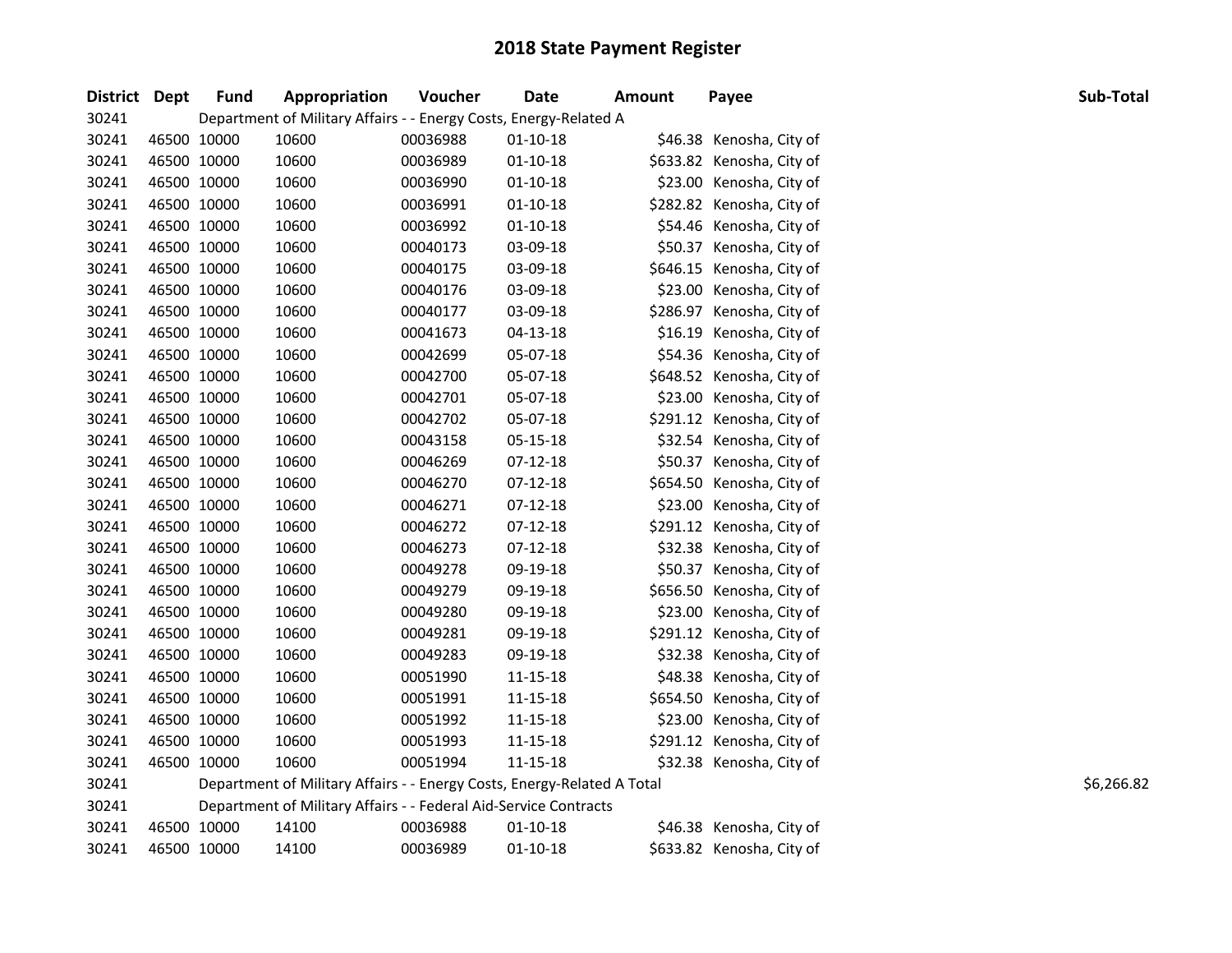| District Dept | <b>Fund</b> | Appropriation                                                          | Voucher    | Date           | <b>Amount</b>                   | Payee                        | Sub-Total      |
|---------------|-------------|------------------------------------------------------------------------|------------|----------------|---------------------------------|------------------------------|----------------|
| 30241         | 46500 10000 | 14100                                                                  | 00036990   | $01 - 10 - 18$ |                                 | \$23.00 Kenosha, City of     |                |
| 30241         | 46500 10000 | 14100                                                                  | 00040173   | 03-09-18       |                                 | \$50.37 Kenosha, City of     |                |
| 30241         | 46500 10000 | 14100                                                                  | 00040175   | 03-09-18       |                                 | \$646.16 Kenosha, City of    |                |
| 30241         | 46500 10000 | 14100                                                                  | 00040176   | 03-09-18       |                                 | \$23.00 Kenosha, City of     |                |
| 30241         | 46500 10000 | 14100                                                                  | 00042699   | 05-07-18       |                                 | \$54.36 Kenosha, City of     |                |
| 30241         | 46500 10000 | 14100                                                                  | 00042700   | 05-07-18       |                                 | \$648.51 Kenosha, City of    |                |
| 30241         | 46500 10000 | 14100                                                                  | 00042701   | 05-07-18       |                                 | \$23.00 Kenosha, City of     |                |
| 30241         | 46500 10000 | 14100                                                                  | 00046269   | $07-12-18$     |                                 | \$50.37 Kenosha, City of     |                |
| 30241         | 46500 10000 | 14100                                                                  | 00046270   | $07-12-18$     |                                 | \$654.50 Kenosha, City of    |                |
| 30241         | 46500 10000 | 14100                                                                  | 00046271   | $07-12-18$     |                                 | \$23.00 Kenosha, City of     |                |
| 30241         | 46500 10000 | 14100                                                                  | 00049278   | 09-19-18       |                                 | \$50.37 Kenosha, City of     |                |
| 30241         | 46500 10000 | 14100                                                                  | 00049279   | 09-19-18       |                                 | \$656.49 Kenosha, City of    |                |
| 30241         | 46500 10000 | 14100                                                                  | 00049280   | 09-19-18       |                                 | \$23.00 Kenosha, City of     |                |
| 30241         | 46500 10000 | 14100                                                                  | 00051990   | 11-15-18       |                                 | \$48.37 Kenosha, City of     |                |
| 30241         | 46500 10000 | 14100                                                                  | 00051991   | 11-15-18       |                                 | \$654.50 Kenosha, City of    |                |
| 30241         | 46500 10000 | 14100                                                                  | 00051992   | 11-15-18       |                                 | \$23.00 Kenosha, City of     |                |
| 30241         | 46500 10000 | 14100                                                                  | 00052501   | 11-29-18       |                                 | \$1,300.00 Kenosha, City of  |                |
| 30241         |             | Department of Military Affairs - - Federal Aid-Service Contracts Total | \$5,632.20 |                |                                 |                              |                |
| 30241         |             | Department of Veterans Affairs - - Foreclosure Loss Payments           |            |                |                                 |                              |                |
| 30241         | 48500 58300 | 36100                                                                  | 00046572   | 04-30-18       |                                 | \$197.39 Kenosha, City of    |                |
| 30241         |             | Department of Veterans Affairs - - Foreclosure Loss Payments Total     |            |                |                                 |                              | \$197.39       |
| 30241         |             | Department of Administration - - Housing Grants And Loans, Gpr         |            |                |                                 |                              |                |
| 30241         | 50500 10000 | 70300                                                                  | 00076373   | 04-04-18       |                                 | \$2,868.85 Kenosha, City of  |                |
| 30241         | 50500 10000 | 70300                                                                  | 00079208   | 05-09-18       |                                 | \$2,721.35 Kenosha, City of  |                |
| 30241         |             | Department of Administration - - Housing Grants And Loans, Gpr Total   |            |                |                                 |                              | \$5,590.20     |
| 30241         |             | Department of Administration - - Federal Aid; Individ And Orgs         |            |                |                                 |                              |                |
| 30241         | 50500 10000 | 74500                                                                  | 00084097   | 07-03-18       |                                 | \$495.78 Kenosha, City of    |                |
| 30241         |             | Department of Administration - - Federal Aid; Individ And Orgs Total   |            |                |                                 |                              | \$495.78       |
| 30241         |             | Department of Revenue - - Payments For Municipal Svcs                  |            |                |                                 |                              |                |
| 30241         | 56600 10000 | 50100                                                                  | 00026814   | $01 - 31 - 18$ |                                 | \$27,167.12 Kenosha, City of |                |
| 30241         |             | Department of Revenue - - Payments For Municipal Svcs Total            |            |                |                                 |                              | \$27,167.12    |
| 30241         |             | Shared Revenue and Tax Relief - - Expenditure Restraint Program        |            |                |                                 |                              |                |
| 30241         | 83500 10000 | 10100                                                                  | 00033415   | 07-23-18       | \$2,733,316.56 Kenosha, City of |                              |                |
| 30241         |             | Shared Revenue and Tax Relief - - Expenditure Restraint Program Total  |            |                |                                 |                              | \$2,733,316.56 |
| 30241         |             | Shared Revenue and Tax Relief - - County And Municipal Aid             |            |                |                                 |                              |                |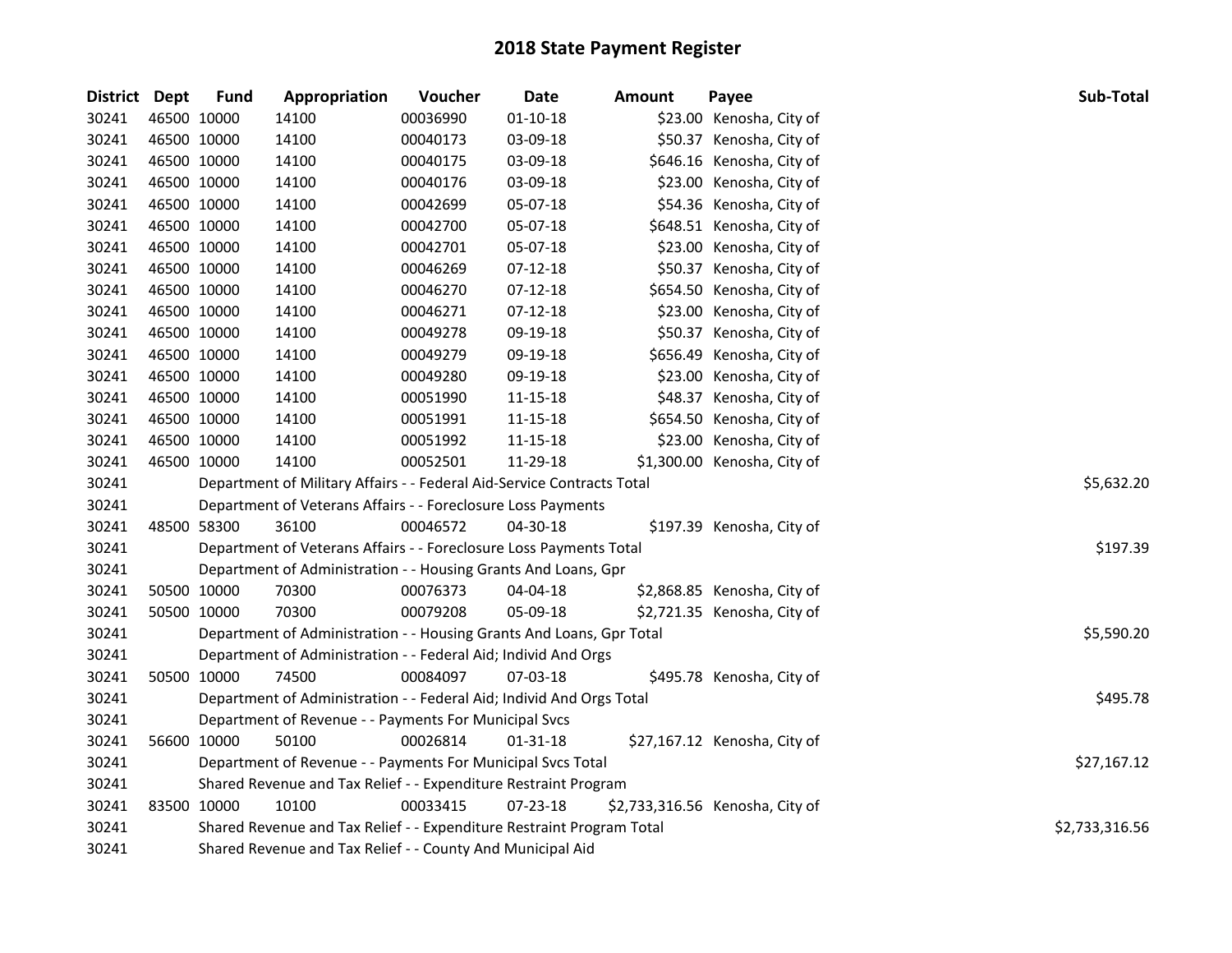| <b>District</b> | Dept        | Fund        | Appropriation                                                         | <b>Voucher</b> | Date           | Amount | Payee                            | Sub-Total       |
|-----------------|-------------|-------------|-----------------------------------------------------------------------|----------------|----------------|--------|----------------------------------|-----------------|
| 30241           | 83500 10000 |             | 10500                                                                 | 00033415       | 07-23-18       |        | \$1,716,653.59 Kenosha, City of  |                 |
| 30241           | 83500 10000 |             | 10500                                                                 | 00036301       | 11-19-18       |        | \$9,512,633.09 Kenosha, City of  |                 |
| 30241           |             |             | Shared Revenue and Tax Relief - - County And Municipal Aid Total      |                |                |        |                                  | \$11,229,286.68 |
| 30241           |             |             | Shared Revenue and Tax Relief - - Exempt Computer Aid                 |                |                |        |                                  |                 |
| 30241           |             | 83500 10000 | 10900                                                                 | 00030676       | 07-23-18       |        | \$315,665.05 Kenosha, City of    |                 |
| 30241           |             | 83500 10000 | 10900                                                                 | 00032370       | 07-23-18       |        | \$1,553,666.67 Kenosha, City of  |                 |
| 30241           |             |             | Shared Revenue and Tax Relief - - Exempt Computer Aid Total           | \$1,869,331.72 |                |        |                                  |                 |
| 30241           |             |             | Shared Revenue and Tax Relief - - Utility Aid                         |                |                |        |                                  |                 |
| 30241           |             | 83500 10000 | 11000                                                                 | 00033415       | $07 - 23 - 18$ |        | \$10,030.31 Kenosha, City of     |                 |
| 30241           |             | 83500 10000 | 11000                                                                 | 00036301       | 11-19-18       |        | \$56,953.96 Kenosha, City of     |                 |
| 30241           |             |             | Shared Revenue and Tax Relief - - Utility Aid Total                   |                |                |        |                                  | \$66,984.27     |
| 30241           |             |             | Shared Revenue and Tax Relief - - School Lvy Tx/First Dollar Cr       |                |                |        |                                  |                 |
| 30241           |             | 83500 10000 | 30200                                                                 | 00029617       | 07-23-18       |        | \$2,076,411.18 Kenosha, City of  |                 |
| 30241           |             | 83500 10000 | 30200                                                                 | 00029765       | 07-23-18       |        | \$10,880,153.20 Kenosha, City of |                 |
| 30241           |             |             | Shared Revenue and Tax Relief - - School Lvy Tx/First Dollar Cr Total |                |                |        |                                  | \$12,956,564.38 |
| 30241           |             |             | Shared Revenue and Tax Relief - - Lottery & Gaming Credit             |                |                |        |                                  |                 |
| 30241           |             | 83500 52100 | 36300                                                                 | 00027132       | 03-26-18       |        | \$2,567,095.04 Kenosha, City of  |                 |
| 30241           |             | 83500 52100 | 36300                                                                 | 00027447       | 03-26-18       |        | \$39,169.76 Kenosha, City of     |                 |
| 30241           |             |             | Shared Revenue and Tax Relief - - Lottery & Gaming Credit Total       |                |                |        |                                  | \$2,606,264.80  |
| 30241 Total     |             |             |                                                                       |                |                |        |                                  | \$38,197,658.57 |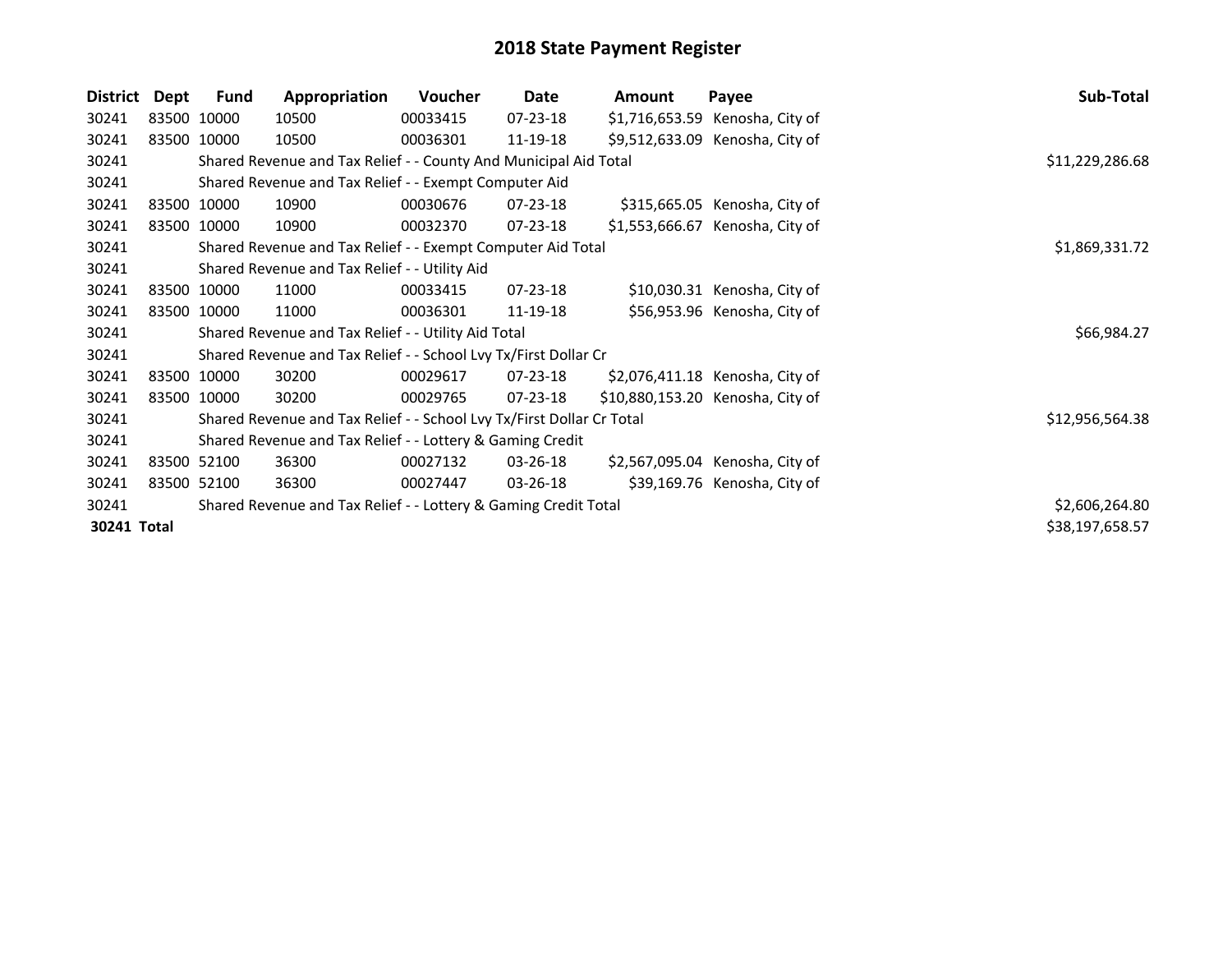| 30000 |             |             | WI Dept of Transportation - - Eldly&Disa Co/Aid Sf       |                   |            |                               |                |
|-------|-------------|-------------|----------------------------------------------------------|-------------------|------------|-------------------------------|----------------|
| 30000 |             | 39500 21100 | 16800                                                    | 00238275 04-05-18 |            | \$363,700.00 Kenosha County   |                |
| 30000 |             |             | WI Dept of Transportation - - Eldly&Disa Co/Aid Sf Total |                   |            |                               | \$363,700.00   |
| 30000 |             |             | WI Dept of Transportation - - Disastr Damag Aid Sf       |                   |            |                               |                |
| 30000 |             | 39500 21100 | 17400                                                    | 00220124 02-08-18 |            | \$77,371.62 Kenosha County    |                |
| 30000 |             |             | WI Dept of Transportation - - Disastr Damag Aid Sf Total |                   |            |                               | \$77,371.62    |
| 30000 |             |             | WI Dept of Transportation - - Tc, Trns Oper Aid Sf       |                   |            |                               |                |
| 30000 |             | 39500 21100 | 17700                                                    | 00244025 04-18-18 |            | \$3,463.00 Kenosha County     |                |
| 30000 |             | 39500 21100 | 17700                                                    | 00244026 04-18-18 |            | \$5,137.00 Kenosha County     |                |
| 30000 |             | 39500 21100 | 17700                                                    | 00244028 04-18-18 |            | \$5,015.00 Kenosha County     |                |
| 30000 |             | 39500 21100 | 17700                                                    | 00262831 06-14-18 |            | \$10,882.00 Kenosha County    |                |
| 30000 | 39500 21100 |             | 17700                                                    | 00289468 08-27-18 |            | \$32,647.00 Kenosha County    |                |
| 30000 |             |             | WI Dept of Transportation - - Tc, Trns Oper Aid Sf Total |                   |            |                               | \$57,144.00    |
| 30000 |             |             | WI Dept of Transportation - - Trnst/Trns-Rel Aid F       |                   |            |                               |                |
| 30000 |             | 39500 21100 | 18200                                                    | 00226376 03-01-18 |            | \$65,007.50 Kenosha County    |                |
| 30000 |             | 39500 21100 | 18200                                                    | 00323522 11-15-18 |            | \$65,750.00 Kenosha County    |                |
| 30000 |             | 39500 21100 | 18200                                                    | 00323523 11-15-18 |            | \$59,387.50 Kenosha County    |                |
| 30000 |             | 39500 21100 | 18200                                                    | 00323583 11-15-18 |            | \$61,283.50 Kenosha County    |                |
| 30000 |             |             | WI Dept of Transportation - - Trnst/Trns-Rel Aid F Total |                   |            |                               | \$251,428.50   |
| 30000 |             |             | WI Dept of Transportation - - Eldly&Disa Aid Fd Fd       |                   |            |                               |                |
| 30000 |             | 39500 21100 | 18300                                                    | 00221217 02-13-18 |            | \$6,127.20 Kenosha County     |                |
| 30000 |             | 39500 21100 | 18300                                                    | 00297580 09-18-18 |            | \$7,329.78 Kenosha County     |                |
| 30000 |             | 39500 21100 | 18300                                                    | 00313347          | $10-24-18$ | \$7,148.00 Kenosha County     |                |
| 30000 |             | 39500 21100 | 18300                                                    | 00321089          | 11-07-18   | \$9,455.20 Kenosha County     |                |
| 30000 |             |             | WI Dept of Transportation - - Eldly&Disa Aid Fd Fd Total |                   |            |                               | \$30,060.18    |
| 30000 |             |             | WI Dept of Transportation - - Trans Aids To Co.-Sf       |                   |            |                               |                |
| 30000 |             | 39500 21100 | 19000                                                    | 00203642 01-02-18 |            | \$762,801.88 Kenosha County   |                |
| 30000 |             | 39500 21100 | 19000                                                    | 00267850          | 07-02-18   | \$1,525,603.76 Kenosha County |                |
| 30000 |             | 39500 21100 | 19000                                                    | 00301902 10-01-18 |            | \$762,801.90 Kenosha County   |                |
| 30000 |             |             | WI Dept of Transportation - - Trans Aids To Co.-Sf Total |                   |            |                               | \$3,051,207.54 |
| 30000 |             |             | WI Dept of Transportation - - Trnsprt Alternats Lf       |                   |            |                               |                |
| 30000 |             | 39500 21100 | 22600                                                    | 00294359 09-10-18 |            | \$4,210.39 Kenosha County     |                |
| 30000 |             |             | WI Dept of Transportation - - Trnsprt Alternats Lf Total |                   |            |                               | \$4,210.39     |
| 30000 |             |             | WI Dept of Transportation - - Trnsprt Alternats Ff       |                   |            |                               |                |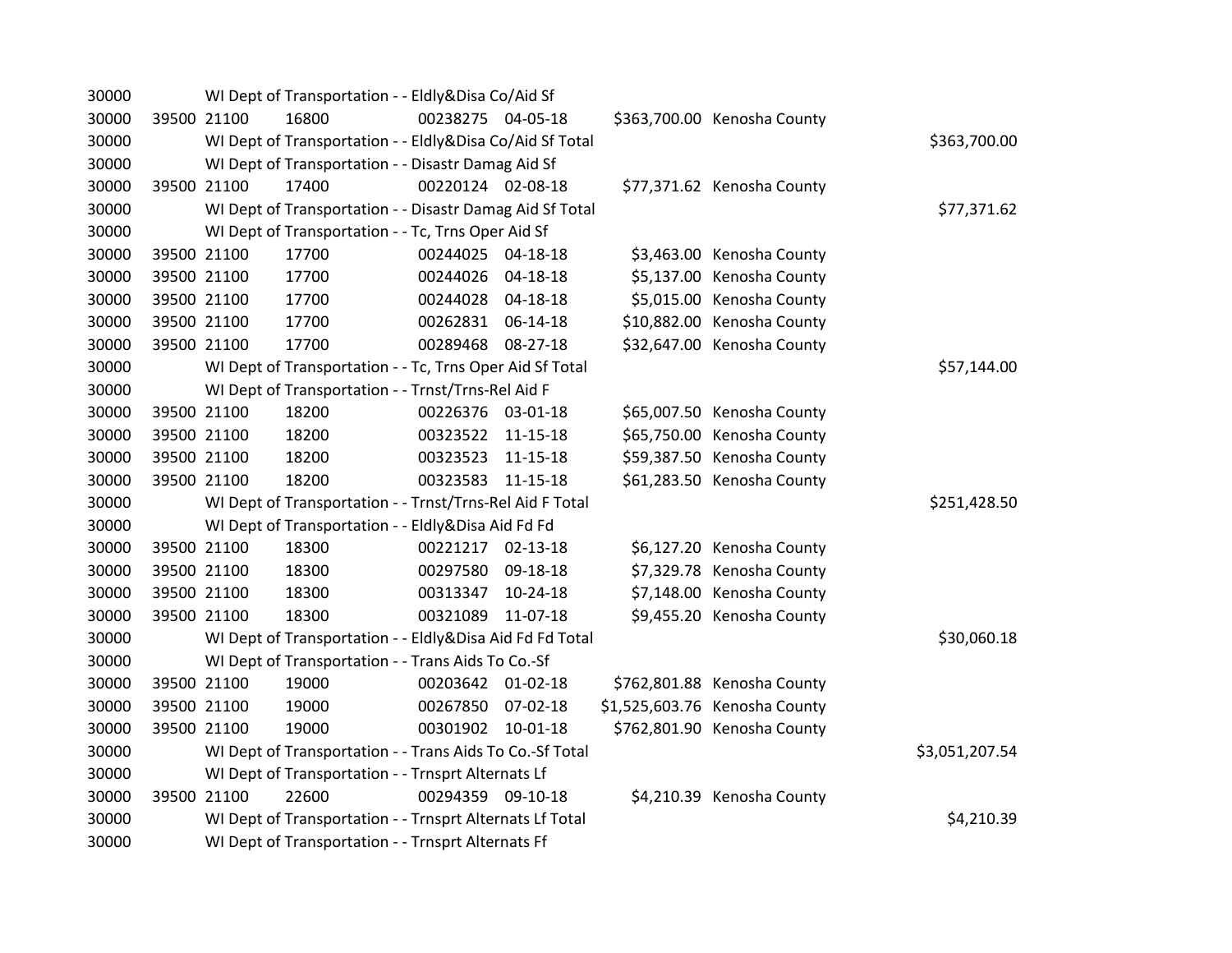| 30000 | 39500 21100                                        |                                                          | 22700        | 00294359 09-10-18 |                |  | \$16,841.58 Kenosha County  |  |  |
|-------|----------------------------------------------------|----------------------------------------------------------|--------------|-------------------|----------------|--|-----------------------------|--|--|
| 30000 |                                                    | WI Dept of Transportation - - Trnsprt Alternats Ff Total | \$16,841.58  |                   |                |  |                             |  |  |
| 30000 |                                                    | WI Dept of Transportation - - Loc Rd Imp Prg St Fd       |              |                   |                |  |                             |  |  |
| 30000 |                                                    | 39500 21100                                              | 27800        | 00213268 01-18-18 |                |  | \$83,294.98 Kenosha County  |  |  |
| 30000 |                                                    | 39500 21100                                              | 27800        | 00278469          | 07-25-18       |  | \$2,213.52 Kenosha County   |  |  |
| 30000 |                                                    | WI Dept of Transportation - - Loc Rd Imp Prg St Fd Total | \$85,508.50  |                   |                |  |                             |  |  |
| 30000 |                                                    | WI Dept of Transportation - - Cg Mt & Air Q Imp-Lf       |              |                   |                |  |                             |  |  |
| 30000 |                                                    | 39500 21100                                              | 27900        | 00244978 04-20-18 |                |  | \$737.02 Kenosha County     |  |  |
| 30000 |                                                    | 39500 21100                                              | 27900        | 00246102          | 04-25-18       |  | \$76,857.14 Kenosha County  |  |  |
| 30000 |                                                    | 39500 21100                                              | 27900        | 00246104 04-25-18 |                |  | \$1,948.07 Kenosha County   |  |  |
| 30000 |                                                    | 39500 21100                                              | 27900        | 00246105          | 04-25-18       |  | \$4,057.97 Kenosha County   |  |  |
| 30000 | 39500 21100                                        |                                                          | 27900        | 00318796 11-02-18 |                |  | \$5,628.04 Kenosha County   |  |  |
| 30000 |                                                    | WI Dept of Transportation - - Cg Mt & Air Q Imp-Lf Total | \$89,228.24  |                   |                |  |                             |  |  |
| 30000 | WI Dept of Transportation - - Cg Mt & Air Q Imp-Ff |                                                          |              |                   |                |  |                             |  |  |
| 30000 |                                                    | 39500 21100                                              | 28900        | 00244978 04-20-18 |                |  | \$2,948.10 Kenosha County   |  |  |
| 30000 |                                                    | 39500 21100                                              | 28900        | 00246102          | 04-25-18       |  | \$307,428.55 Kenosha County |  |  |
| 30000 |                                                    | 39500 21100                                              | 28900        | 00246104          | 04-25-18       |  | \$7,792.26 Kenosha County   |  |  |
| 30000 |                                                    | 39500 21100                                              | 28900        | 00246105          | $04 - 25 - 18$ |  | \$16,231.88 Kenosha County  |  |  |
| 30000 |                                                    | 39500 21100                                              | 28900        | 00318796          | 11-02-18       |  | \$22,512.17 Kenosha County  |  |  |
| 30000 |                                                    | WI Dept of Transportation - - Cg Mt & Air Q Imp-Ff Total | \$356,912.96 |                   |                |  |                             |  |  |
| 30000 |                                                    | WI Dept of Transportation - - St Hwy Rehab, Sf           |              |                   |                |  |                             |  |  |
| 30000 | 39500 21100                                        |                                                          | 36300        | 00246861 05-04-18 |                |  | \$8.00 Kenosha County       |  |  |
| 30000 |                                                    | 39500 21100                                              | 36300        | 00273182          | $07-12-18$     |  | \$182.00 Kenosha County     |  |  |
| 30000 |                                                    | 39500 21100                                              | 36300        | 00293025          | 09-06-18       |  | \$7.00 Kenosha County       |  |  |
| 30000 |                                                    | 39500 21100                                              | 36300        | 00293027          | 09-05-18       |  | \$130.00 Kenosha County     |  |  |
| 30000 | 39500 21100                                        |                                                          | 36300        | 00304345          | 10-05-18       |  | \$390.00 Kenosha County     |  |  |
| 30000 |                                                    | 39500 21100                                              | 36300        | 00316348          | 10-31-18       |  | \$30.00 Kenosha County      |  |  |
| 30000 |                                                    | 39500 21100                                              | 36300        | 00322694          | 11-30-18       |  | \$355.00 Kenosha County     |  |  |
| 30000 |                                                    | 39500 21100                                              | 36300        | 00327405          | 11-28-18       |  | \$1,246.25 Kenosha County   |  |  |
| 30000 |                                                    | WI Dept of Transportation - - St Hwy Rehab, Sf Total     | \$2,348.25   |                   |                |  |                             |  |  |
| 30000 |                                                    |                                                          |              |                   |                |  |                             |  |  |
| 30000 |                                                    | 39500 21100                                              | 36500        | 00198822 03-07-18 |                |  | \$2,535.82 Kenosha County   |  |  |
| 30000 | 39500 21100                                        |                                                          | 36500        | 00219391          | 02-06-18       |  | \$1,506.10 Kenosha County   |  |  |
| 30000 | 39500 21100                                        |                                                          | 36500        | 00229137          | 03-12-18       |  | \$2,422.50 Kenosha County   |  |  |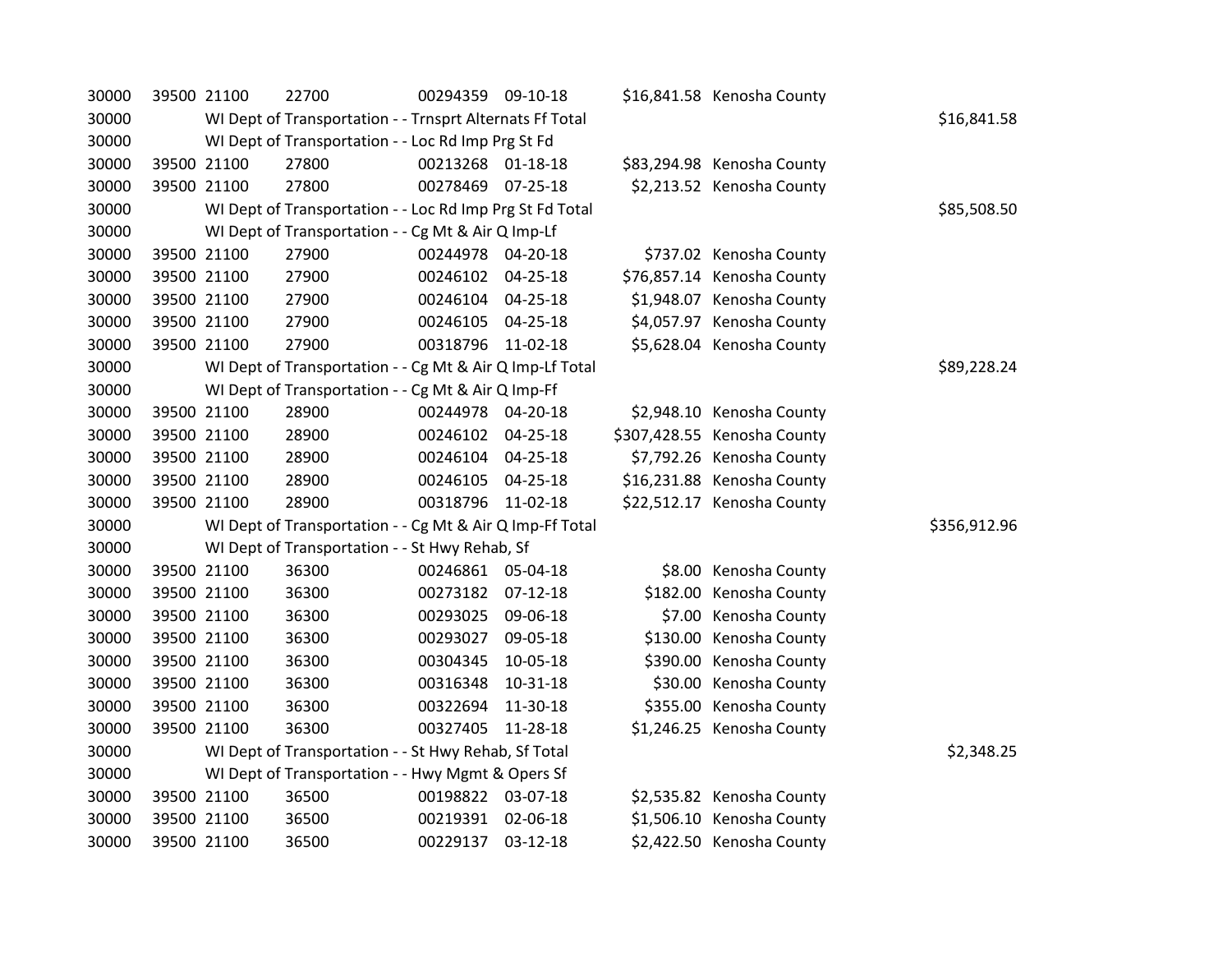| 30000 | 39500 21100 |                                                         | 36500                                                   | 00232725          | 03-23-18   | \$39,726.33 Kenosha County  |              |
|-------|-------------|---------------------------------------------------------|---------------------------------------------------------|-------------------|------------|-----------------------------|--------------|
| 30000 | 39500 21100 |                                                         | 36500                                                   | 00241979          | 04-13-18   | \$2,878.40 Kenosha County   |              |
| 30000 | 39500 21100 |                                                         | 36500                                                   | 00244517          | 04-20-18   | \$173.78 Kenosha County     |              |
| 30000 | 39500 21100 |                                                         | 36500                                                   | 00253735 05-16-18 |            | \$6,438.21 Kenosha County   |              |
| 30000 | 39500 21100 |                                                         | 36500                                                   | 00262150 06-11-18 |            | \$9,304.57 Kenosha County   |              |
| 30000 |             | 39500 21100                                             | 36500                                                   | 00282719          | 08-06-18   | \$1,773.00 Kenosha County   |              |
| 30000 |             | 39500 21100                                             | 36500                                                   | 00294449          | 09-10-18   | \$101,539.69 Kenosha County |              |
| 30000 |             | 39500 21100                                             | 36500                                                   | 00306420          | 10-03-18   | \$87,467.97 Kenosha County  |              |
| 30000 | 39500 21100 |                                                         | 36500                                                   | 00308977          | 10-25-18   | \$79,697.12 Kenosha County  |              |
| 30000 | 39500 21100 |                                                         | 36500                                                   | 00327405          | 11-28-18   | \$106,897.59 Kenosha County |              |
| 30000 |             |                                                         | WI Dept of Transportation - - Hwy Mgmt & Opers Sf Total |                   |            |                             | \$442,361.08 |
| 30000 |             |                                                         | WI Dept of Transportation - - Routine Maint Sf          |                   |            |                             |              |
| 30000 | 39500 21100 |                                                         | 36800                                                   | 00198822 03-07-18 |            | \$171,924.86 Kenosha County |              |
| 30000 | 39500 21100 |                                                         | 36800                                                   | 00207037 01-03-18 |            | \$196,196.05 Kenosha County |              |
| 30000 | 39500 21100 |                                                         | 36800                                                   | 00207038 01-03-18 |            | \$100,860.12 Kenosha County |              |
| 30000 |             | 39500 21100                                             | 36800                                                   | 00209765          | 01-09-18   | \$1,299.88 Kenosha County   |              |
| 30000 |             | 39500 21100                                             | 36800                                                   | 00219391          | 02-06-18   | \$205,134.58 Kenosha County |              |
| 30000 | 39500 21100 |                                                         | 36800                                                   | 00229137          | 03-12-18   | \$448,941.06 Kenosha County |              |
| 30000 | 39500 21100 |                                                         | 36800                                                   | 00232725          | 03-23-18   | \$11,059.71 Kenosha County  |              |
| 30000 | 39500 21100 |                                                         | 36800                                                   | 00241979 04-13-18 |            | \$270,371.56 Kenosha County |              |
| 30000 | 39500 21100 |                                                         | 36800                                                   | 00244517          | 04-20-18   | \$475,512.49 Kenosha County |              |
| 30000 |             | 39500 21100                                             | 36800                                                   | 00253735          | 05-16-18   | \$289,381.89 Kenosha County |              |
| 30000 | 39500 21100 |                                                         | 36800                                                   | 00262150          | 06-11-18   | \$503,027.04 Kenosha County |              |
| 30000 | 39500 21100 |                                                         | 36800                                                   | 00282719          | 08-06-18   | \$167,777.49 Kenosha County |              |
| 30000 | 39500 21100 |                                                         | 36800                                                   | 00294449          | 09-10-18   | \$82,468.04 Kenosha County  |              |
| 30000 |             | 39500 21100                                             | 36800                                                   | 00306420          | 10-03-18   | \$95,407.19 Kenosha County  |              |
| 30000 |             | 39500 21100                                             | 36800                                                   | 00308977          | $10-25-18$ | \$145,024.60 Kenosha County |              |
| 30000 |             | 39500 21100                                             | 36800                                                   | 00327405          | 11-28-18   | \$123,395.56 Kenosha County |              |
| 30000 |             | WI Dept of Transportation - - Routine Maint Sf Total    | \$3,287,782.12                                          |                   |            |                             |              |
| 30000 |             |                                                         | WI Dept of Transportation - - Hwy Mgmt & Opers Lf       |                   |            |                             |              |
| 30000 |             | 39500 21100                                             | 37500                                                   | 00308977 10-25-18 |            | \$773.84 Kenosha County     |              |
| 30000 | 39500 21100 |                                                         | 37500                                                   | 00327405          | 11-28-18   | \$40.07 Kenosha County      |              |
| 30000 |             | WI Dept of Transportation - - Hwy Mgmt & Opers Lf Total | \$813.91                                                |                   |            |                             |              |
| 30000 |             | WI Dept of Transportation - - St Hwy Rehab Fed Fd       |                                                         |                   |            |                             |              |